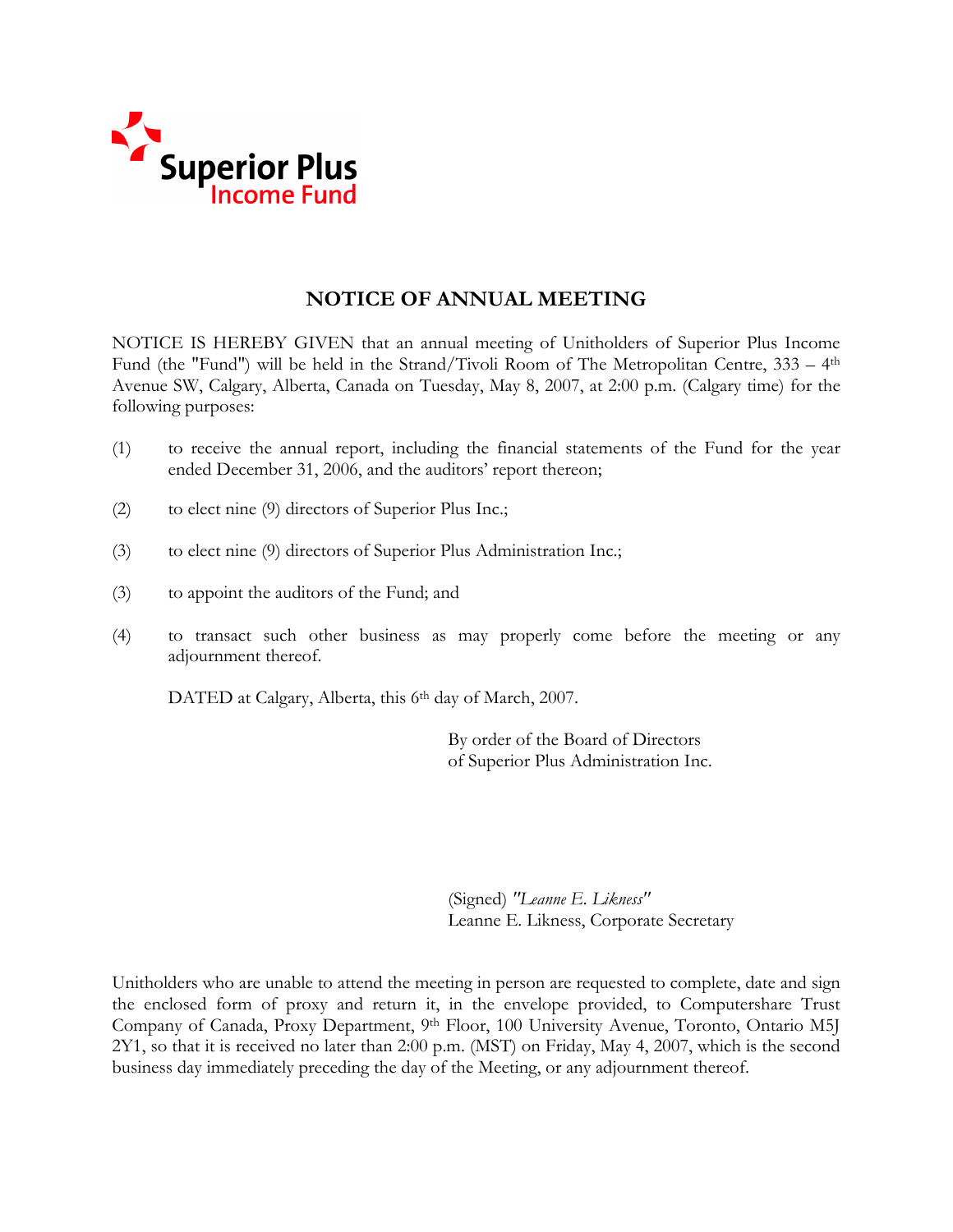# TABLE OF CONTENTS

| Can I appoint someone other than the management nominees, Grant D. Billing and Leanne E. Likness, to act as my  |  |
|-----------------------------------------------------------------------------------------------------------------|--|
|                                                                                                                 |  |
|                                                                                                                 |  |
|                                                                                                                 |  |
| What if there are amendments or variations to the items of business set forth in the Notice of Meeting or other |  |
|                                                                                                                 |  |
|                                                                                                                 |  |
|                                                                                                                 |  |
|                                                                                                                 |  |
|                                                                                                                 |  |
|                                                                                                                 |  |
|                                                                                                                 |  |
|                                                                                                                 |  |
|                                                                                                                 |  |
|                                                                                                                 |  |
|                                                                                                                 |  |
|                                                                                                                 |  |
|                                                                                                                 |  |
|                                                                                                                 |  |
|                                                                                                                 |  |
|                                                                                                                 |  |
|                                                                                                                 |  |
|                                                                                                                 |  |
|                                                                                                                 |  |
|                                                                                                                 |  |
|                                                                                                                 |  |
|                                                                                                                 |  |
|                                                                                                                 |  |
|                                                                                                                 |  |
|                                                                                                                 |  |
|                                                                                                                 |  |
|                                                                                                                 |  |
|                                                                                                                 |  |
|                                                                                                                 |  |
|                                                                                                                 |  |
|                                                                                                                 |  |
|                                                                                                                 |  |
|                                                                                                                 |  |
|                                                                                                                 |  |
|                                                                                                                 |  |
|                                                                                                                 |  |
|                                                                                                                 |  |
|                                                                                                                 |  |
|                                                                                                                 |  |
|                                                                                                                 |  |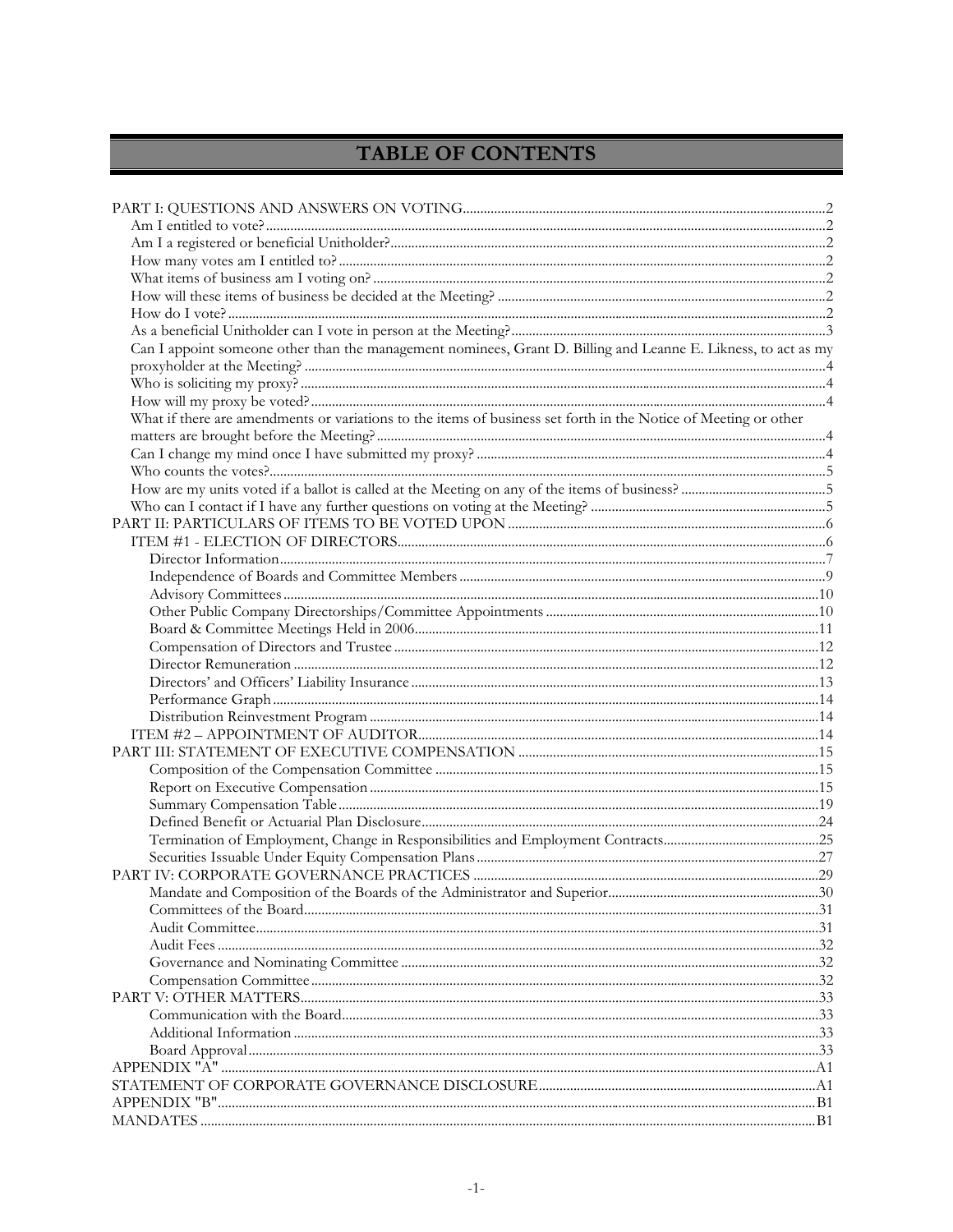# **PART I: QUESTIONS AND ANSWERS ON VOTING**

**This Information Circular is furnished in connection with the solicitation of proxies by Superior Plus Administration Inc. (the "Administrator"), for use at the annual meeting (the "Meeting") of unitholders ("Unitholders") of Superior Plus Income Fund (the "Fund") called for May 8, 2007.** This Information Circular and a form of proxy will be mailed on or about March 21, 2007, to the Unitholders of record on March 15, 2007. Information contained herein is given as of March 6, 2007, unless otherwise specifically stated.

Only persons who are holders of record of trust units of the Fund on March 15, 2007 shall be entitled to attend the Meeting and to vote thereat. On March 6, 2007, the Fund had 85,661,771 trust units outstanding. Holders of trust units are entitled to one vote for each trust unit held at all Meetings of Unitholders of the Fund. A quorum at the Meeting will consist of at least two Unitholders present in person or represented by proxy and representing not less than 10 percent of the trust units entitled to be voted at the Meeting.

To the best of the knowledge of the directors and officers of the Administrator and Superior Plus Inc., no person beneficially owns, directly or indirectly, or exercises control or direction over trust units carrying more than 10 percent of all the votes attached to the outstanding trust units of the Fund.

# **Am I entitled to vote?**

If you are a holder of trust units at the close of business on March 15, 2007, you are entitled to vote at the Meeting, or at any adjournment of that Meeting, on the items of business set forth in the notice of the annual Meeting of Unitholders.

### **Am I a registered or beneficial Unitholder?**

You are a *registered Unitholder* if you hold units in your own name. These units will be represented by a unit certificate.

You are a *beneficial Unitholder* if you hold units which are registered in the name of a nominee (a bank, trust company, securities broker or other). These units are not represented by a unit certificate, but rather, are recorded on an electronic system.

# **How many votes am I entitled to?**

You are entitled to one vote for every unit you hold.

# **What items of business am I voting on?**

The following items of business will be voted upon at the Meeting:

- 1) election of directors for the upcoming year for both Superior Plus Inc. (the "General Partner"), as general partner of Superior Plus LP (the "Partnership") (collectively, "Superior") and the Administrator;
- 2) appointment of auditors of the Fund and authorization to the Board of Directors of the Administrator to fix the auditor's remuneration; and
- 3) any other business that may be properly brought before the Meeting or any adjournment of.

# **How will these items of business be decided at the Meeting?**

A simple majority of votes cast (50% plus one vote), by the Unitholders, in person or by proxy, will constitute approval of the election of directors and the appointment of auditors.

# **How do I vote?**

If you are a *registered Unitholder*, you can vote in person at the Meeting or by proxy.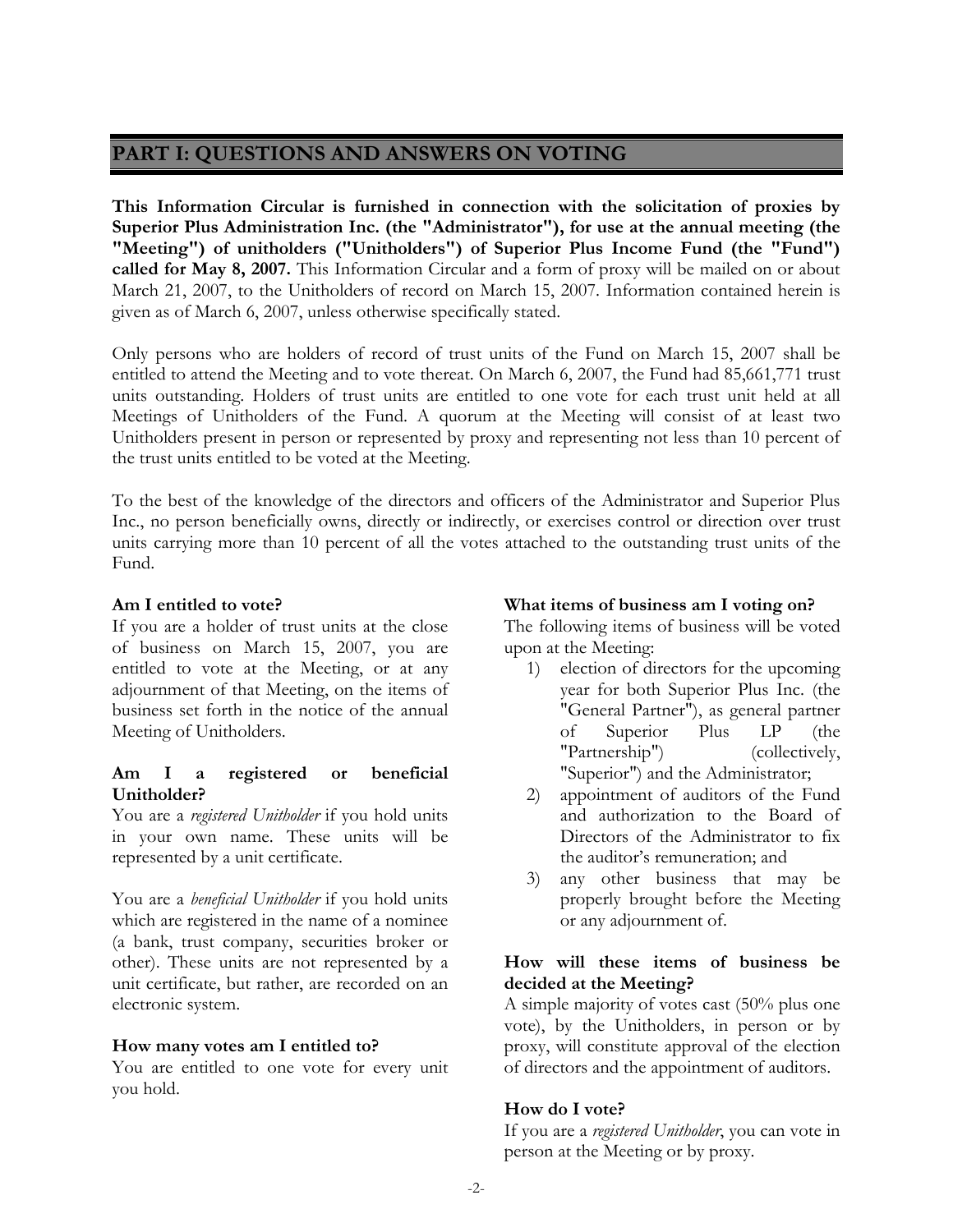- 1) *To vote in person*  Do not complete and return the form of proxy but simply attend the Meeting where your vote will be taken and counted. Be sure to register with Computershare Trust Company of Canada ("Computershare"), the Corporation's transfer agent and registrar, when you arrive at the Meeting.
- 2) *To vote by proxy*  You can convey your voting instructions by mail, telephone, facsimile or internet and by doing so your units will be voted at the Meeting by Grant D. Billing or Leanne E. Likness, who are the appointees set forth in the form of proxy. Instructions as to how to convey your voting instructions by any of these means are set forth on the back of the form of proxy and should be carefully followed.

**Your voting instructions must be received by 2:00 p.m. (mountain daylight time) on the second business day (Friday, May 4, 2007) preceding the day of the Meeting, or any adjournment of that Meeting**.

If you are a *beneficial Unitholder*, your trust units will likely be registered under the name of your broker or an agent of that broker. In Canada, the vast majority of such trust units are registered under the name of CDS & Co. (the registration name for The Canadian Depositary for Securities Limited, which acts as nominee for many Canadian brokerage firms). Trust units held by brokers or their nominees can only be voted (for or against resolutions) upon the instructions of the beneficial Unitholder. Without specific instructions, the broker/nominees are prohibited from voting trust units for their clients. The Fund does not know for whose benefit the trust units registered in the name of CDS & Co. are held.

Applicable regulatory policy requires intermediaries/brokers to seek voting instructions from beneficial Unitholders in advance of unitholders' meetings. Every intermediary/broker has its own mailing procedures and provides its own return instructions, which should be carefully followed by beneficial Unitholders in order to ensure that their trust units are voted at the Meeting. Often, the form of proxy supplied to a beneficial Unitholder by its broker is identical to the form of proxy provided to registered Unitholders; however, its purpose is limited to instructing the registered Unitholder on how to vote on behalf of the beneficial Unitholder. The majority of brokers now delegate responsibility for obtaining instructions from clients to ADP Investor Communications ("ADP"). ADP typically mails a Voting Instruction Form in lieu of the form of proxy. The beneficial Unitholder is requested to complete and return the Voting Instruction Form to them by mail or facsimile. Alternatively, the beneficial Unitholder can follow specific telephone or other voting procedures to vote the trust units held by the beneficial Unitholder. ADP then tabulates the results of all instructions received and provides appropriate instructions respecting the voting of trust units to be represented at the Meeting. A beneficial Unitholder receiving a Voting Instruction Form from ADP cannot use that Voting Instruction Form to vote trust units directly at the Meeting as the Voting Instruction Form must be returned as directed by ADP, or the alternate voting procedures must be completed, well in advance of the Meeting in order to have the trust units voted.

# **As a beneficial Unitholder can I vote in person at the Meeting?**

Yes, however, the Administrator does not have the names of the beneficial Unitholders. As such, if you attend the Meeting, you must ensure that your nominee has appointed you as proxyholder. To be appointed, you should insert your own name in the space provided on the Voting Instruction Form provided to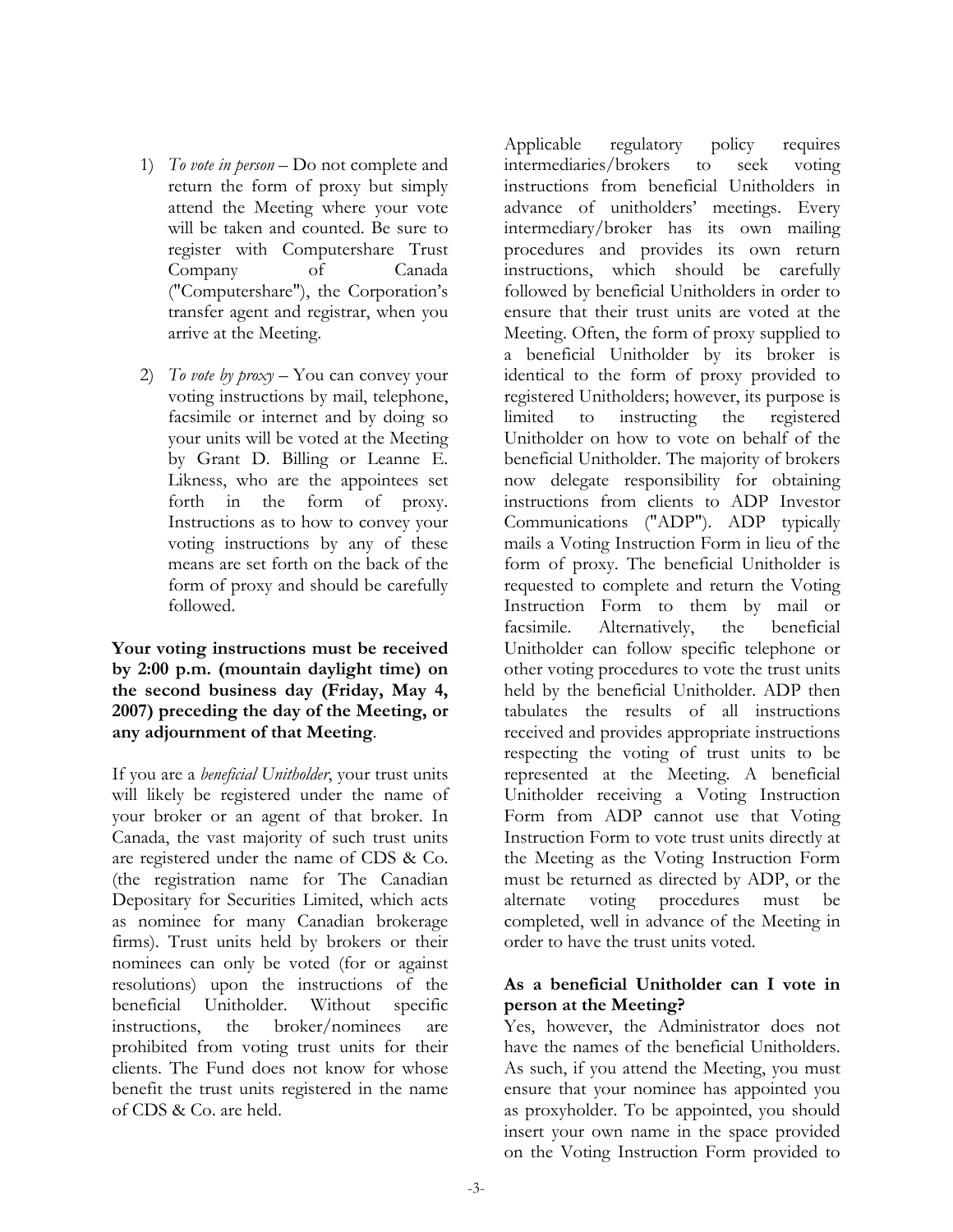you by your nominee and carefully follow the instructions provided. Do not otherwise complete the form. This will allow you to attend the Meeting and vote your units in person. Be sure to register with Computershare when you arrive at the Meeting.

# **Can I appoint someone other than the management nominees, Grant D. Billing and Leanne E. Likness, to act as my proxyholder at the Meeting?**

Each of the persons named in the enclosed form of proxy to represent Unitholders at the Meeting is a director or officer of the Administrator or Superior. **Each Unitholder has the right to appoint some other person to represent him/her at the Meeting and may exercise this right by inserting such other person's name in the blank space provided in the enclosed form of proxy or by completing another form of proxy.** A person so appointed to represent a Unitholder at the Meeting need not be a Unitholder.

# **Who is soliciting my proxy?**

The Administrator is soliciting your proxy and the cost of this solicitation will be borne by the Administrator. It is expected that the solicitation of proxies from the Unitholders for use at the Meeting will be primarily by mail, but proxies may also be solicited personally by the directors and officers of the Administrator or Superior.

# **How will my proxy be voted?**

On any ballot that may be called for at the Meeting, all trust units in respect of which the persons named in the enclosed form of proxy have been appointed to act will be voted or withheld from voting in accordance with the specifications made in the proxy. **If a specification is not made with respect to any matter, the trust units will be voted FOR the election of nine directors as specified in this Information Circular and FOR the appointment of Deloitte & Touche LLP as auditor of the Fund as set forth in this Information Circular.** 

### **What if there are amendments or variations to the items of business set forth in the Notice of Meeting or other matters are brought before the Meeting?**

The form of proxy confers discretionary authority upon the persons appointed with respect to amendments to the matters identified in the Notice of the Meeting and with respect to any other matters which may properly come before the Meeting. The Administrator knows of no matters to come before the Meeting other than the matters identified in the Notice of the Meeting. If any matters which are not known should properly come before the Meeting, the persons named in the enclosed form of proxy will vote on such matters in accordance with their best judgment.

# **Can I change my mind once I have submitted my proxy?**

Yes, you can revoke your proxy at any time before it is acted upon. As a registered Unitholder, if your proxy was submitted by facsimile or mail, you can revoke it by instrument in writing executed by you, or by your attorney authorized in writing, or if the Unitholder is a corporation, under corporate seal or by an officer or attorney duly authorized, and deposit such instrument in writing at the registered office of the Administrator. If you conveyed your voting instructions by telephone or internet, then conveying new instructions will revoke prior instructions.

Instructions can be revoked at any time up to and including 2:00 p.m. (mountain daylight time) on the second business day preceding the Meeting (May 4, 2007), or any adjournment of that Meeting; or by depositing the revoking instrument with the Chair of the Meeting on the day of the Meeting, or any adjournment of that Meeting; or in any other manner permitted by law, including personal attendance at the Meeting, or any adjournment of that Meeting.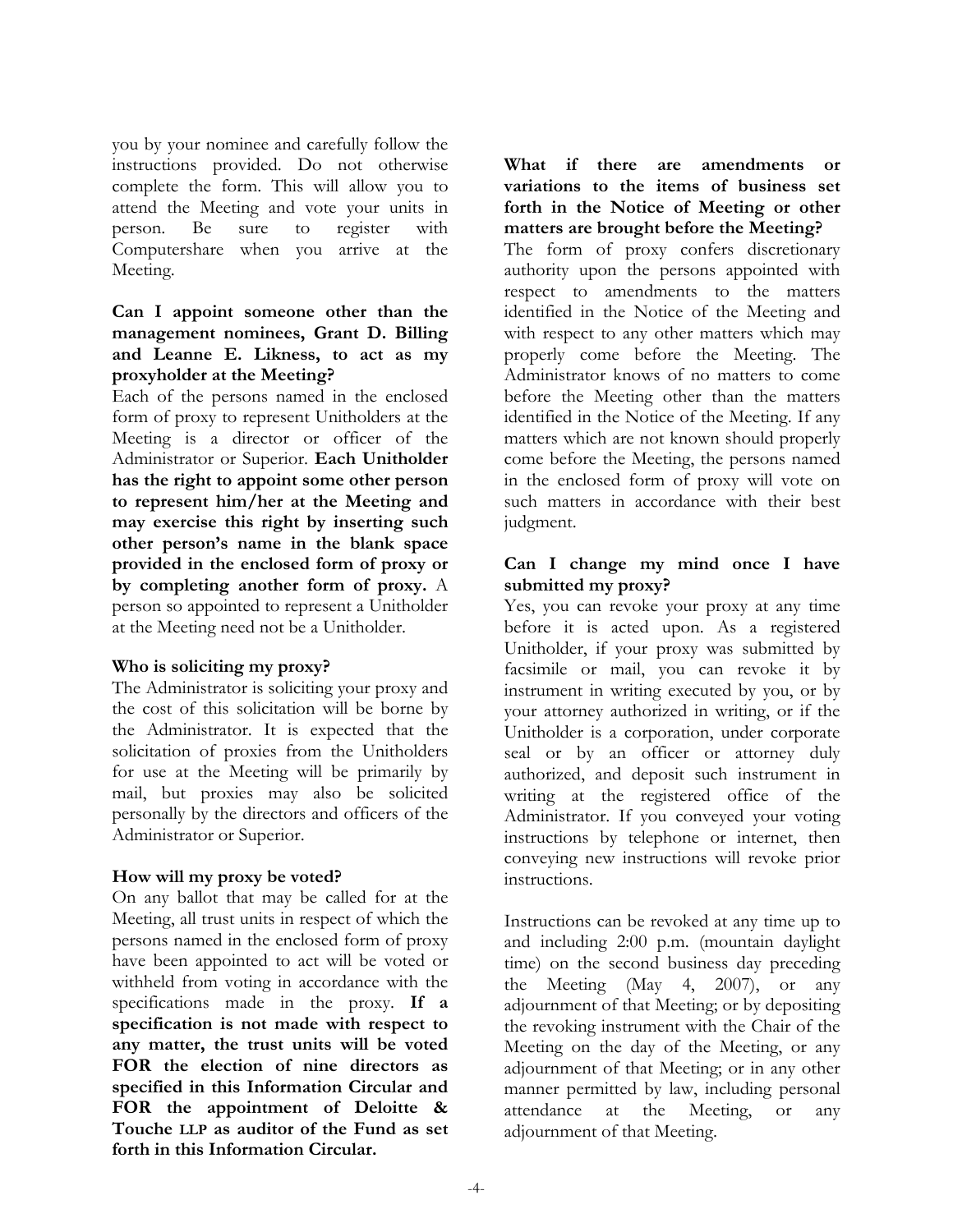If an instrument of revocation is deposited with the Chair, it will not be effective with respect to any item of business that has been voted upon prior to the deposit.

If you are a beneficial Unitholder, you should contact your nominee for instructions on how to revoke your proxy.

#### **Who counts the votes?**

Computershare, as the Corporation's transfer agent and registrar, who will also act as scrutineer at the Meeting

### **How are my units voted if a ballot is called at the Meeting on any of the items of business?**

Your units will be voted as you specified in your proxy. If no such specification is made, then your units will be voted FOR the election of directors and the appointment of auditors.

# **Who can I contact if I have any further questions on voting at the Meeting?**

You may contact Computershare, our transfer agent and registrar by telephone at (800) 564- 6253.

*All dollar amounts expressed in this Information Circular are in Canadian dollars, unless otherwise specified.*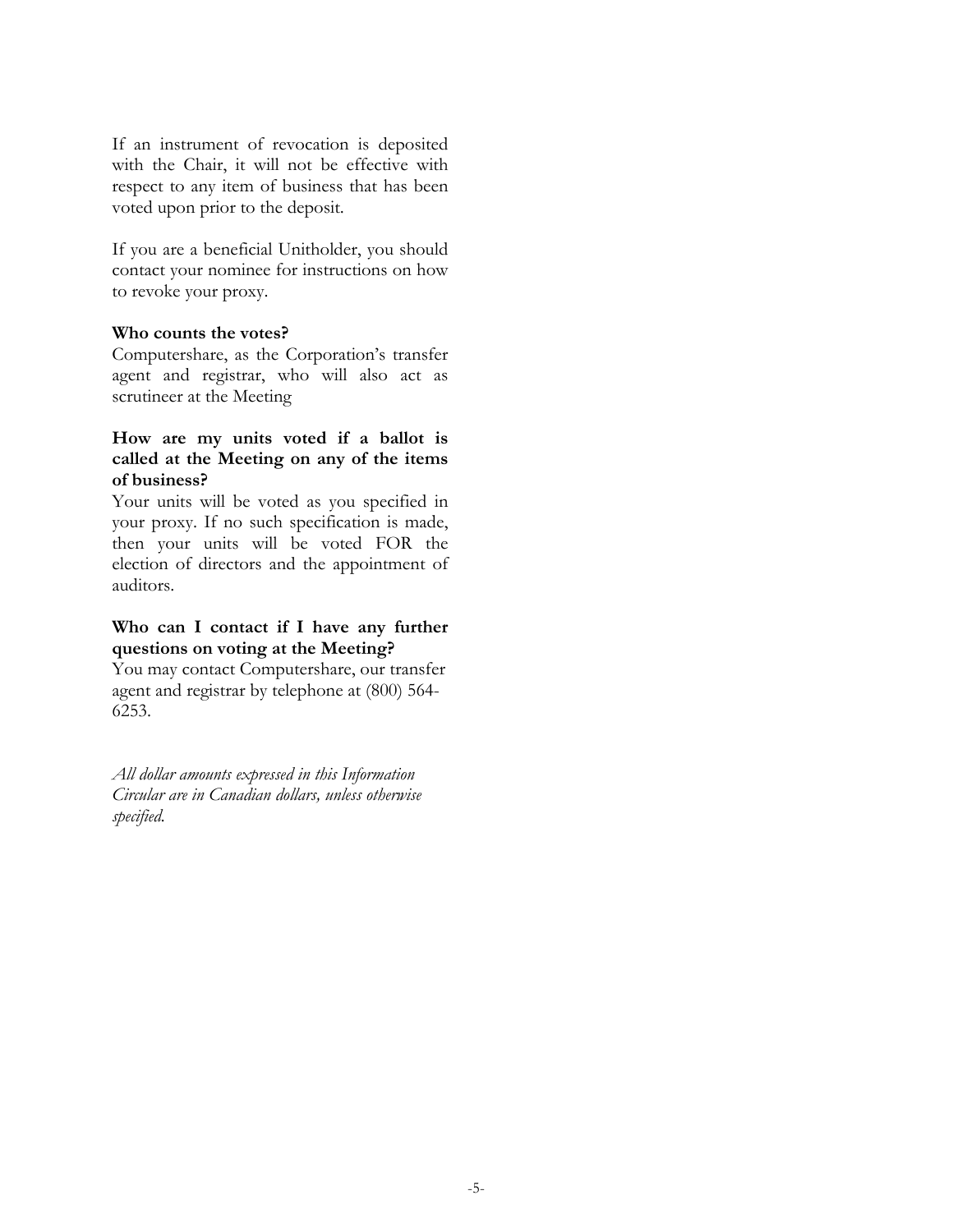# **PART II: PARTICULARS OF ITEMS TO BE VOTED UPON**

# **ITEM #1 - ELECTION OF DIRECTORS**

On September 30, 2006, Superior completed its internal reorganization, which was undertaken to restructure the manner in which the Fund holds its interest in the assets of Superior. As a result, the Fund's business operations are now conducted through a partnership between the General Partner and the Fund, as limited partner. The purpose of the reorganization was to provide a more flexible legal and operating structure.

Pursuant to the terms of the Amended and Restated Administration Agreement dated September 30, 2006, the Fund delegated to the Administrator the exclusive authority to manage the operations and affairs of the Fund. Further, pursuant to the Limited Partnership Agreement dated September 17, 2006, as amended, the General Partner is responsible for the administration and management of the Partnership and has the exclusive authority to manage the business and affairs of the Partnership. As such, the Board of Directors of Superior is responsible for managing the operations and businesses of the Partnership and the Board of Directors of the Administrator is responsible for the administration of the operations and affairs of the Fund. The Boards of Directors of the Administrator and Superior (the "Boards") are currently made up of the same members. These Board members, which are listed below, are nominees for election to the Boards.

The governance policies and practices of the Fund that were in place prior to the reorganization have been revised to reflect the introduction of separate legal entities to act as an administrator of the Fund and general partner of the Partnership without any derogation in the benefits and protections to Unitholders. In particular, the Compensation Committee, which is a committee of Superior, and the Audit Committee and the Governance and Nominating Committee, which are committees of the Administrator, were formed to carry out the responsibilities previously carried out by the committees of Superior Plus Inc. To the extent that there are responsibilities at either the Administrator or Superior level which involve matters typically handled by one of these committees and no such committee exists for that entity, these matters are considered by the entire Board of such entity. Mandates of the Boards of the Administrator and Superior, as well as the mandate of the Audit Committee of the Administrator, are attached as Appendix "B". The mandates of the Compensation Committee of Superior and the Governance and Nominating Committee of the Administrator are posted on the Fund's website at *www.superiorplus.com*.

The Board of Directors of the Administrator and Superior currently consist of the same members each of which members shall, in accordance with the Amended and Restated Declaration of Trust governing the Fund (the "Declaration of Trust"), be elected by the Unitholders of the Fund.

At the Meeting, the Unitholders will be asked to elect the persons listed in the following table as directors of the Administrator and Superior. To be approved, such resolution must be passed by the affirmative votes cast by holders of more than 50% of the trust units represented in person or by proxy at the Meeting that vote on such resolution. Each of the proposed nominees has consented to be named in this Information Circular and to serve as a director of the Administrator and Superior, if elected. The Fund has no reason to believe that any proposed nominee will be unable to serve as a director, but should any such nominee become unable to do so for any reason prior to the Meeting,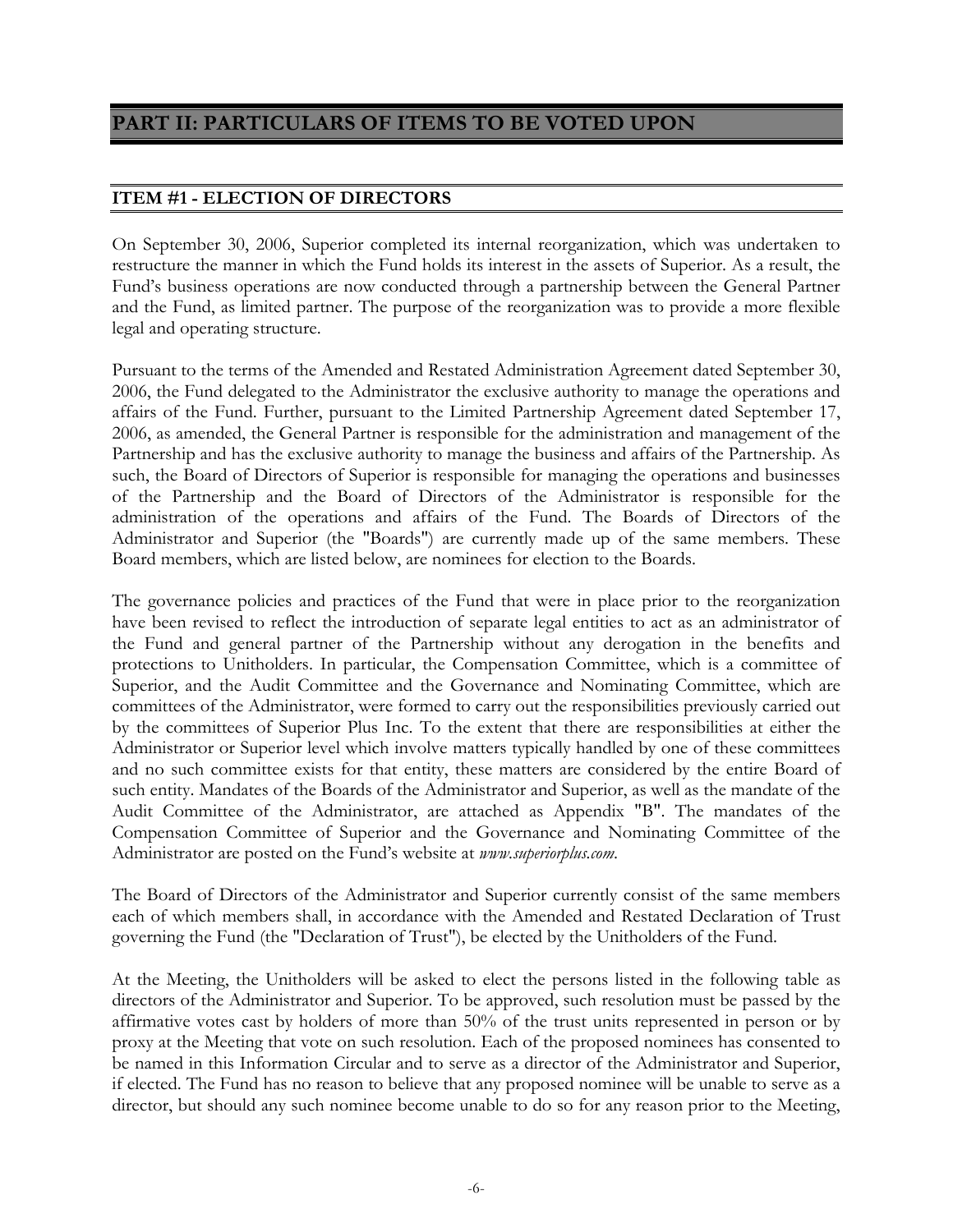the persons named in the enclosed form of proxy, unless directed to withhold from voting, reserve the right to vote for other nominees in their discretion.

The names, municipalities of residence, number of trust units held as at March 6, 2007 and principal occupations for the five preceding years of the directors of the Administrator and Superior who are nominated for election at the Meeting, (if such information has not been previously disclosed in an information circular of the Fund) and the year each current director first became a director of Superior, are shown below. Each current director was appointed to serve until the next annual meeting or until a successor is elected or appointed.

Mr. Allan Lennox, a director since 1996, will not be standing for re-election at the Meeting. All of the nominees are currently directors of the Corporation.

| Name, City and Province<br>of Residence               | <b>Director</b><br><b>Since</b>                     | Number and<br>Value of Trust<br><b>Units at March</b><br>$6, 2007$ <sup>(1)</sup> | <b>Principal Occupation</b>                                                                                                                                                                                                                                                                                                                                                                                 |
|-------------------------------------------------------|-----------------------------------------------------|-----------------------------------------------------------------------------------|-------------------------------------------------------------------------------------------------------------------------------------------------------------------------------------------------------------------------------------------------------------------------------------------------------------------------------------------------------------------------------------------------------------|
| Grant D. Billing <sup>(2)</sup><br>Calgary, Alberta   | 1994                                                | 1,559,767<br>\$18,438,240                                                         | Mr. Billing is the Chairman and Chief Executive<br>Officer of Superior. Prior to his current position,<br>Mr. Billing was the Executive Chairman and a<br>director of Superior, since 1998                                                                                                                                                                                                                  |
| Robert J. Engbloom <sup>(3)</sup><br>Calgary, Alberta | 1996                                                | 17,010<br>\$201,570                                                               | Mr. Engbloom has been a partner of Macleod<br>Dixon LLP since 1999.                                                                                                                                                                                                                                                                                                                                         |
| Randall J. Findlay<br>DeWinton, Alberta               | 2007                                                | N/A                                                                               | From 2001 until 2006, Mr. Findlay was the<br>President of Provident Energy Ltd.                                                                                                                                                                                                                                                                                                                             |
| Norman R. Gish <sup>(4)</sup><br>Calgary, Alberta     | 2003                                                | 26,078<br>\$309,024                                                               | Mr. Gish is a corporate director. Prior thereto,<br>he was President of Gish Consulting Inc., energy<br>consultants and previously Chairman, President<br>and Chief Executive Officer of Alliance Pipeline<br>Ltd. and Aux Sable Liquid Products Inc.<br>Mr. Gish served as a trustee of the Fund from<br>September 2000 to October 2003 and as<br>Chairman of ICG from December 1998 to<br>September 2000. |
| Peter A.W. Green (5)<br>Campbellville, Ontario        | 1996                                                | 8,684<br>\$102,905                                                                | Mr. Green is currently Chairman of the Frog<br>Hollow Group Inc. (international business<br>advisors), as well as Chairman of Patheon Inc. (a<br>global pharmaceutical company).<br>Mr. Green was appointed Lead Director of<br>Superior on August 11, 2003.                                                                                                                                                |
| James S.A. MacDonald (6)<br>Toronto, Ontario          | 2000 (also<br>May, 1998<br>to<br>December,<br>1998) | 132,278<br>\$1,567,494                                                            | Mr. MacDonald is currently Chairman and a<br>Managing Partner of Enterprise Capital<br>Management Inc., an investment management<br>company.                                                                                                                                                                                                                                                                |

# **Director Information**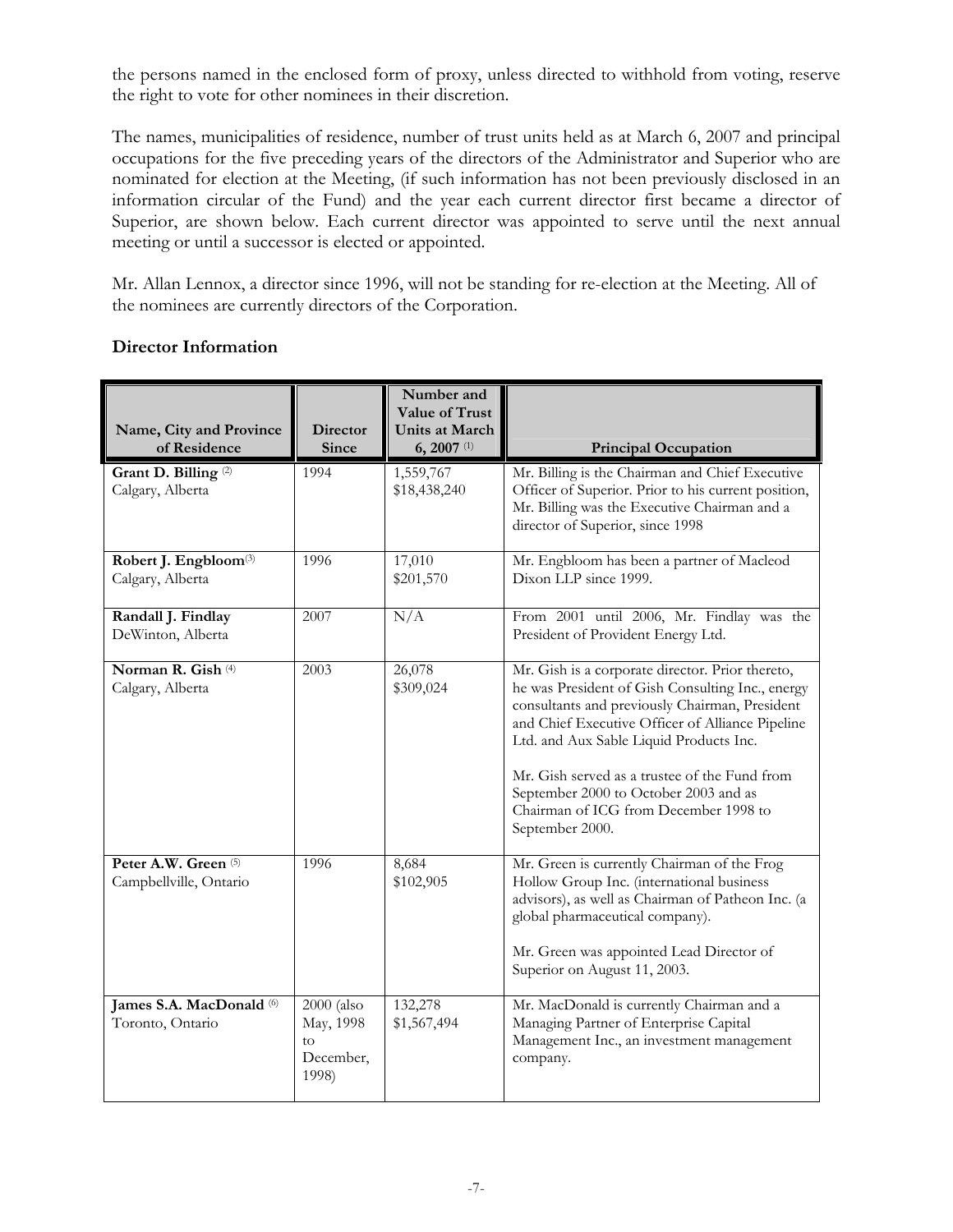| Name, City and Province<br>of Residence      | <b>Director</b><br>Since | Number and<br>Value of Trust<br>Units at March<br>$6, 2007$ <sup>(1)</sup> | <b>Principal Occupation</b>                                                                                                                                                                                                                                                                                                      |
|----------------------------------------------|--------------------------|----------------------------------------------------------------------------|----------------------------------------------------------------------------------------------------------------------------------------------------------------------------------------------------------------------------------------------------------------------------------------------------------------------------------|
| Walentin (Val) Mirosh<br>Calgary, Alberta    | 2007                     | N/A                                                                        | Since 2003, Mr. Mirosh has been Vice President<br>of NOVA Chemicals Corp., a producer and<br>marketer of ethylene, polyethylene and styrencis.<br>Mr. Mirosh also currently serves as President of<br>Nova Chemicals Olefins/Feedstocks. From 2001<br>to 2003, Mr. Mirosh was a partner at the law firm<br>of Macleod Dixon LLP  |
| David P. Smith $\oslash$<br>Toronto, Ontario | 1998                     | 29,502<br>\$349,600                                                        | Mr. Smith is currently Managing Partner of<br>Enterprise Capital Management Inc., an<br>investment management company.                                                                                                                                                                                                           |
| Peter Valentine (8)<br>Calgary, Alberta      | 2004                     | 1,600<br>\$18,960                                                          | Mr. Valentine currently serves as Senior Advisor<br>to the CEO, Calgary Health Region, a health<br>care organization. For the 5 years ended January<br>31, 2007, Mr. Valentine served as Senior Advisor<br>to the Dean of Medicine, University of Calgary.<br>Mr. Valentine was Auditor General of Alberta<br>from 1995 to 2002. |

#### **Notes:**

- (1) As of March 6, 2007 the directors as a group owned, directly or indirectly, 1,793,655 trust units of the Fund, representing approximately 2.1% of the outstanding trust units. The information as to the ownership or control or direction of trust units, not being within the knowledge of the Administrator or the Fund, has been furnished by the directors and nominees individually. The value of the trust units is the sum of the number of trust units owned as at March 6, 2007 multiplied by the closing market price of the units on the Toronto Stock Exchange "TSX" as at March 6, 2007 (\$11.85).
- (2) Mr. Billing also owns \$1,000,000 of convertible debentures and 250,000 options to purchase trust units. In addition, Mr. Billing owns 69,572 performance trust units ("PTUs") and 104,357 restricted trust units ("RTUs").
- (3) Mr. Engbloom also owns 40,000 options to purchase trust units. In addition, Mr. Engbloom owns 2,472 RTUs.
- (4) Mr. Gish also owns \$93,000 of convertible debentures and 20,000 options to purchase trust units. In addition, Mr. Gish owns 2,472 RTUs.
- (5) Mr. Green also owns 33,334 options to purchase trust units. In addition, Mr. Green owns 2,472 RTUs. Mr. Green has been appointed as a director and officer of companies that have financial difficulties to assist such companies with financial restructuring, proposals or compromise arrangements. In this capacity, Mr. Green was appointed a director of Phillip Services Corp. which made a proposal under chapter 11 of the U.S. Bankruptcy Code and the Companies Creditors' Arrangement Act (Canada) in 1999 and briefly became the Chairman and Chief Executive Officer of Norigen Inc. which went into receivership in August, 2001.
- (6) Mr. MacDonald also owns 54,382 warrants and 40,000 options to purchase trust units. In addition, Mr. MacDonald owns 2,472 RTUs.
- (7) Mr. Smith also owns 3,298 warrants and 30,000 options to purchase trust units. In addition, Mr. Smith owns 2,472 RTUs.
- (8) Mr. Valentine also owns 20,000 options to purchase trust units. In addition, Mr. Valentine owns 2,472 RTUs.
- (9) No option grants are currently "in-the-money". The exercise prices of options currently outstanding to directors are in the range of \$19.65-\$32.19.
- (10) All RTUs and PTUs were granted under Superior's Long Term Incentive Plan (the "LTIP") established in 2006. For details on the LTIP and the terms of RTUs and PTUs see "Director Remuneration", "Option/SAR Grants During The Most Recently Completed Financial Year" and "Long Term Incentive Plan Awards During the Most Recently Completed Financial Year" in this Information Circular.

#### **Director Trust Unit Ownership Requirements**

Effective March 6, 2007, Superior adopted trust unit ownership guidelines for its independent directors. Independent directors are required to own trust units and RTUs equivalent to three years'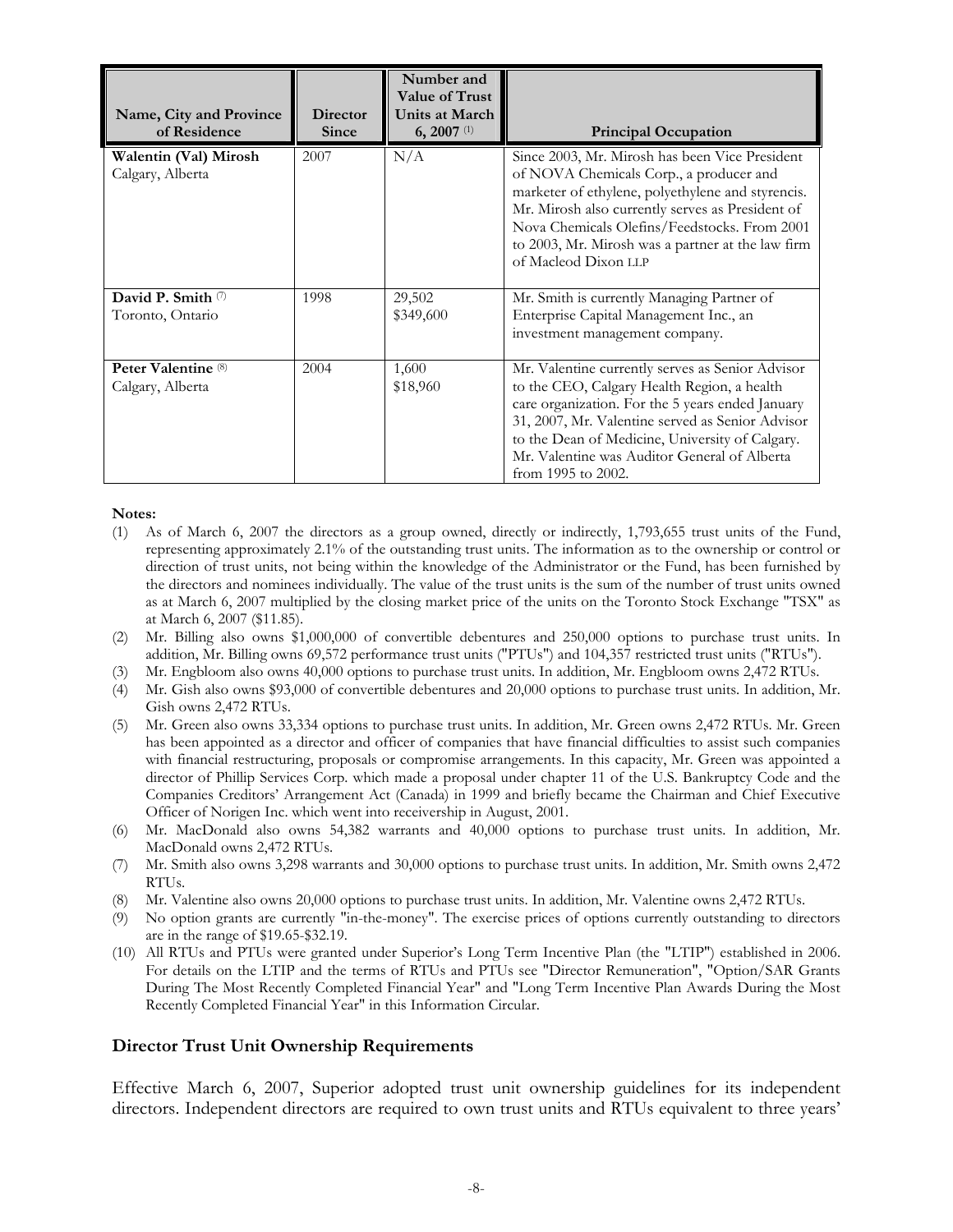Board annual retainer fees (currently \$30,000 per year) after three years of Board service. As part of the ownership, each director shall own a minimum of the current annual retainer in trust units.

### **Independence of Boards and Committee Members**

Director independence was determined by the Boards based on the definition of independence in National Instrument 52-110 - "Audit Committees", as amended effective June 30, 2005 (the "Audit Committee Rule"), which is incorporated by reference in National Instrument 58-101 – "Disclosure of Corporate Governance Practices" (the "Corporate Governance Rule") and National Policy 58-201 - "Corporate Governance Guidelines".

Of the ten members of the Boards, nine are independent. Mr. Billing, Chairman and Chief Executive Officer, is a non-independent director. Mr. Green serves as Lead Director to ensure greater independence of the Boards from management.

All members of the Audit Committee, Governance and Nominating Committee, and the Compensation Committee are independent. All members of the Audit Committee are independent under additional regulatory requirements for audit committee members.

|                                   | Independent |                | Audit             | Governance                                    | Compensation      |
|-----------------------------------|-------------|----------------|-------------------|-----------------------------------------------|-------------------|
| <b>Director</b>                   | <b>Yes</b>  | N <sub>o</sub> | $Committee^{(2)}$ | and<br>Nominating<br>Committee <sup>(2)</sup> | $Committee^{(3)}$ |
| Grant D. Billing                  |             | ✓              |                   |                                               |                   |
| Chairman and Chief                |             |                |                   |                                               |                   |
| <b>Executive Officer</b>          |             |                |                   |                                               |                   |
| Robert J. Engbloom,               |             |                |                   |                                               |                   |
| Q.C. <sup>(1)</sup>               |             |                |                   |                                               |                   |
| Randall J. Findlay <sup>(4)</sup> | ✓           |                |                   |                                               |                   |
| Norman R. Gish                    |             |                |                   |                                               | Chair             |
| Peter A.W. Green                  |             |                |                   | Chair                                         |                   |
| Lead Director                     |             |                |                   |                                               |                   |
| James S.A. MacDonald              | ✓           |                |                   |                                               |                   |
| Walentin (Val)                    |             |                |                   |                                               |                   |
| Mirosh <sup>(4)</sup>             |             |                |                   |                                               |                   |
| David P. Smith                    | ✓           |                | Chair             |                                               |                   |
| Peter Valentine                   |             |                |                   |                                               |                   |
| Allan Lennox $(5)$                |             |                |                   |                                               |                   |

#### **Notes:**

- (1) The Board has considered the circumstances of Mr. Engbloom, a partner in a law firm that provides legal services to Superior and the Fund and determined that he meets the independence requirements of the Corporate Governance Rule, other than for purposes of membership on the Audit Committee.
- (2) Committee of the Board of the Administrator.
- (3) Committee of the Board of Superior.
- (4) As at the date of this Information Circular, Messrs. Findlay and Mirosh were not members of any Board committees.
- (5) Mr. Lennox will not stand for re-election at the Meeting.
- (6) Neither the Administrator nor Superior has an Executive Committee.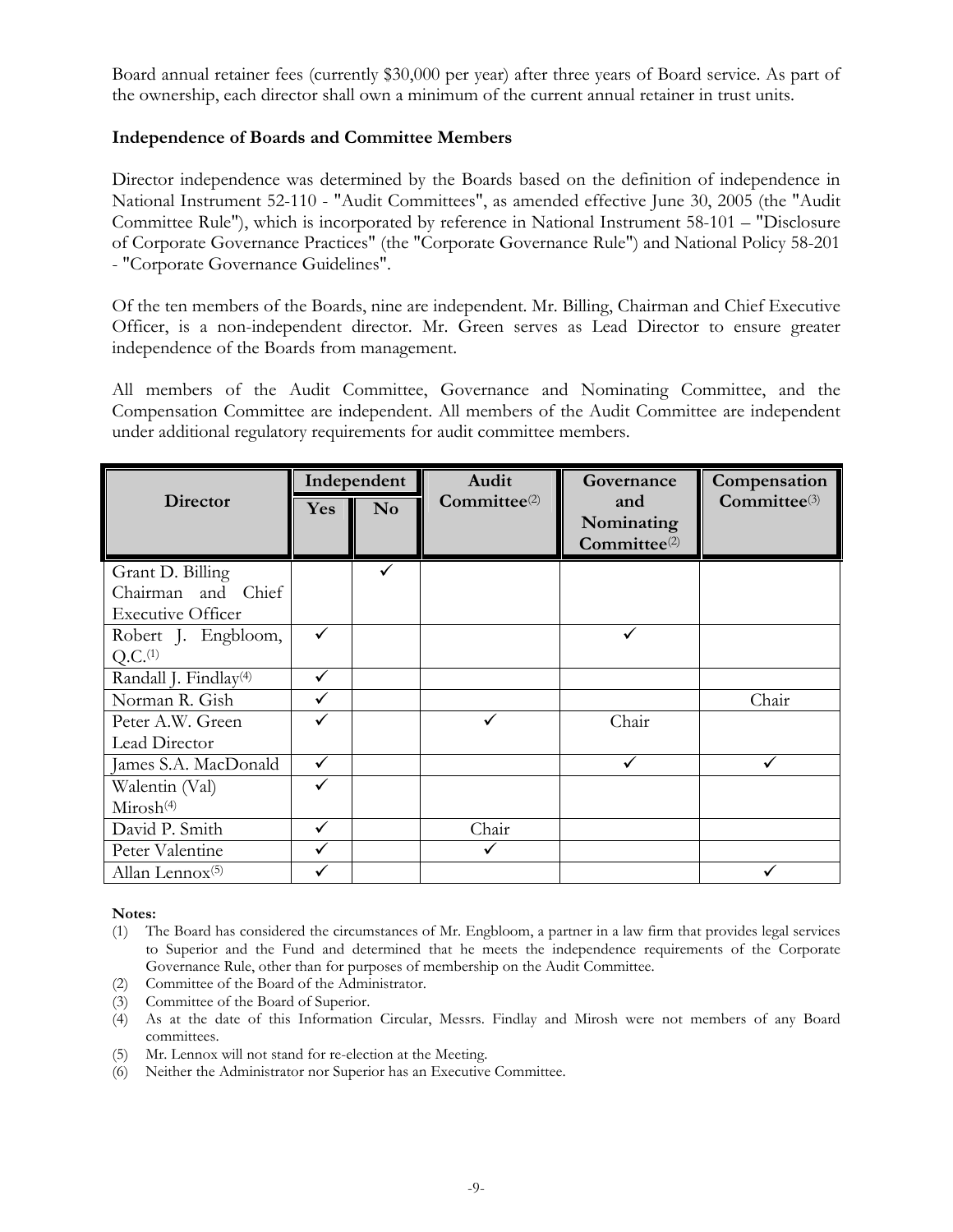# **Advisory Committees**

In August, 2006, Superior formed Advisory Committees for each of the four operating divisions. The Advisory Committees are composed of two independent directors, senior corporate management and one divisional president of another division. The Advisory Committees were formed with the intent of allowing for more detailed operational reviews at the divisional levels which would result in a more focused strategic review at the Board level. Although not formal Board committees, the Advisory Committee structure provides the directors with additional time to address business opportunities, risks, strategies and challenges and allows the members of the Committee to provide advice where appropriate and act as the sounding board prior to bringing strategic matters and initiatives to the Boards.

| <b>Director</b>                         | <b>Other Public</b><br><b>Company Directorships</b> | <b>Committee Appointments</b>                                                                              |
|-----------------------------------------|-----------------------------------------------------|------------------------------------------------------------------------------------------------------------|
| Grant D. Billing                        | Provident Energy Ltd.                               | Member of Governance and HR Committee                                                                      |
|                                         | BreitBurn Energy                                    | Member of Compensation Committee                                                                           |
|                                         | Capitol Energy Resources Ltd.                       | Member of Audit Committee<br>Member of Corporate Governance, Human<br>Resources and Compensation Committee |
| Robert J. Engbloom, Q.C. <sup>(1)</sup> | None                                                | None                                                                                                       |
| Randall J. Findlay                      | Provident Energy Ltd.                               | Member of Reserves, Operations, Environmental<br>Health & Safety Committee                                 |
|                                         | BreitBurn Energy Partners                           | Member of Governance and Compensation<br>Committees                                                        |
|                                         | Canadian Helicopters Income Fund                    | Member of Governance and Independent<br>Committees                                                         |
|                                         | TransAlta Power LP                                  | Member of Audit, Independent and Governance<br>Committee.                                                  |
| Norman R. Gish                          | Provident Energy Ltd.                               | Member of Corporate Governance Committee                                                                   |
|                                         | Railpower Technologies Corp.                        | Chairman of the Board<br>Member of Governance and HR Committee                                             |
| Peter A.W. Green                        | Patheon Inc.                                        | Chairman of the Board                                                                                      |
|                                         | Gore Mutual Insurance Company <sup>(2)</sup>        | Chair of Audit Committee                                                                                   |
| James S.A. MacDonald                    | Capitol Energy Resources Ltd.                       | Chair of Corporate Governance, Human<br>Resources and Compensation Committee<br>Member of Audit Committee  |
|                                         | MDS Inc.                                            | Member of Audit Committee                                                                                  |
|                                         | Manitoba Telecom Inc.                               | Member of Audit Committee<br>Member of Strategic Advisory Committee                                        |
| Walentin (Val) Mirosh                   | Taylor NGL Limited Partnership                      | Chair of Governance and Compensation<br>Committee                                                          |
|                                         | TC Pipeline LP                                      | Member of Audit Committee                                                                                  |
| David P. Smith                          | Jannock Properties Limited                          | Member of Audit Committee                                                                                  |

# **Other Public Company Directorships/Committee Appointments**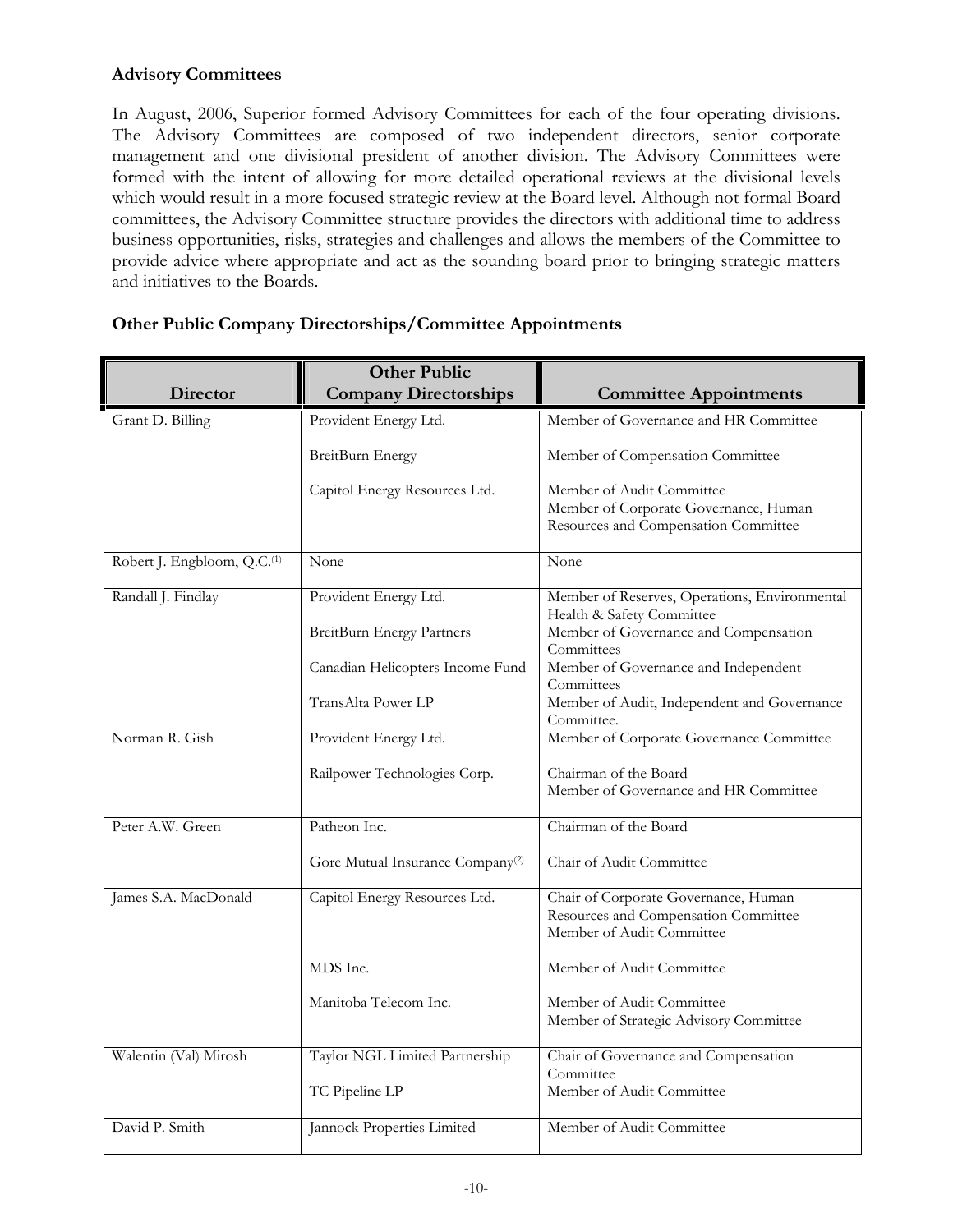| Director        | <b>Other Public</b><br><b>Company Directorships</b>           | <b>Committee Appointments</b>                                             |
|-----------------|---------------------------------------------------------------|---------------------------------------------------------------------------|
|                 | Creststreet Kettles Hill Windpower<br>General Partner Limited |                                                                           |
| Peter Valentine | Fording Canadian Coal Trust                                   | Trustee<br>Member of Audit Committee<br>Member of Governance Committee    |
|                 | Livingston International Income<br>Fund                       | Trustee<br>Chair of Audit Committee<br>Member of the Governance Committee |
|                 | PrimeWest Energy Trust                                        | Trustee<br>Chair of Audit Committee<br>Member of the Governance Committee |
|                 | ResMor Trust Company <sup>(2)</sup>                           | Chair of Audit Committee                                                  |

**Notes:**

- (1) Mr. Engbloom acts as Secretary to Bow Valley Energy Ltd., CE Franklin Ltd., and Cyries Energy Inc.
- (2) Regulated by the Office of the Superintendent of Financial Institutions; not a public issuer.
- (3) Mr. Lennox, who is not standing for re-election as a director, has no other public company directorships.

### **Board & Committee Meetings Held in 2006**

The table below provides a summary of Board and Committee meetings held during 2006, and the director attendance relating to same. Although not a committee of the Boards, the attendance of the Advisory Committee meetings has been added for informational purposes.

On April 24, 2006, the Fund initiated a comprehensive strategic review process designed to maximize Unitholder value. A strategic review committee of the board of Superior Plus Inc. was formed and independent financial advisors were retained to assist in the review. The members of the strategic review committee were Messrs. MacDonald (Chair), Billing, Gish and Smith. The strategic review committee was not a standing committee and as such was dissolved after completion of the reorganization.

| <b>Director</b>      | <b>Board</b><br>$M$ eetings <sup><math>(1)</math></sup> | Audit<br>Committee<br>(Chair:<br>Smith) | G&N<br>Committee<br>(Chair: Green) | Compensation<br>Committee<br>(Chair: Gish) | <b>Advisory</b><br><b>Committees</b> | Strategic<br>Review<br>Committee |
|----------------------|---------------------------------------------------------|-----------------------------------------|------------------------------------|--------------------------------------------|--------------------------------------|----------------------------------|
| Grant D. Billing     | 9 <sub>of</sub> 9                                       | N/A                                     | N/A                                | N/A                                        | 4 of 4                               | $2$ of $2$                       |
| Robert J. Engbloom   | 9 <sub>of</sub> 9                                       | N/A                                     | 2 of 2                             | N/A                                        | $1 \text{ of } 1$                    | N/A                              |
| Norman R. Gish       | 8 of 9                                                  | N/A                                     | N/A                                | 5 of 5                                     | $1 \text{ of } 1$                    | $2$ of $2$                       |
| Peter A.W. Green     | 8 of 9                                                  | 5 of 5                                  | $2 \text{ of } 2$                  | N/A                                        | $1 \text{ of } 1$                    | N/A                              |
| Allan G. Lennox      | 9 <sub>of</sub> 9                                       | N/A                                     | N/A                                | 5 of 5                                     | $1 \text{ of } 1$                    | N/A                              |
| James S.A. MacDonald | 9 <sub>of</sub> 9                                       | N/A                                     | $2$ of $2$                         | 5 of 5                                     | $1 \text{ of } 1$                    | $2$ of $2$                       |
| David P. Smith       | 9 <sub>of</sub> 9                                       | $5$ of $5$                              | N/A                                | N/A                                        | $1 \text{ of } 1$                    | $2$ of $2$                       |
| Peter Valentine      | 9 <sub>of</sub> 9                                       | 5 of 5                                  | N/A                                | N/A                                        | $0$ of 1                             | N/A                              |

#### **Notes:**

- (1) Mr. Geoff Mackey attended 7 of 7 board meetings prior to his termination on July 10, 2006.
- (2) Mr. Findlay and Mr. Mirosh were not directors in 2006.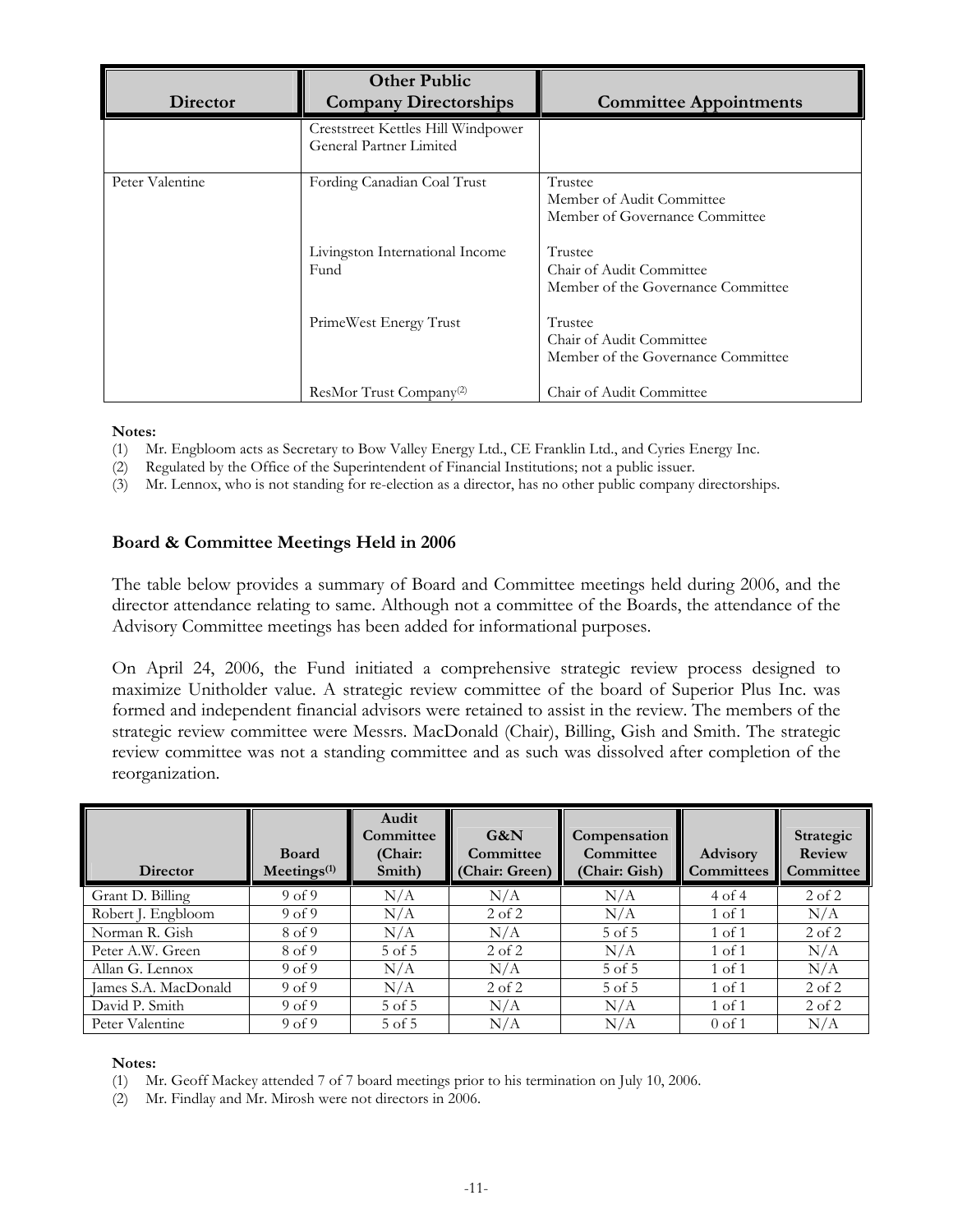# **Compensation of Directors and Trustee**

The annual compensation rates for the directors of the Administrator and Superior are set out below. The annual retainer was increased in 2006 to better align the Boards' compensation with similar industry fees and remains the same for 2007.

| Item                                                   | <b>Compensation from</b><br>January 1, 2006 until May<br>1, 2006 | <b>Compensation from July</b><br>1, 2006 until December<br>31, 2006 |
|--------------------------------------------------------|------------------------------------------------------------------|---------------------------------------------------------------------|
| Annual Board Retainer                                  | \$20,000                                                         | \$30,000                                                            |
| Lead Director Retainer                                 | \$35,000                                                         | \$35,000                                                            |
| Attendance per Board Meeting                           | \$1,500                                                          | \$1,500                                                             |
| Attendance per Board Meeting (teleconference)          | \$750                                                            | \$750                                                               |
| Annual Committee Retainer                              | \$3,000                                                          | \$3,000                                                             |
| Annual Committee Chair Retainer (in addition to Annual | \$5,000                                                          | \$5,000                                                             |
| Committee Retainer)                                    |                                                                  |                                                                     |
| Attendance per Committee Meeting (Chair)               | \$2,000                                                          | \$2,000                                                             |
| Attendance per Committee Meeting (non-Chair)           | \$1,500                                                          | \$1,500                                                             |
| Attendance per Committee Meeting (teleconference)      | \$750                                                            | \$750                                                               |
| <b>Advisory Committee Retainer</b>                     | N/A                                                              | \$3,000                                                             |
| Attendance per Advisory Committee Meeting              | N/A                                                              | \$1,500                                                             |

**Note:**

(1) From May 1, 2006 until July 1, 2006, meeting attendance fees for the Board were increased to \$3,000 per board meeting personally attended and to \$1,500 per board meeting attended via teleconference call. These increased fees were implemented in anticipation of an increase in the amount of time and effort expended by the directors on Board matters as a result of the strategic review process. In addition, a Strategic Review Committee retainer of \$10,000 was added during the same time period until this committee was dissolved in July, 2006.

# **Director Remuneration**

The following table sets out the fees that were paid to directors and Board Committees for their participation as members of the Boards and Board Committees during 2006. Mr. Billing became Chairman and Chief Executive Officer on July 1, 2006 and became ineligible to receive Board meeting fees or other director's compensation. The total fees paid for 2005 and 2006 were \$366,750 and \$488,578, respectively.

| Name               | <b>Board</b><br>Retainer | Committee<br>Retainer<br>Fees | <b>Board</b><br>Attendance<br>Fee | Committee<br>Attendance<br>Fee | Advisory<br>Committee<br>Retainer | Advisory<br>Attendance<br>Fee | <b>TOTAL</b> |
|--------------------|--------------------------|-------------------------------|-----------------------------------|--------------------------------|-----------------------------------|-------------------------------|--------------|
| Grant D. Billing   | \$16,166                 | \$2,500                       | \$6,750                           | \$2,250                        | \$750                             | \$1,500                       | \$29,916     |
| Robert J. Engbloom | \$26,666                 | \$3,000                       | \$15,750                          | \$3,000                        | \$750                             | \$1,500                       | \$50,666     |
| Norman R. Gish     | \$26,666                 | \$11,750                      | \$14,250                          | \$11,000                       | \$750                             | \$1,500                       | \$65,916     |
| Peter A.W. Green   | \$61,666                 | \$11,000                      | \$15,000                          | \$10,250                       | \$750                             | \$1,500                       | \$100,166    |
| Allan G. Lennox    | \$26,666                 | \$3,000                       | \$15,750                          | \$8,000                        | \$750                             | \$1,500                       | \$55,666     |
| James S.A.         | \$26,666                 | \$13,000                      | \$16,500                          | \$12,250                       | \$750                             | \$1,500                       | \$70,666     |
| MacDonald          |                          |                               |                                   |                                |                                   |                               |              |
| David P. Smith     | \$28,166                 | \$11,500                      | \$14,250                          | \$11,000                       | \$750                             | \$1,500                       | \$67,166     |
| Peter Valentine    | \$26,666                 | \$3,000                       | \$12,750                          | \$5,250                        | \$750                             | \$0                           | \$48,416     |
| Total              |                          |                               |                                   |                                |                                   |                               | \$488,578    |

#### **Note:**

(1) Mr. Findlay and Mr. Mirosh were not directors in 2006.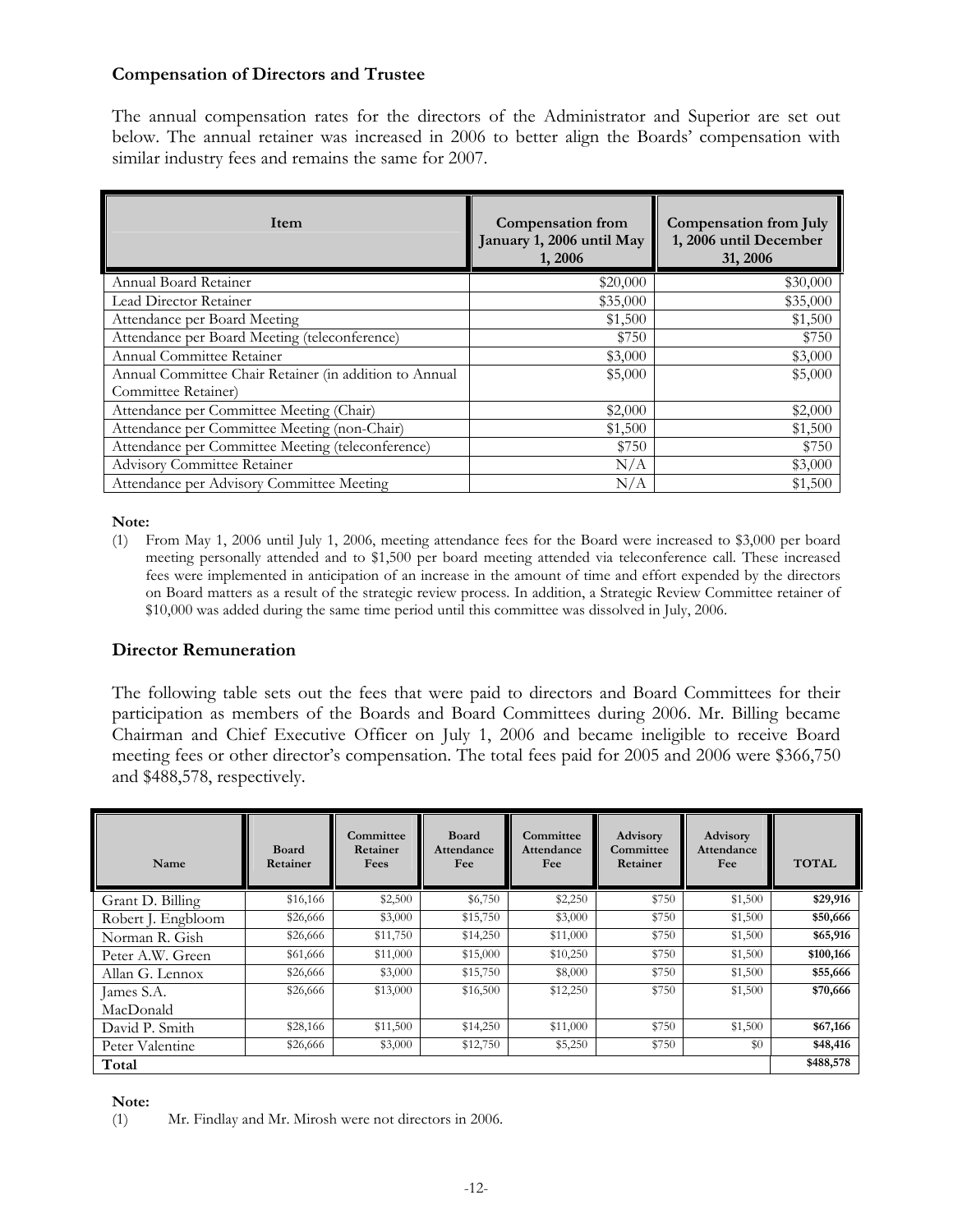In August, 2006, the board of Superior approved the LTIP, under the terms of which directors would receive a grant of RTUs as part of their total compensation package. With the exception of Mr. Billing, each of the directors was granted 2,472 RTUs in 2006 at an exercise price of \$10.92. For more information on the terms of the RTUs or the LTIP, see "Long Term Incentive Plan Awards" in this Information Circular. Director's RTU grants will be determined on an annual basis but are not guaranteed to be granted in any one year.

Computershare Trust Company of Canada ("Computershare") was appointed the trustee of the Fund on October 7, 2003. For 2006, Computershare received an annual fee of \$17,000 for its services as trustee of the Fund.

### **Directors' and Officers' Liability Insurance**

The Administrator and Superior maintain directors' and officers' liability insurance for the directors and officers of the Administrator and Superior as well as for the trustee of the Fund. Under this insurance, the insurer pays, on behalf of the Administrator, Superior or the Fund, for losses for which each of these entities indemnifies its directors, officers or trustees and, on behalf of such persons, for losses which are suffered during the performance of their duties, which are not indemnified by the Administrator, Superior or the Fund.

The premium for this insurance for the period of November 1, 2005 to November 1, 2006 was US\$175,000, which premium was paid by Superior. The aggregate annual insurance coverage during this period was limited to US\$35,000,000 with a corporate deductible of US\$2,000,000 on each loss and no individual deductible. For the November 1, 2006 to November 1, 2007 renewal period, Superior extended the same coverage at a cost of US\$266,000 on a stretched aggregate basis, applying to claims made over the two year period from November 1, 2005 to November 1, 2007. For the period of November 1, 2006 to November 1, 2007, Superior has also added excess Side A coverage of US\$10,000,000 at a cost of US\$98,082 which increases the limit of insurance available for the directors and officers without increasing the corporate reimbursement coverage.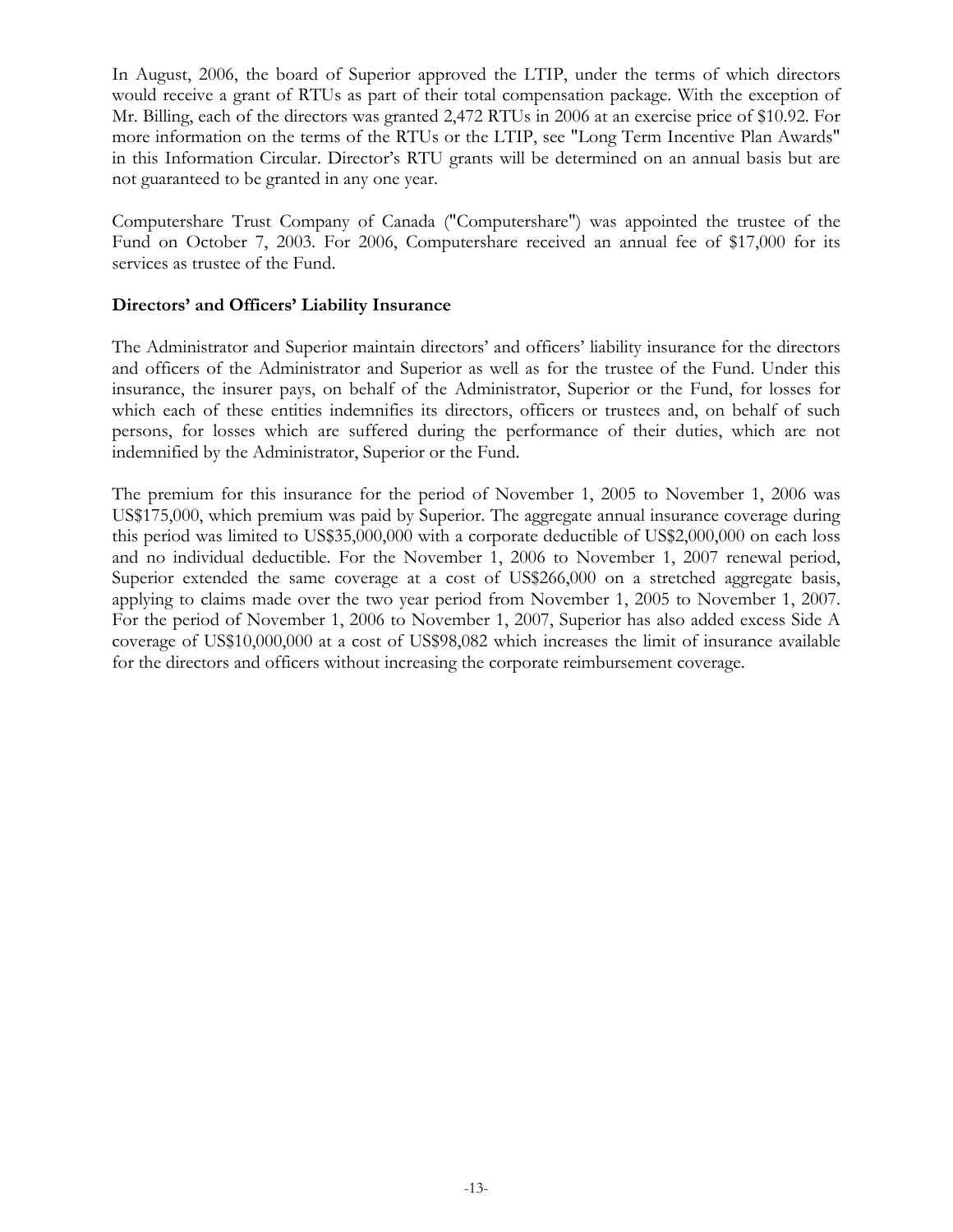# **Performance Graph**

The following graph illustrates changes from December 31, 2001 to December 31, 2006, in cumulative return to Unitholders of an investment in the trust units of the Fund compared to the cumulative total return on the Standard & Poors/TSX Composite Total Return Index ("TSX") and the cumulative total return of the Income Trust Index designed by Scotia Capital ("SCM.IU"), assuming the reinvestment of cash distributions.



#### **Distribution Reinvestment Program**

The Fund now has a Distribution Reinvestment Plan ("DRIP") available to its Unitholders. The DRIP allows participants to have their monthly cash distributions reinvested in additional units of the Fund at an effective discount of 5% of the average market price of the trust units over the five day trading period ending on the business day immediately prior to the distribution payment date. The DRIP program offers Unitholders the opportunity to steadily increase their ownership in the Fund without commissions or brokerage fees. Further information on the DRIP is posted on the Fund's website. Unitholders whose units are registered in the name of an investment banker, stockbroker, bank, trust company or other nominee should contact such nominee if they wish to enroll in the plan.

# **ITEM #2 – APPOINTMENT OF AUDITOR**

At the Meeting, the Unitholders will be asked to vote for the appointment of Deloitte & Touche LLP, Chartered Accountants, as the auditor of the Fund. Deloitte & Touche was first appointed auditor of the Fund effective August 2, 1996. To be approved, such resolution must be passed by the affirmative votes cast by holders of more than 50% of the trust units represented in person or by proxy at the Meeting that vote on such resolution.

The audit fees payable to Deloitte & Touche for the years ended December 31, 2005 and December 31, 2006 can be found on page 32 of this Information Circular.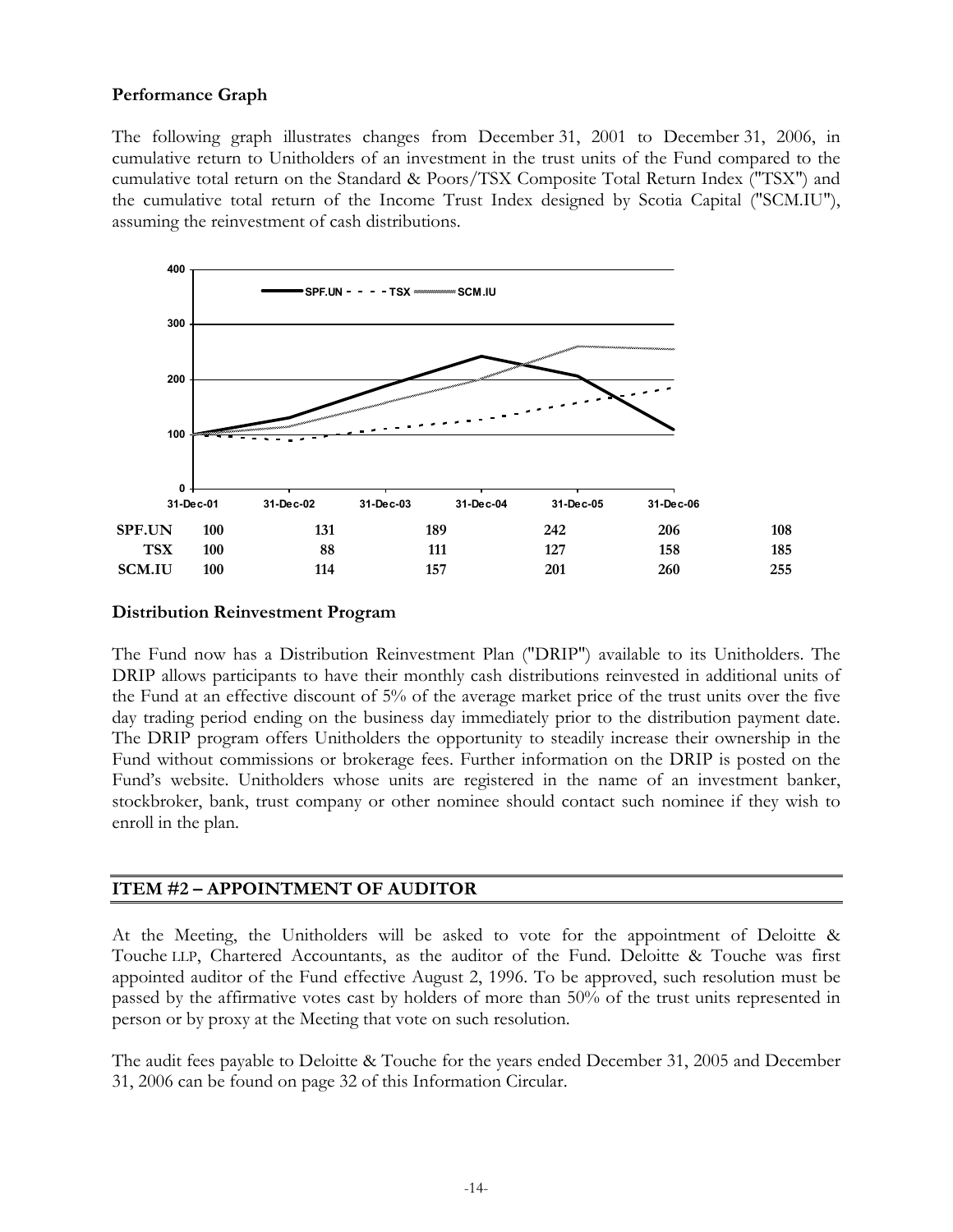#### **PART III: STATEMENT OF EXECUTIVE COMPENSATION**

#### **Composition of the Compensation Committee**

The Compensation Committee has oversight responsibility in relation to human resources, compensation and pension matters of Superior. The Compensation Committee consists of three independent directors, namely Messrs. Gish (Chair), Lennox and MacDonald. The role of the Committee includes making recommendations to the Board of Superior with respect to key compensation and human resources policies and executive compensation, as well as executive management succession and development. The Committee also evaluates the performance of the Chairman and Chief Executive Officer and recommends his compensation for approval by the independent directors of the Board of Superior. The mandate of the Compensation Committee is posted on the Fund's website at *www.superiorplus.com*.

# **Report on Executive Compensation**

Superior's executive compensation programs focus on rewarding performance and contributions to the achievement of corporate and divisional goals and objectives. The programs reflect a total compensation philosophy for all employees. The guiding principle is to align the employees' and executives' interests with those of the Unitholders of the Fund. To this end, base salaries and benefit programs are competitive and market-based within the industries from which Superior recruits, and are targeted at the median. Incentive programs act as the lever that enables executives and employees to be compensated above that level. The incentive programs are designed to reward performance at the Superior level and at the divisional level of Superior's business depending on the executive's position within the organization. Sustained strong performance is rewarded through the short and long-term incentive plans with compensation that can, in these circumstances, exceed the executive's annual base salary.

In 2006, the Compensation Committee undertook a thorough review of both the long term and short term compensation design at the Superior and division levels. The Trust Unit Incentive Program ("TUIP"), the division phantom option plans ("POP") and the Management Trust Unit Purchase Plan ("MTUPP") were discontinued and replaced by the LTIP. Mercer Human Resources Consulting ("Mercer") was retained to provide advice to the Committee in determining compensation for the directors and Superior's officers during 2006. Mercer's fees for executive compensation services to the Compensation Committee totaled approximately \$123,000 (exclusive of GST) in fiscal year 2006. For more information with respect to the services that Mercer provided during 2006, please refer to page A-6 of Appendix A.

In order to address the uncertainty associated with the strategic review process and to ensure continuity during the transition resulting from that process, a short term retention plan was adopted in May 2006. The objective of the plan was to retain key employees until the completion of the strategic plan or May 1, 2007. The Chairman and Chief Executive Officer was not part of the retention program. The retention program covered employees at both the corporate and division levels and included a retention payment that ranged from 3 to 12 months of their annual salary. Superior also agreed to payout a target level of short term incentive plan bonus ("STIP") and LTIP bonus for the year consistent with the existing plan levels for each employee in the respective program. Participants of the MTUPP were to be kept whole, including any income tax obligations, as it was determined that such plan would be wound up at the conclusion of the strategic review.

The performance and compensation of Grant D. Billing, Chairman and Chief Executive Officer, is annually reviewed by the Compensation Committee. Upon evaluating the Chairman and Chief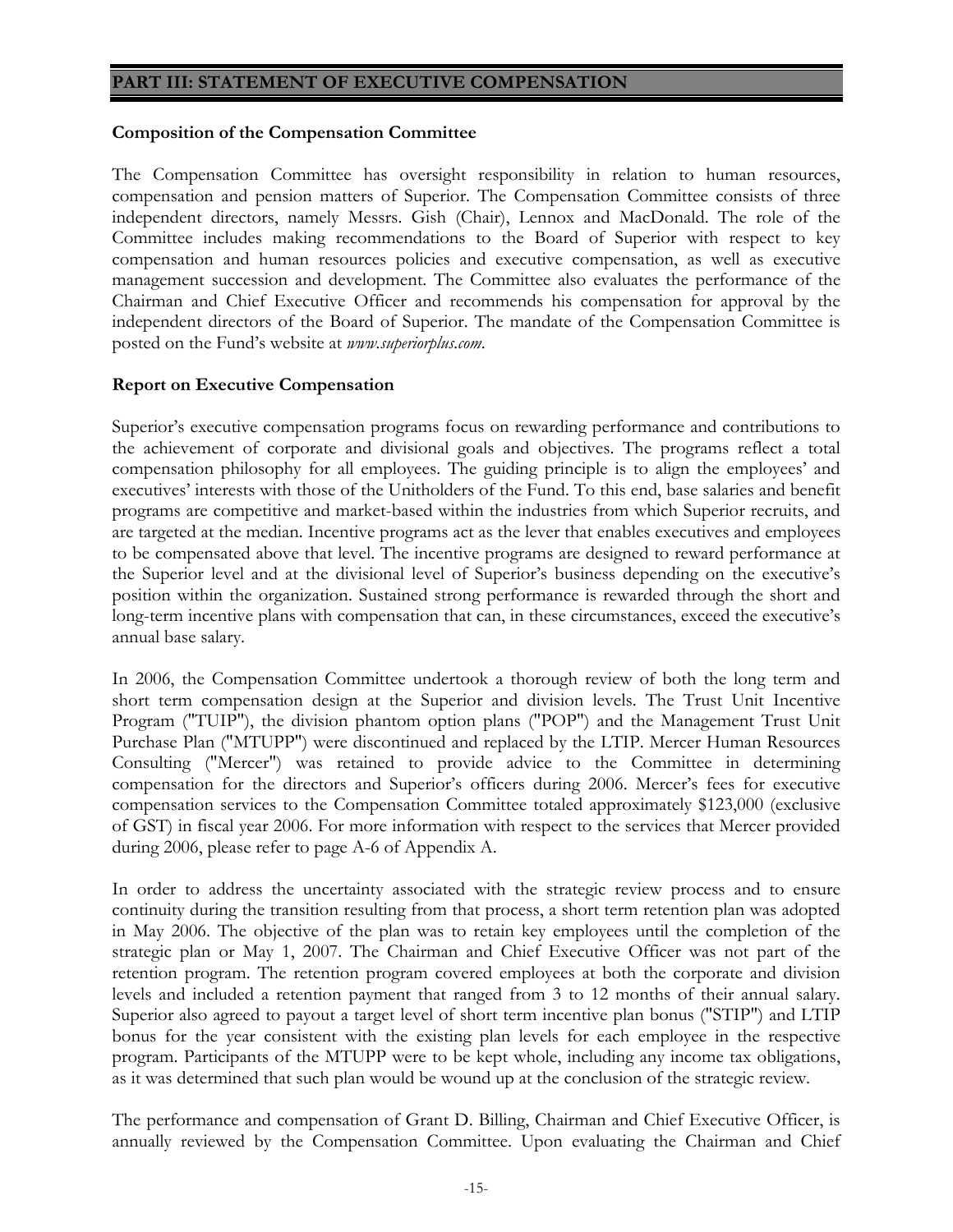Executive Officer's performance in light of established goals and objectives, the Compensation Committee makes a recommendation to the Board of Superior with respect to the compensation of the Chairman and Chief Executive Officer. On an annual basis, the Chairman and Chief Executive Officer presents recommendations for approval to the Compensation Committee as to overall compensation and other conditions of employment of Superior's senior officers and notably, the Named Executive Officers ("NEOs"), Messrs. Billing, Bingham, Gleason, Vanderberg, Timmons and McCamus. The compensation package for officers and senior employees, including the NEO's, has three components:

- (a) base salary and benefits;
- (b) annual bonus program; and
- (c) long-term incentive and retention programs.

# *Base Salary*

In determining base salaries, Superior and its divisions review confidential competitive data obtained from third-party consultants in order to compare the compensation programs with other companies whose operations, general business activities and number of employees are similar. The base pay for each employee, including that of each NEO is targeted at the median or middle of the market place and is compared to other employees and executive officers to ensure internal equity.

Benefit plans provided by Superior and its divisions in the form of group life, health and medical, pension/savings plan and other benefits are available to all salaried and to a majority of hourly employees. These are competitive and targeted at the median.

# *Annual Bonus Program*

The annual bonus program rewards senior employees for their contribution to the overall performance of Superior and in the case of the divisional employees to the performance of their respective division. The principal performance measures are based on financial targets and other key objectives for the period for both corporate and divisional employees and if such set objectives are met, payout levels may range from  $0\%$  to  $100\%$  of base salary, depending on the employee's position. The Compensation Committee and the Board of Directors of Superior, at their discretion, may further adjust the amount of the incentive bonus. The 2006 annual bonus for each NEO was based on these performance measures.

# *Long-term Incentive and Retention Programs*

The LTIP was established in 2006 to replace the TUIP, as well as the POP at the divisional levels. The purpose of the LTIP is to attract and to provide proper incentives to retain key employees, as well as to focus management on the operating and financial performance of Superior and long term unitholder return. The remainder of the long term incentive plans, which are described below, were discontinued in 2006. In addition, the IRP, which is described below, will conclude operation in the first half of 2007.

The LTIP is available to all employees, directors and officers of Superior and its divisions. Under the terms of the LTIP, participants are eligible to receive grants of RTUs or PTUs annually, or as otherwise may be required (i.e. executive recruitment). The number of RTUs or PTUs granted is based on the level of seniority of the executive within the organization. For employees at the Superior level, RTU's are issued at the market price of the trust units and adjustments are made to simulate the reinvestment of distributions. For division employees, RTU's are issued based on a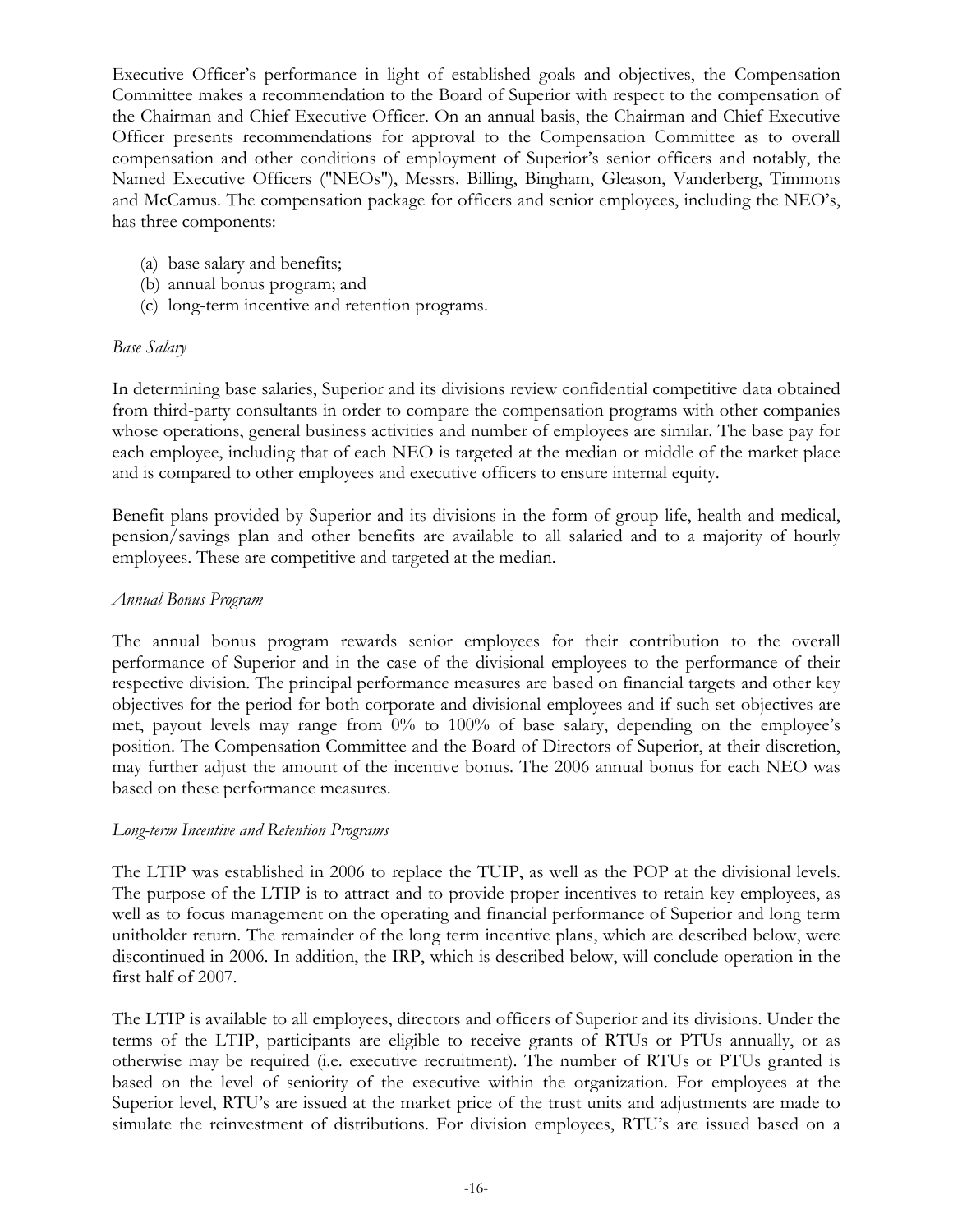notional valuation for each division and adjustments are made to simulate the reinvestment of distributions based on the cash generated by the division. RTU's vest over a three year period. For each RTU, the market price of the trust units (or the value of the division) upon vesting, plus an adjustment to account for the value of the distributable cash (or value of the cash generated by the division) notionally reinvested into trust units (or notional units of the divisions) over the year, will be paid to the participant in cash at each vesting date. With respect to the PTU plan, phantom units are granted at the market price of the trust units and vest on the third anniversary of the grant. For each PTU, the market price of the trust units upon vesting, plus an adjustment to account for the value of the distributable cash notionally reinvested into trust units over the year, multiplied by a performance multiplier will be paid to the participant in cash. The performance multiplier is calculated in reference to the total return of the trust units relative to a peer group during the threeyear vesting period and can vary from 0 to 2. All of the NEOs received a grant of RTUs and PTUs pursuant to the LTIP in 2006. See "Option/SAR Grants During the Most Recently Completed Year", "LTIP Awards" and "Summary Compensation Table".

The TUIP was established in 1996 to create a significant relationship between the Fund's performance and officer and senior employee compensation. Options were granted annually until 2005. Any options previously granted had an exercise price equal to the market price of the trust units at the time of grant. Options granted prior to 2003 were granted for a four year term and were exercisable as to one-third immediately and an additional one-third on the first and second anniversary of the date of grant. Options granted subsequent to 2003 were granted for a five year term and were exercisable as to one-fifth immediately and an additional one-fifth on each anniversary date of the grant. Eligibility was restricted to directors, corporate officers and employees. The eligibility and number of options such persons were entitled to receive under the TUIP were considered periodically by the Board of Superior. In 2006, the Board of Superior resolved that no new grants would be made under the TUIP which would be replaced by the LTIP, in consideration of better aligning participant interests with those of the unitholders. No new option grants will be made under the TUIP and as such none of the NEO's received a grant of options during 2006.

The POP was established effective January 1, 2003 with respect to senior employees of Superior Propane and ERCO and on June 11, 2004 for senior employees of Winroc, to encourage and reward officers and senior employees of Superior's divisions for long-term, sustainable value creation within their divisions. Effective July 1, 2006, the POP for Superior Propane and ERCO was discontinued. With respect to the Winroc POP, it has features similar to those of the TUIP, except that a phantom unit simulates the market value of Winroc which is determined and approved by the Board of Superior on a quarterly basis. Winroc POP grants have a four-year term and 33.3% of the phantom options vest on each of the first, second and third anniversaries of the date of grant. Upon exercise of phantom options, holders are entitled to receive a cash payment equal to the increase in the value of the notional units of the division from the date of grant, if any, multiplied by the number of phantom options exercised. Grants made under the Winroc plan before 2006 will continue until all phantom units are vested and paid as appropriate.

The MTUPP was first established in January of 1999 to further improve management's alignment with Unitholders. Participation in the MTUPP was voluntary. Under the terms of the MTUPP, participants could acquire trust units of the Fund through open market purchases in pledge accounts established by individual participants with an investment dealer. Participants borrowed directly from a chartered bank the entire cash amount required to make the trust unit purchases. Superior guaranteed up to 66% of the loan amount with the trust units pledged as security for such indebtedness. During 2005, the loan amounts were limited to \$125,000 annually to a maximum exposure of \$375,000, with the exception of loan amounts for the corporate senior vice-president level of \$500,000 initially, \$250,000 annually to a maximum exposure of \$1,000,000. As part of the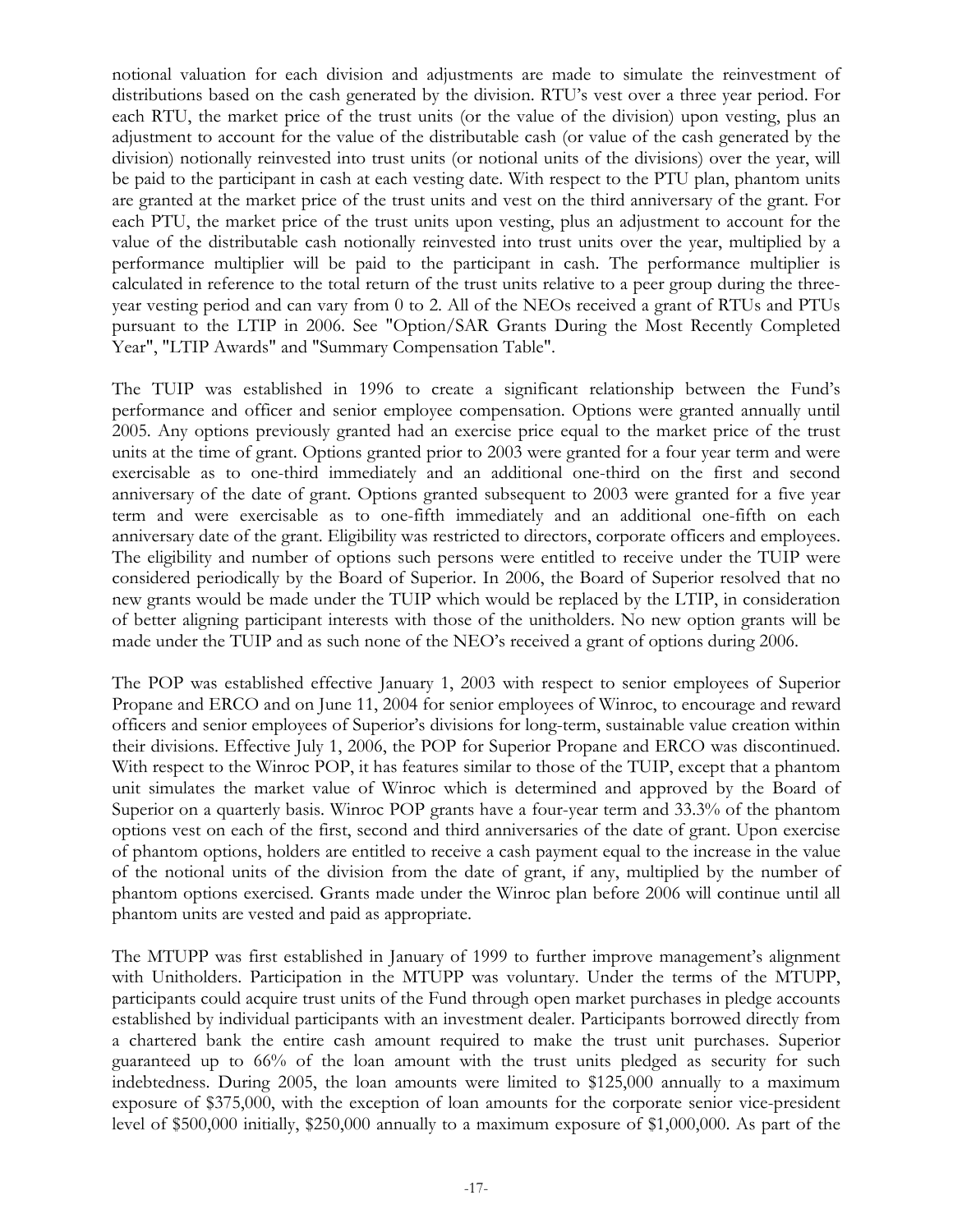employee retention arrangements that were initiated as part of the strategic review, the Compensation Committee resolved that by May 1, 2007, the trust units under the MTUPP would be sold and the participants would be released from their MTUPP obligations and provided with a gross up for taxes to keep their positions neutral.

The IRP was established as part of the internalization of management transaction (the "Internalization") completed on May 8, 2003 to promote the long-term retention of Messrs. Billing, Mackey and Schweitzer as management of Superior. Pursuant to the terms of the employment agreements between each of these senior executives and Superior and the Fund, Superior advanced Messrs. Billing, Mackey and Schweitzer, \$2,500,000, \$2,500,000 and \$1,500,000, respectively, by way of non-interest bearing limited recourse loans which the executives used to purchase an aggregate of 325,000 trust units of the Fund. The loans must be repaid in installments of 40% on the first anniversary of the employment agreements and 20% on each subsequent anniversary. The executives receive a bonus payment equal to the repayment obligation on each anniversary date of the employment agreements if such executive is still employed by Superior. If an executive voluntarily resigns from Superior or is terminated for cause, his loan advance becomes immediately due and such executive has no further entitlement to any further retention bonuses. The trust units issued in respect of the retention bonuses have been pledged to Superior to secure the loan advances.

Messrs. Mackey and Schweitzer were terminated from Superior on July 10, 2006 and November 1, 2006, respectively. As such, the remaining amount outstanding under their loans was repaid under the terms of the IRP and the security over the trust units released. The amount of Mr. Billing's outstanding loan under the IRP is \$500,000 which is expected to be repaid in May, 2007.

# *Chairman & Chief Executive Officer Compensation*

Following the strategic review process, on July 1, 2006, Mr. Billing entered into an employment agreement with Superior in his new role as Chairman and Chief Executive Officer. Mercer was retained as executive compensation advisor to ensure that Mr. Billing's compensation package reflected the Fund's size, its business structure and that it is focused on the Fund's performance. The key components of Mr. Billing's employment agreement are as follows:

- 1) \$600,000 per year salary with no adjustments until January 1, 2008;
- 2) Eligibility for a short term incentive bonus of between 0% to 100% of salary;
- 3) Eligibility to participate in the LTIP wherein Mr. Billing would receive up to 200% of salary in PTUs and RTUs. As such, Mr. Billing received combined RTU and PTU grants in the amount of \$950,000, and such grants were applicable to each of 2006 and 2007 in order to provide additional incentive;
- 4) Any severance would be 2x annual salary and average bonus; and
- 5) Retiring bonus would be 2x annual salary and average bonus following July 1, 2008. No retiring bonus would be payable in circumstances where severance in paid.

The terms of the agreement are further described under "Termination of Employment, Change in Responsibilities and Employment Contracts". Mr. Billing's compensation, including his base salary, is determined on the same basis as that of the other NEO's. See "Report on Executive Compensation" above. The Compensation Committee is satisfied that Mr. Billing's compensation package is consistent with current practice and competitive in the market place.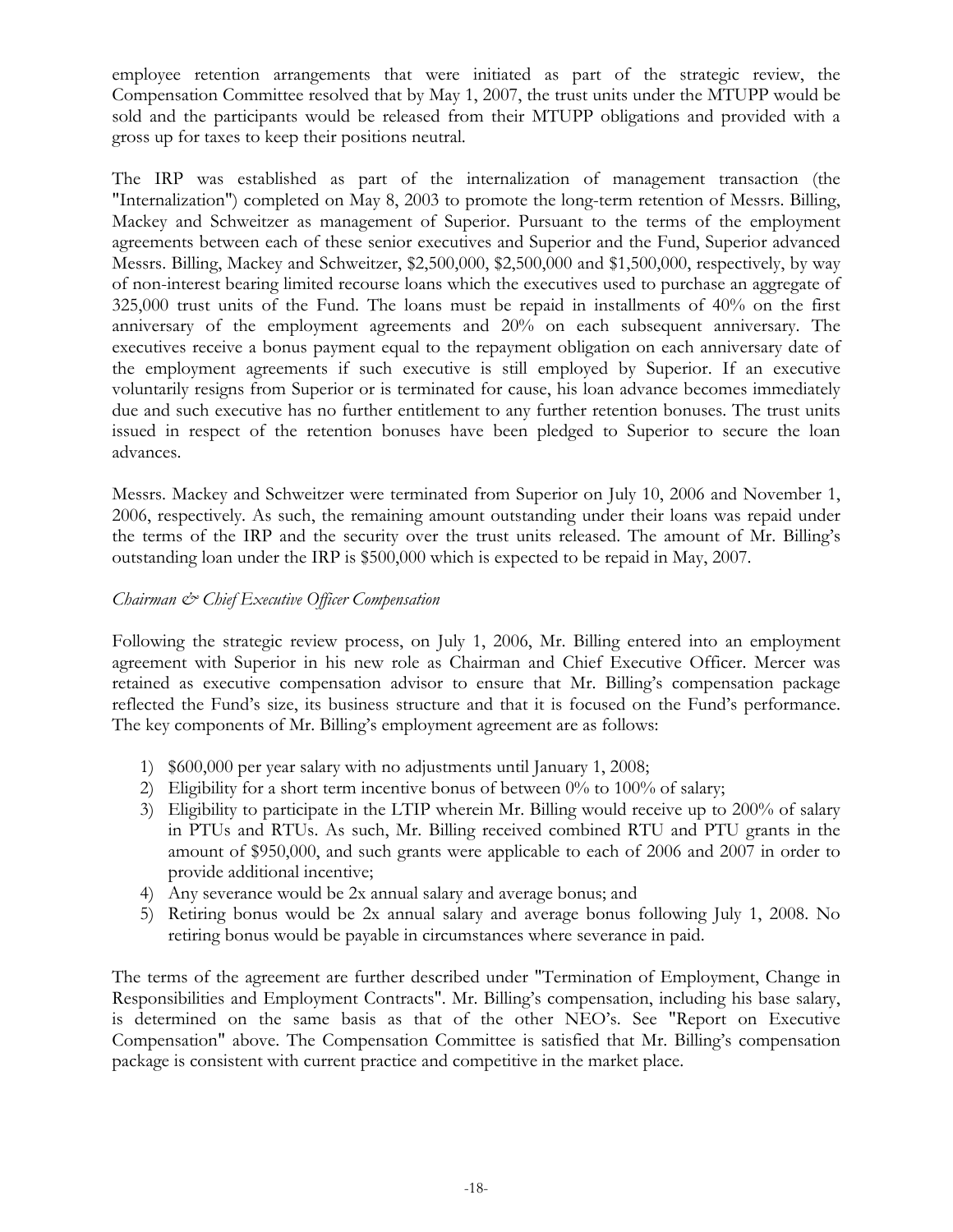# *Chairman and CEO and Executive Vice-President and CFO Trust Unit Ownership Guidelines*

Effective March 6, 2007, Superior adopted trust unit ownership guidelines for the Chairman and Chief Executive Officer and the Executive Vice-President and Chief Financial Officer as follows:

*Chairman and Chief Executive Officer:* Required to hold five times annual salary in trust units, PTUs and RTUs. The Chairman and Chief Executive Officer must hold at least one times annual salary in trust units.

*Executive Vice President and Chief Financial Officer:* Required to hold three times annual salary in trust units, PTUs and RTUs. The Executive Vice President and Chief Financial Officer must hold at least one times annual salary in trust units.

In calculating trust unit ownership, the value of trust units, RTUs and PTUs are considered. Any options, warrants or convertible debentures are excluded from the calculation. The required unitholdings must be attained no later than March 6, 2010 (3 years after implementation). As of March 6, 2007, the Chairman and Chief Executive Officer has met 100 percent of his trust unit ownership requirements and the Executive Vice-President and Chief Financial Officer has met 64 per cent of his trust unit ownership requirements.

|                                                                 | <b>Trust Units</b><br>Held | <b>RTUs Held</b> | PTUs Held | <b>Estimated</b><br>Total Value $_{(1)}$ |
|-----------------------------------------------------------------|----------------------------|------------------|-----------|------------------------------------------|
| Chairman and CEO<br>$(5 * salary =$<br>\$3,000,000              | 1,559,767                  | 104,357          | 69,572    | \$20,544,300                             |
| Executive VP and<br><b>CFO</b><br>$(3 * salary =$<br>\$975,000) | 21,500                     | 9,259            | 22,222    | \$627,825                                |

**Note:**

Submitted by the Compensation Committee of Superior: Norman R. Gish (Chair), Allan G. Lennox and James S.A. MacDonald.

# **Summary Compensation Table**

The following table sets out a summary of executive compensation for the Chairman and Chief Executive Officer, the Executive Vice-President and Chief Financial Officer, and each of the four highest compensated executive officers for the three years ended December 31, 2006 (the "NEOs"). The table also takes into account the compensation of Geoff Mackey, former President and Chief Executive Officer of Superior, until his termination effective July 10, 2006, as well as Mark Schweitzer, who served as Executive Vice-President and Chief Financial Officer until his termination effective November 1, 2006.

<sup>(1)</sup> The estimated value of the trust units, PTUs and RTUs for this ownership requirement is the sum of the total number of trust units, PTUs and RTUs held as at March 6, 2007 multiplied by the closing market price of the units on the Toronto Stock Exchange "TSX" as at March 6, 2007 (\$11.85).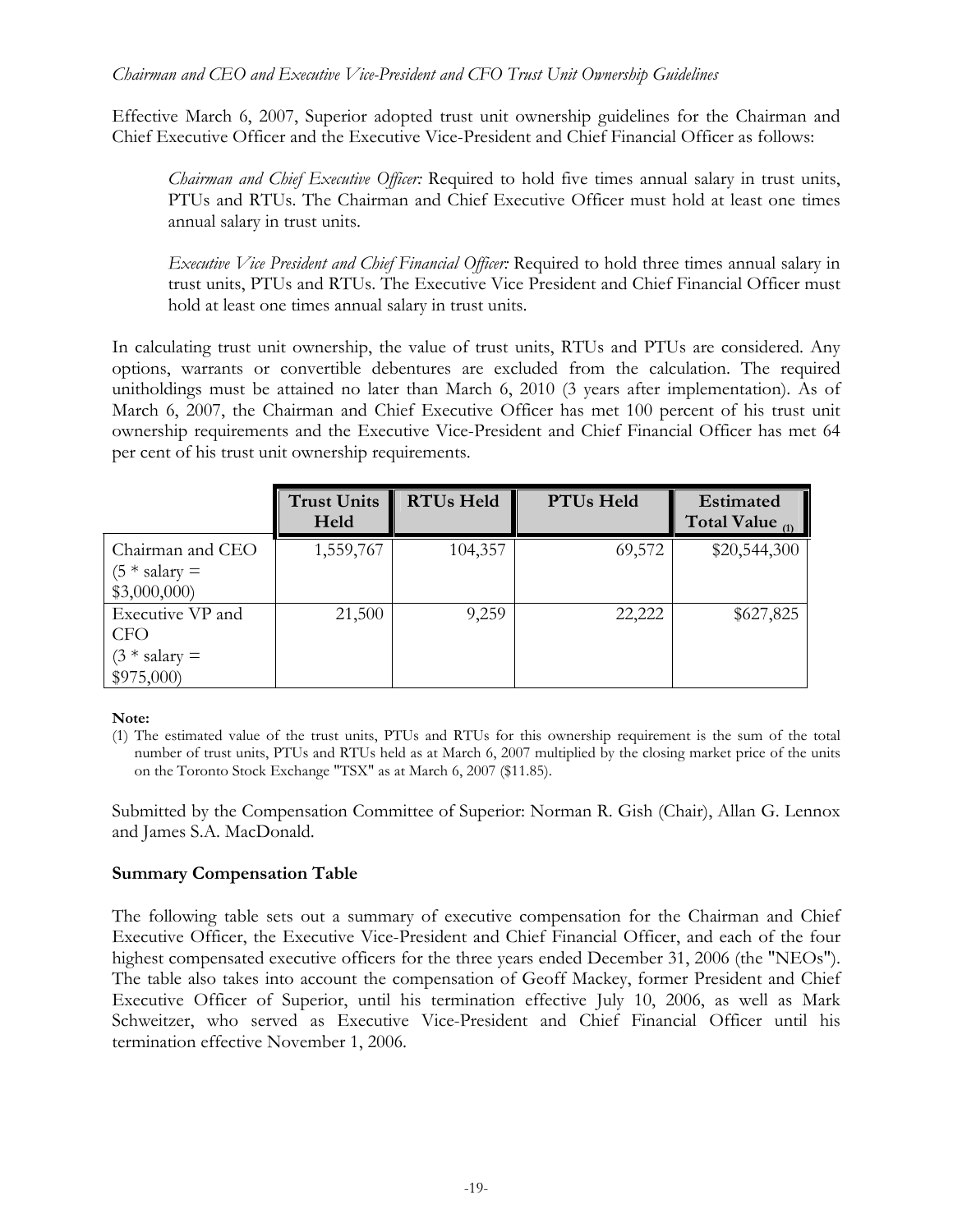|                                                                                                      |              | <b>Annual Compensation</b><br><b>Long-Term Compensation</b> |                                 |                                                               |                                 |                                                |                                                   |
|------------------------------------------------------------------------------------------------------|--------------|-------------------------------------------------------------|---------------------------------|---------------------------------------------------------------|---------------------------------|------------------------------------------------|---------------------------------------------------|
|                                                                                                      |              |                                                             |                                 |                                                               | <b>Awards</b>                   | Payouts                                        |                                                   |
| Name and Principal<br>Position with<br>Superior                                                      | Year         | Salary<br>$($ \$ $)$                                        | Bonus <sup>(5)</sup><br>$($ \$) | <b>Other Annual</b><br>Compensation <sup>(6)</sup><br>$($ \$) | Options/SARs<br>Granted<br>(# ) | <b>LTIP</b><br>Payouts <sup>(7)</sup><br>$($)$ | All Other<br>Compensation <sup>(9)</sup><br>$($)$ |
| Grant D. Billing <sup>(1)</sup><br>Chairman and Chief<br><b>Executive Officer</b>                    | 2006         | 493,051                                                     | 350,000                         | 25,808                                                        | 104,357 RTUs<br>69,572 PTUs     | 500,000(7)                                     | 37,230                                            |
|                                                                                                      | 2005         | 381,250                                                     | 257,700                         | 35,260                                                        |                                 | 500,0007                                       | 28,000                                            |
|                                                                                                      | 2004         | 286,693                                                     | 181,158                         | 51,967                                                        |                                 | 1,000,0007                                     | 20,615                                            |
| Wayne M. Bingham <sup>(2)</sup><br><b>Executive Vice</b><br>President and Chief<br>Financial Officer | 2006         | 60,000                                                      | 50,000                          |                                                               | 9,259 RTUs<br>22,222 PTUs       |                                                | 1,207                                             |
| John Gleason <sup>(3)</sup><br>President, Superior                                                   | 2006         | 352,154                                                     | 180,000                         | $\overline{\phantom{0}}$                                      | 9,158 PTUs                      | $\qquad \qquad -$                              | 185,706                                           |
| Propane                                                                                              | 2005         | 275,000                                                     |                                 |                                                               |                                 |                                                | 12,692                                            |
|                                                                                                      | 2004         |                                                             |                                 |                                                               |                                 |                                                |                                                   |
| Paul J. Vanderberg <sup>(4)</sup><br>President, Winroc                                               | 2006         | 300,000                                                     | 240,000                         | $\overline{\phantom{0}}$                                      | 9,176 PTUs                      | $\overline{\phantom{0}}$                       | 5,706                                             |
|                                                                                                      | 2005         | 275,000                                                     | 220,000                         | $\overline{\phantom{0}}$                                      |                                 |                                                | 5,498                                             |
|                                                                                                      | 2004         | 146,000                                                     | 123,667                         |                                                               |                                 |                                                | 2,920                                             |
| Greg McCamus<br>President, Superior                                                                  | 2006         | 300,000                                                     | 192,000                         | $\overline{\phantom{0}}$                                      | 9,158 PTUs                      |                                                | 330,706                                           |
| <b>Energy Management</b>                                                                             | 2005<br>2004 | 190,385                                                     | 40,000                          |                                                               |                                 |                                                | 4,846                                             |
| Paul S. Timmons<br>President,<br>ERCO Worldwide                                                      | 2006         | 312,500                                                     | 125,000                         |                                                               | 9,176 PTUs                      | $60,408^{(8)}$                                 | 10,938<br>$\overline{\phantom{0}}$                |
|                                                                                                      | 2005         | 295,000                                                     | 100,000                         |                                                               |                                 | 120,625(8)                                     |                                                   |
|                                                                                                      | 2004         | 268,300                                                     | 138,900                         |                                                               |                                 |                                                |                                                   |
| Geoffrey N. Mackey                                                                                   | 2006         | 297,616                                                     |                                 | 15,562                                                        |                                 | 1,000,000(7)                                   | 1,358,911(10)                                     |
| Former President &                                                                                   | 2005         | 500,000                                                     |                                 | 35,260                                                        | 62,500 Options                  | 500,000(7)                                     | 40,000                                            |
| Chief Executive Officer                                                                              | 2004         | 407,694                                                     | 407,694                         | 51,967                                                        |                                 | 1,000,0007                                     | 32,615                                            |
| W. Mark Schweitzer                                                                                   | 2006         | 267,462                                                     | $\overline{\phantom{0}}$        | 13,225                                                        |                                 | 600,0007                                       | 834,005(11)                                       |
| Former Executive Vice-                                                                               | 2005         | 280,000                                                     |                                 | 21,156                                                        |                                 | $300,000^{(7)}$                                | 22,401                                            |
| President & Chief<br>Financial Officer                                                               | 2004         | 260,000                                                     | 182,000                         | 31,180                                                        |                                 | 600,0007                                       | 20,800                                            |

#### **Notes:**

(1) Mr. Billing's salary numbers include his directors fees of \$27,666 for 2006, \$31,250 for 2005 and \$29,000 for 2004. As at July 1, 2006, Mr. Billing was no longer eligible to receive director's fees, further to his appointment as Chairman and Chief Executive Officer.

(2) Mr. Bingham's employment with Superior commenced on October 11, 2006.

(3) Mr. Gleason's employment with Superior Propane commenced on April 11, 2005.

(4) Mr. Vanderberg became an employee when Superior purchased Winroc on June 11, 2004.

(5) Bonuses are based on performance in 2006 but paid in the first quarter of 2007.

(6) Represents the value of the interest benefits of the loans received by these NEOs under the IRP. See note 7 below.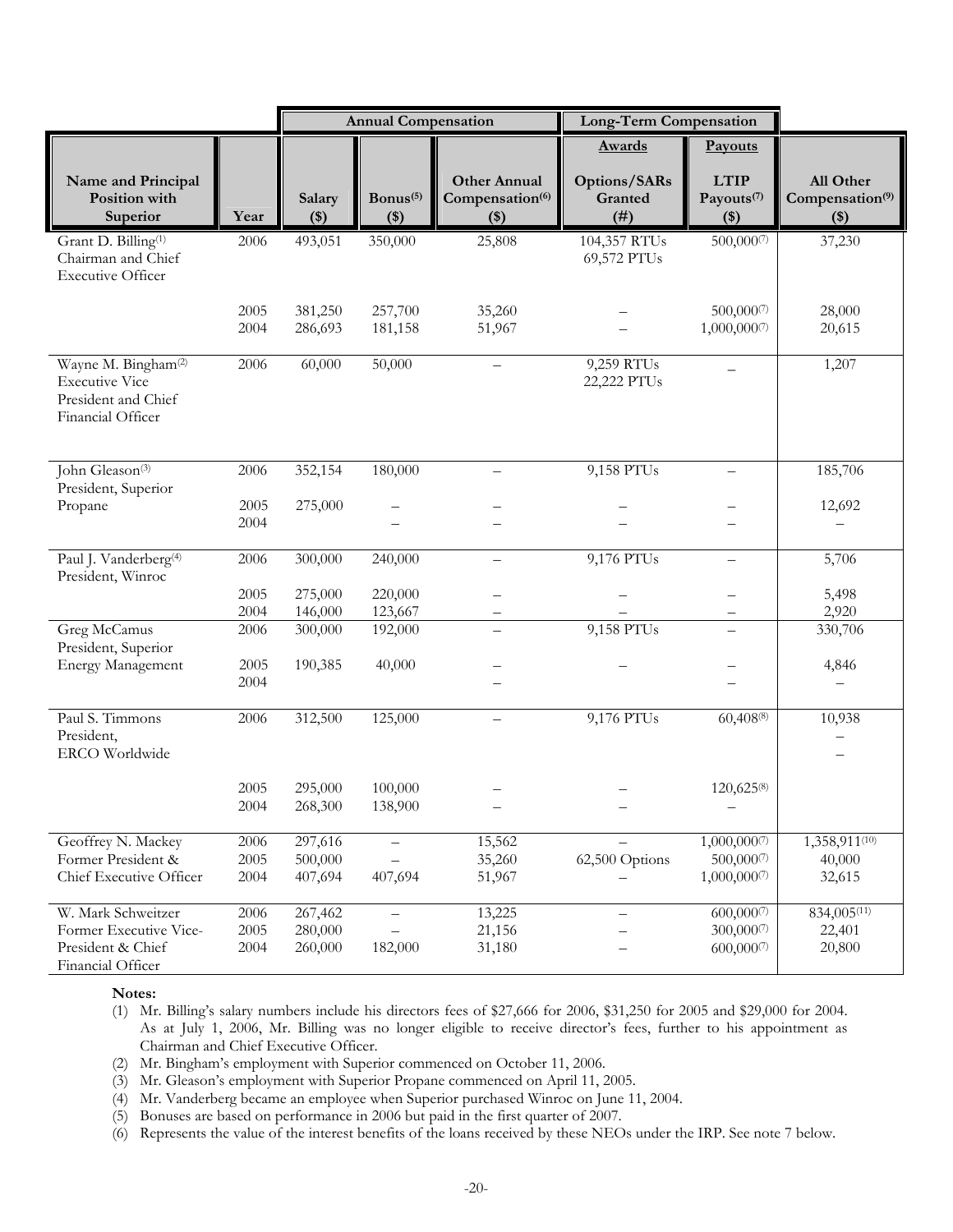- (7) Represents payouts under the IRP. See "Report on Executive Compensation Long-term Incentive and Retention Programs".
- (8) Represents payouts under the POP plan. See "Report on Executive Compensation Long-term Incentive and Retention Programs".
- (9) The benefit provisions of Superior's pension and savings plan provide employees with a defined contribution benefit pension/savings plan option. Superior matches an employee's contribution under this plan up to 8% of base salary. The plan is available to employees generally, except for the ERCO Worldwide and Winroc employees. ERCO Worldwide has a similar plan matching up to 3.5% of base salary. Winroc has a Group Registered Retirement Savings Plan, matching up to 2% of base salary. With respect to Mr. Gleason and Mr. McCamus, "All Other Compensation" also includes compensation received a part of their retention arrangements in connection with the strategic review.
- (10) Represents Mr. Mackey's severance amount paid as at his termination on July 10, 2006, as well as his benefits under Superior's pension and savings plan. See note 9 above.
- (11) Represents Mr. Schweitzer's severance amount paid as at his termination on November 1, 2006, as well as his benefits under Superior's pension and savings plan. See note 9 above.

#### **Long-Term Incentive Plan**

The Board of Superior has approved the adoption of the LTIP, which authorizes Superior to grant awards of RTUs and PTUs to directors, officers, employees and consultants of the Fund and its affiliates. The LTIP has been adopted by Superior to replace the existing TUIP, division POP and MTUPP plans. The LTIP does not provide for the issuance of trust units or any rights to acquire trust units and provides only for the granting of cash awards.

For employees at the Superior level, RTU's are issued and the value tracks the market value of the trust units plus an adjustment to account for the reinvestment of distributions into trust units. See "Report on Executive Compensation - Long-term Incentive and Retention Programs". For division employees, RTU's are issued based on a notional valuation for each division and adjustments are made to simulate the reinvestment of distributions based on the cash generated by the division. RTU's vest over a three year period (33.3% at the end of year one and half of the remaining amount at the end of years two and three). For each RTU, the market price of the trust units (or the value of the division) upon vesting, plus an adjustment to account for the value of the distributable cash (or value of the cash generated by the division) notionally reinvested into trust units (or notional units of the divisions) over the year, will be paid to the participant in cash at each vesting date.

With respect to the PTUs, phantom units are granted at the market price of the trust units and vest on the third anniversary of the grant. PTUs are granted to NEO's and certain employees of Superior. For each PTU, the market price of the trust units upon vesting, plus an adjustment to account for the value of the distributable cash notionally reinvested into trust units over the year, multiplied by a performance multiplier will be paid to the participant in cash. The performance multiplier is calculated in reference to the total return of the trust units relative to a peer group during the three-year vesting period and can vary from 0 to 2. If the percentile rank of Superior among such peer group is less than 35, the contribution of the performance measure to the weighted performance multiplier is zero and if the percentile rank is equal to or greater than 75, the contribution of the performance measure to the performance multiplier is two.

The vesting provisions attached to the RTUs and PTUs provide that in the event of any Takeover Bid transaction (as defined in the LTIP document) payment shall be made on outstanding RTUs and PTUs on the earlier of: (i) the payment date determined in accordance with the provisions of the grant of RTUs or PTUs, and (ii) the date which is immediately prior to the date upon which a Takeover Bid Transaction is completed. The LTIP also provides for the vesting and/or termination of RTU and PTU awards in the event of the cessation of employment or death of a holder. The cost of the LTIP will be expensed in the consolidated financial statements of the Fund on an annual basis.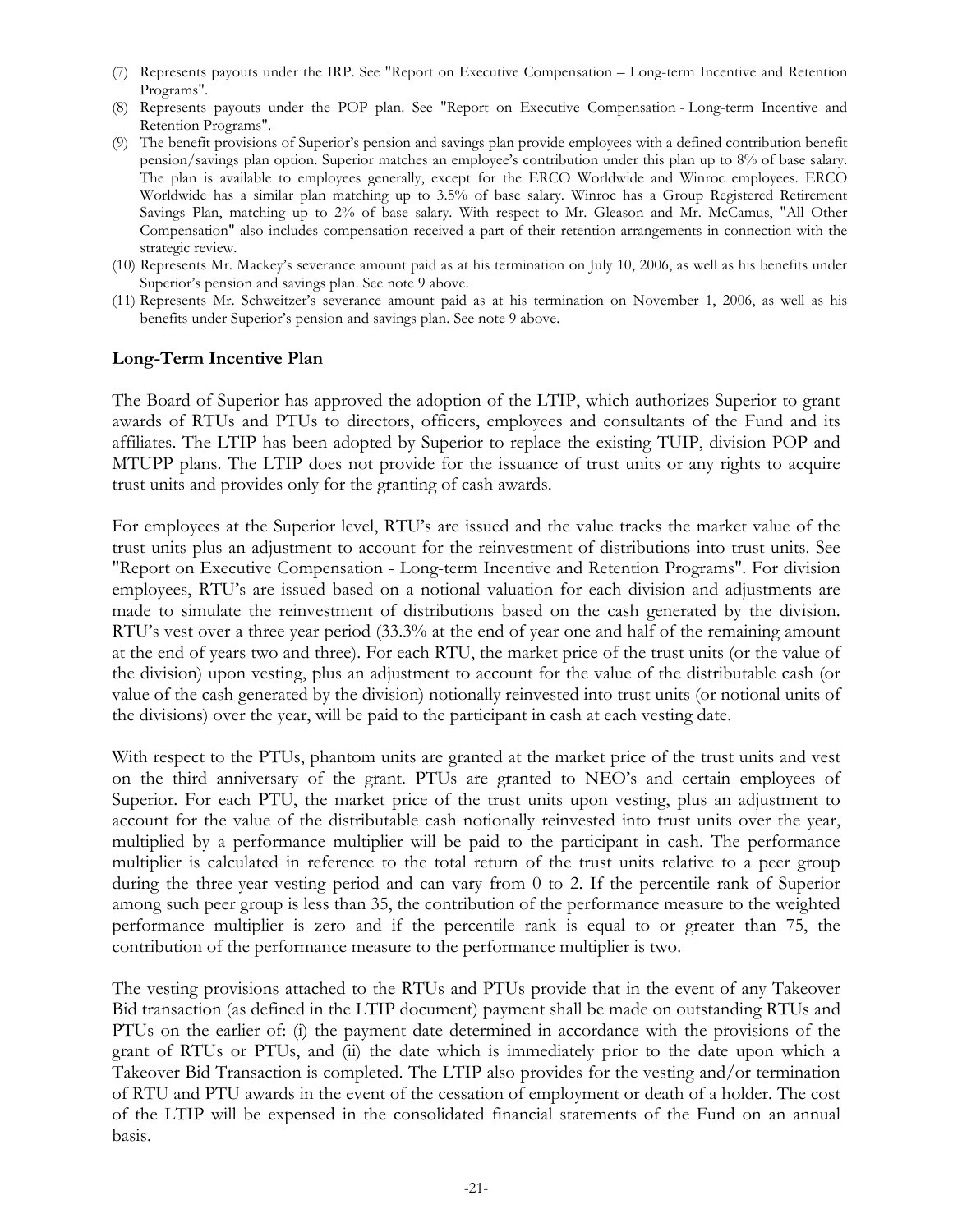# **Options - The TUIP**

The TUIP has been replaced by the LTIP and was discontinued on July 1, 2006. No further options have been issued under the TUIP since November 17, 2005. The terms of any outstanding options which have not been exercised remain unchanged.

The TUIP was originally established in 1996 to create a significant relationship between the Fund's performance and officer and senior employee compensation. Options were granted annually and had exercise prices not less than the closing market price of the trust units on the TSX on the day prior to the date of the grant. The term of options granted and the vesting was decided by the Board at the time of grant and complied with applicable law and the rules of the TSX. Options granted prior to 2003 were granted for a four year term and were exercisable as to one-third immediately and an additional one-third on the first and second anniversary of the date of grant. Options granted subsequent to 2003 were granted for a five year term and were exercisable as to one-fifth immediately and an additional one-fifth on each anniversary date of the grant. The terms of the TUIP provided that directors, senior officers, employees and trustees, if any, of Superior and the Fund were eligible to participate in such plan and the Board restricted eligibility to directors, senior corporate officers and corporate employees of Superior.

Since the creation of the TUIP in 1996, 2,121,964 trust units have been issued under the plan representing 2.5% of the issued and outstanding trust units. As at March 6, 2007, there are 1,086,000 trust units available for issuance pursuant to outstanding trust unit options, representing 1.3% of the issued and outstanding trust units.

| Name               | <b>Securities</b><br><b>Under SARs</b><br>Granted | % of Total<br><b>SARs Granted</b><br>to Employees<br>in 2006 | <b>Exercise or</b><br><b>Base Price</b><br>(\$/Security) | <b>Market Value</b><br>of SARs on the<br>Date of Grant<br>$(\$)$ | Expiration<br>Date    |
|--------------------|---------------------------------------------------|--------------------------------------------------------------|----------------------------------------------------------|------------------------------------------------------------------|-----------------------|
| Grant D. Billing   | 104,357 RTUs<br>69,572 PTUs                       | 58%                                                          | 10.924<br>10.924                                         | $$1,147,927^{(1)}$<br>(3)                                        | September<br>30, 2009 |
| Wayne M. Bingham   | 9,259 RTUs<br>22,222 PTUs                         | 10%                                                          | 13.50<br>13.50                                           | \$284,219(2)<br>(3)                                              | September<br>30, 2009 |
| John Gleason       | 9,158 PTUs                                        | $3\%$                                                        | 10.92                                                    | (3)                                                              | September<br>30, 2009 |
| Paul J. Vanderberg | 9,176 PTUs                                        | $3\%$                                                        | 10.92                                                    | (3)                                                              | September<br>30, 2009 |
| Greg McCamus       | 9,158 PTUs                                        | $3\%$                                                        | 10.92                                                    | (3)                                                              | September<br>30, 2009 |
| Paul Timmons       | 9,176 PTUs                                        | $3\%$                                                        | 10.92                                                    | (3)                                                              | September<br>30, 2009 |

# **Option/SAR Grants During the Most Recently Completed Financial Year**

The following table sets out the information with respect to the grants of RTUs and PTUs that would constitute SARs as defined in Form 52-102F6 made during 2006.

#### **Notes:**

(1) Based on the closing market price of the trust units on the TSX on June 30, 2006 (grant date) of \$11.00 per trust unit and after accounting for the notional reinvestment of distributions since the date of grant.

(2) Based on the closing market price of the trust units on the TSX on October 11, 2006 (grant date) of \$12.79 per Trust Unit and after accounting for the notional reinvestment of distributions since the date of grant.

(3) Since the performance multiplier and the market price of the trust units cannot be determined until the end of the three year vesting period the market value on the date of grant cannot be determined.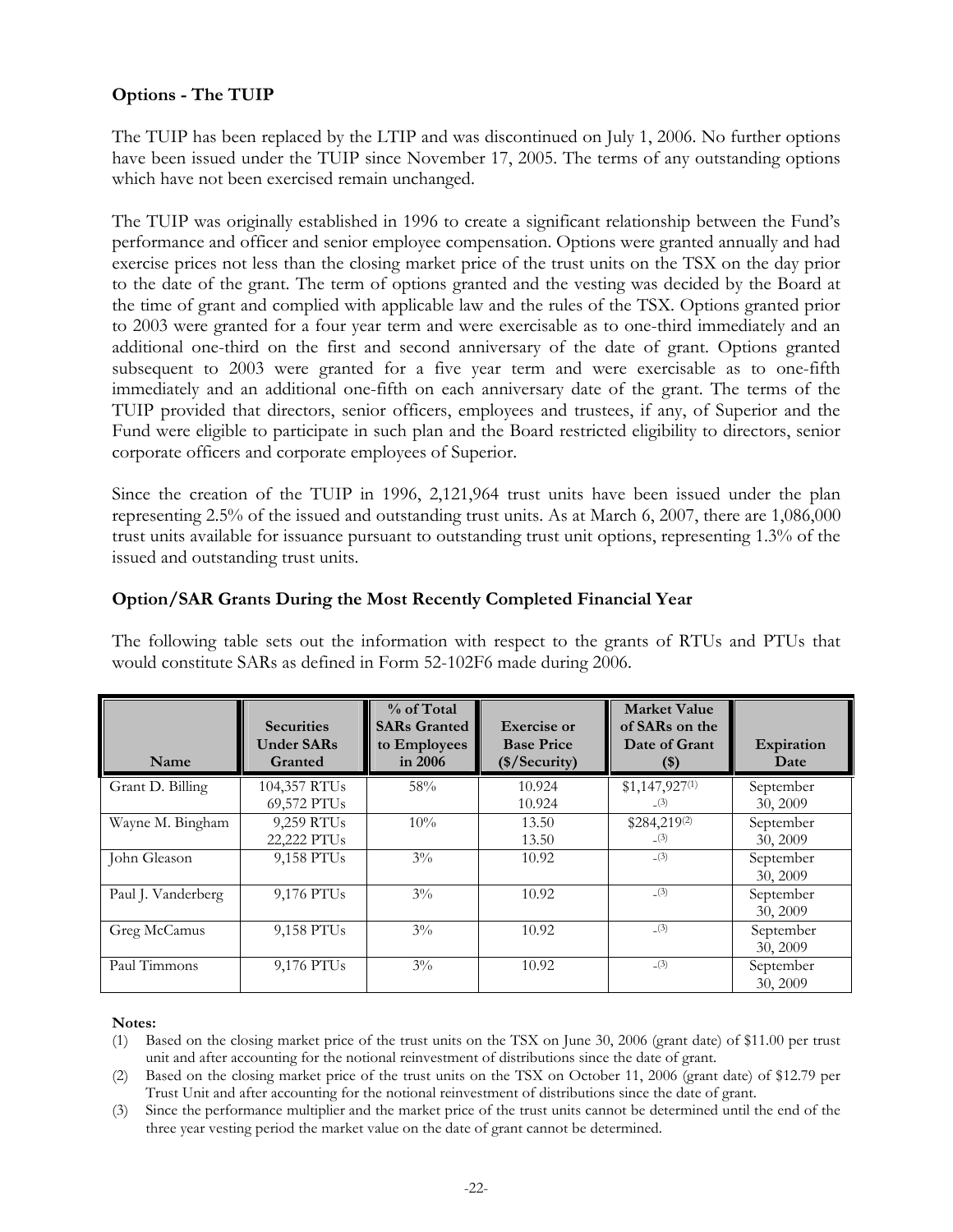# **Financial Year-End Option/SAR Values**

The following table sets out the information in respect of the aggregate Options/SARs exercised by the Named Executive Officers during 2006 and the 2006 financial year-end values of unexercised options and RTUs/PTUs which would constitute "SARs" under Form 52-102F6 on an aggregated basis for the NEOs.

| Name       | <b>Securities</b><br>Acquired on<br>Exercise $(\#)$ | <b>Aggregate Value</b><br>Realized (\$) | <b>Unexercised Options/SARs</b><br>at Fiscal Year End<br>(# ) |                | Value of Unexercised in-<br>the-Money Options/SARs<br>at Fiscal Year End<br>$(\$)$ |                    |  |
|------------|-----------------------------------------------------|-----------------------------------------|---------------------------------------------------------------|----------------|------------------------------------------------------------------------------------|--------------------|--|
|            |                                                     |                                         | Exercisable                                                   | Unexercisable  | Exercisable                                                                        | Unexercisable      |  |
| Grant D.   | Nil                                                 | Nil                                     | 200,000 Options                                               | 50,000 Options | Nil <sup>(1)</sup>                                                                 | Nil <sup>(1)</sup> |  |
| Billing    |                                                     |                                         | 104,357RTUs                                                   | 104,357 RTUs   | Nil                                                                                | $$1,168,964^{(2)}$ |  |
|            |                                                     |                                         | 69,572 PTUs                                                   | 69,572 PTUs    | Nil                                                                                | (3)                |  |
| Wayne M.   | Nil                                                 | Nil                                     | 9,259 RTUs                                                    | 9,259 RTUs     | Nil                                                                                | $$103,598^{(2)}$   |  |
| Bingham    |                                                     |                                         | 22,222 PTUs                                                   | 22,222 PTUs    | Nil                                                                                | (3)                |  |
| John       | Nil                                                 | Nil                                     | 9,158 PTUs                                                    | 9,158 PTUs     | Nil                                                                                | (3)                |  |
| Gleason    |                                                     |                                         |                                                               |                |                                                                                    |                    |  |
| Paul J.    | Nil                                                 | Nil                                     | 9,176 PTUs                                                    | 9,176 PTUs     | Nil                                                                                | (3)                |  |
| Vanderberg |                                                     |                                         |                                                               |                |                                                                                    |                    |  |
| Greg       | Nil                                                 | Nil                                     | 9,158 PTUs                                                    | 9,158 PTUs     | Nil                                                                                | (3)                |  |
| McCamus    |                                                     |                                         |                                                               |                |                                                                                    |                    |  |
| Paul       | Nil                                                 | Nil                                     | 9,176 PTUs                                                    | 9,176 PTUs     | Nil                                                                                | (3)                |  |
| Timmons    |                                                     |                                         |                                                               |                |                                                                                    |                    |  |
| Geoff      | Nil                                                 | $$513,750^{(4)}$                        | Nil                                                           | Nil            | Nil                                                                                | Nil                |  |
| Mackey     |                                                     |                                         |                                                               |                |                                                                                    |                    |  |

#### **Notes:**

- (1) Based on the closing market price of the trust units on the TSX on December 29, 2006 of \$10.71 per Trust Unit. The grant price of Mr. Billing's options which were granted on April 2, 2003 was \$19.65. The employment agreement of Mr. Billing provides that he is entitled, upon exercise or forfeiture of these options, to a cash payment equal to the aggregate amount of cash distributions on the Fund's trust units (on a per trust unit basis) from the date of issue of the options up to the exercise/forfeiture date if the closing market price of the trust units on such date exceeds the exercise price of the options. If the closing market price of the trust units is lower than the exercise price of the option, he will be entitled to a cash payment equal to the aggregate amount of the cash distributions on the Fund's trust units (on a per trust unit basis) from the date of issue of the options up to the exercise/forfeiture date less the difference between the exercise price and the closing market price of the trust units (on a per trust unit basis). These options were granted to Mr. Billing in connection with the Internalization.
- (2) Based on the closing market price of the trust units on the TSX on December 29, 2006 of \$10.71 per Trust Unit and after accounting for the notional reinvestment of distributions since the date of grant.
- (3) Since the performance multiplier and the market price of the trust units cannot be determined until the end of the three year vesting period the aggregate dollar value of PTUs as at December 31, 2006 cannot be determined.
- (4) The employment agreement of Mr. Mackey provided that he was entitled, upon exercise or forfeiture of his 250,000 options, to a cash payment equal to the aggregate amount of the cash distributions on the Fund's trust units (on a per trust unit basis) from the date of issue of the options up to the exercise/forfeiture date less the difference between the exercise price and the closing market price of the trust units (on a per trust unit basis). On October 16, 2006, Mr. Mackey exercised these 250,000 options resulting in the payment in the chart above. These options were granted to Mr. Mackey in connection with the Internalization.

# **Long-term Incentive Plan Awards During the Most Recently Completed Financial Year**

The following table sets out the information with respect to awards of RTUs to divisional employees that are NEOs of Superior that are classified as "long-term incentive plan awards" in Form 52- 102F6 during the 2006 financial year.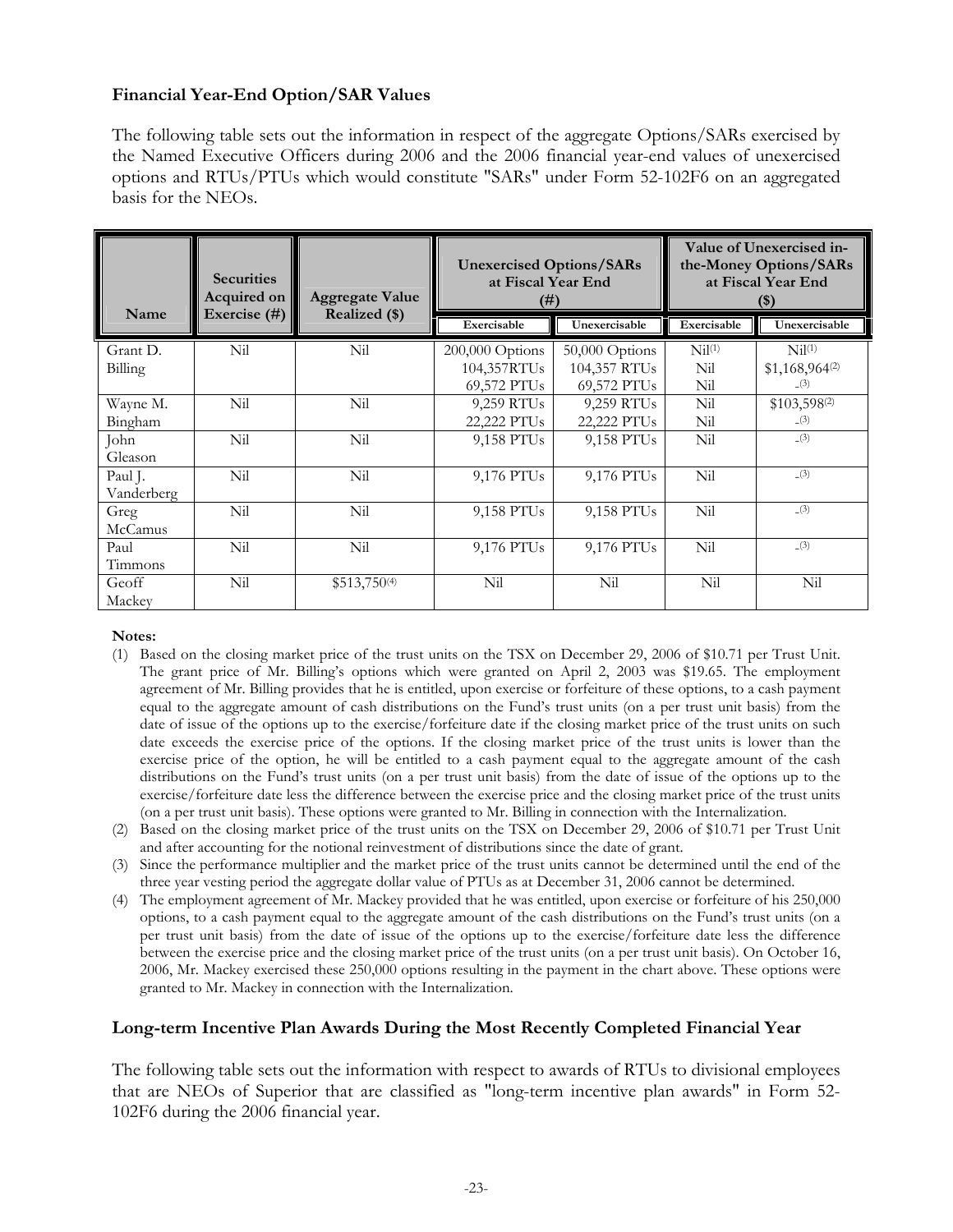| Name            | Number of<br>$RTUs^{(1)}$ | Performance or<br>Period until<br>$\mathbf{Maturation}$ <sup>(2)</sup> | Threshold<br>$($$ or #) | Target<br>(\$ or #) | Maximum<br>(\$ or #) |
|-----------------|---------------------------|------------------------------------------------------------------------|-------------------------|---------------------|----------------------|
| Greg McCamus    | 20,000                    | over 3 years                                                           | (3)                     | (3)                 | (3)                  |
| John Gleason    | 26,000                    | over 3 years                                                           | (3)                     | (3)                 | (3)                  |
| Paul Vanderberg | 20,000                    | over 3 years                                                           | (3)                     | (3)                 | (3)                  |
| Paul Timmons    | 21,500                    | over 3 years                                                           | (3)                     | (3)                 | (3)                  |

**Notes:**

- (1) The RTU awards granted are for division employees and are based on an estimated valuation for each division. For each RTU, the value of the division upon vesting, plus an adjustment to account for the value of the cash generated by the division notionally reinvested into the division over the year, will be paid to the participant in cash at each vesting date. The RTUs in the chart above were granted at a exercise price of \$10.00.
- (2) RTU's vest over a three year period with 33.3% vesting at the end of year one and half of the remaining amount vesting at the end of years two and three.
- (3) It is not possible to determine the threshold, target or maximum payout under the RTUs granted to divisional employees as they are based on the value of the divisions which can vary over significantly over the term of the RTUs.

### **Defined Benefit or Actuarial Plan Disclosure**

Mr. Timmons is the only Named Executive Officer who participates in the defined benefit pension plan. The following table provides information concerning the total annual retirement benefit payable under both the registered pension plan and the supplemental pension benefit agreement at age 60, the earliest age at which an unreduced pension benefit is available.

|              |           |           | <b>Years of Service</b> |           |           |
|--------------|-----------|-----------|-------------------------|-----------|-----------|
| Remuneration | 20        | 25        | 30                      | 35        | 40        |
| \$240,000    | \$84,938  | \$106,172 | \$127,406               | \$148,641 | \$169,875 |
| \$260,000    | \$92,438  | \$115,547 | \$138,656               | \$161,766 | \$184,875 |
| \$280,000    | \$99,938  | \$124,922 | \$149,906               | \$174,891 | \$199,875 |
| \$300,000    | \$107,438 | \$134,297 | \$161,156               | \$188,016 | \$214,875 |
| \$320,000    | \$114,938 | \$143,672 | \$172,406               | \$201,141 | \$229,875 |
| \$340,000    | \$122,438 | \$153,047 | \$183,656               | \$214,266 | \$244,875 |
| \$360,000    | \$129,938 | \$162,422 | \$194,906               | \$227,391 | \$259,875 |

The annual retirement benefit is equal to the sum of: (i) 1.25% of the best average earnings up to and including the final three-year average yearly maximum pension earnings ("YMPE") (average is \$41,233 at December 31, 2006); and, (ii) 1.875% of the best average earnings in excess of the threeyear average YMPE, multiplied by the number of years and completed months of credited service. Earnings or remuneration for defined benefit pension purposes consist of base salary. At an estimated 25.5 years of service as at December 31, 2006, the estimated annual payment under the pension plans (RPP and supplemental combined), based on Mr. Timmon's best average earnings as of December 31, 2006 would be \$132,284, payable at age 65 in the normal form. There is no maximum applied to credited services, nor is there any offset or reduction at age 65 due to Canada Pension or Old Age Security.

The pension benefit is payable from the registered pension plan up to the maximum allowed under the *Income Tax Act*, and the balance is payable from the supplemental pension benefit agreement. The entire pension amount is eligible for the retirement options available under the registered plan, including life guaranteed and spousal joint and survivor option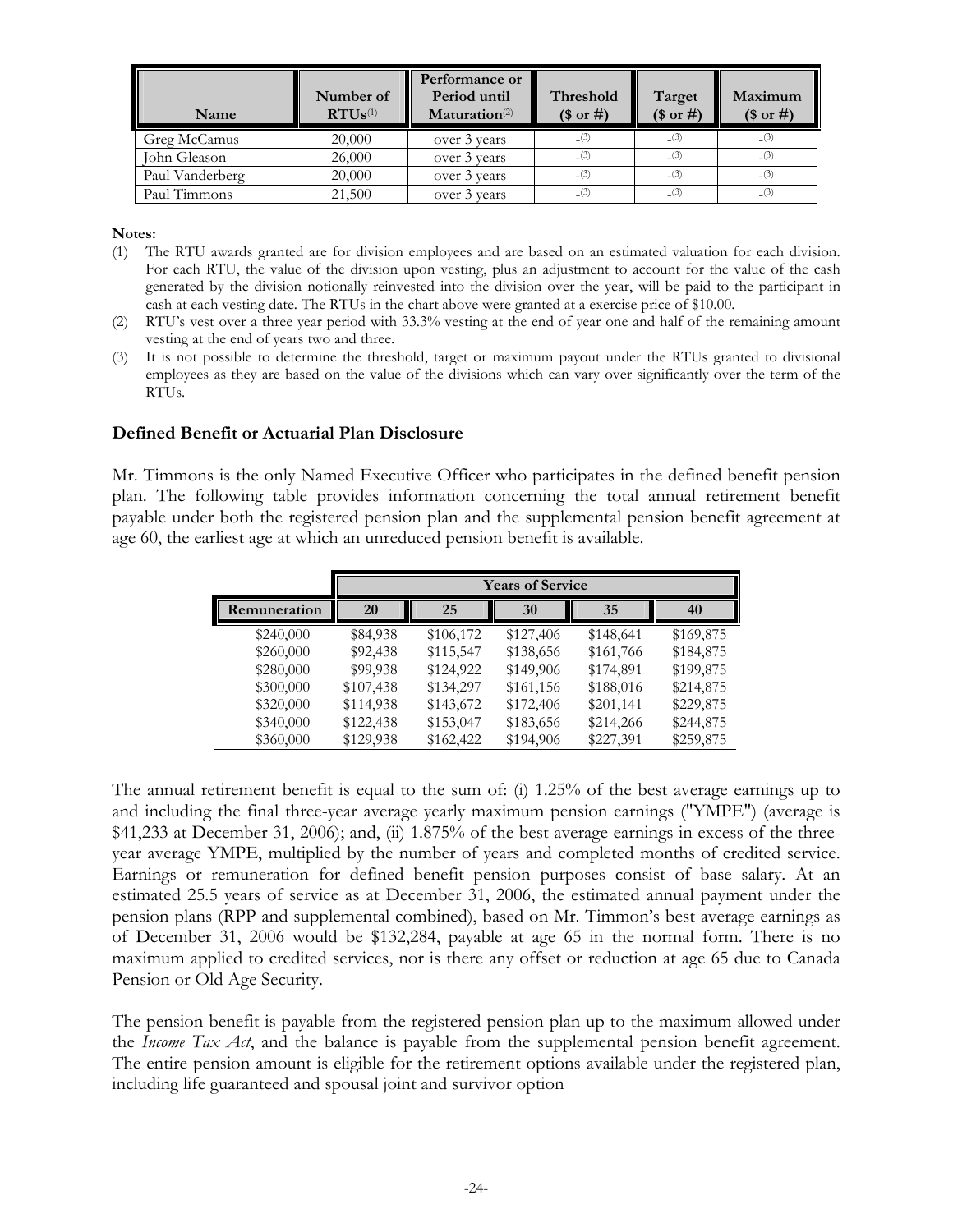# **Termination of Employment, Change in Responsibilities and Employment Contracts**

Of the NEOs, Messrs. Billing, Bingham, Gleason, Vanderberg and McCamus have employment agreements with Superior. Should any of the other NEOs be removed from their current positions at Superior for reasons other than for cause, it is anticipated that they would receive, in keeping with general industry practice, a minimum of one to two times their annual salary.

Mr. Billing is party to an employment agreement dated July 1, 2006 (the "Employment Agreement") with the Fund and Superior. Under the Employment Agreement, Mr. Billing receives an annual salary of \$600,000, is entitled to receive an annual bonus (provided he meets the required performance criteria) and is entitled to participate in any and all fringe benefit plans, coverages and other perquisites made available from time to time to Superior's senior officers and executives. For more information on the amount of Mr. Billing's salary and the bonus paid for the 2006 fiscal year, please refer to the "Summary Compensation Table".

The employment agreement of Mr. Billing provides that he is entitled to receive an annual bonus of between 0% and 100% of his annual salary, based on whether, and to what extent, Superior achieves certain predetermined performance objectives. In addition, Mr. Billing was also provided with 104,357 RTUs and 69,572 PTUs under the LTIP. For further information on the LTIP grants provided to the NEOs, see "Long Term Incentive Plan Awards During Most Recently Completed Financial Year" and "Option/SAR Grants During the Most Recently Completed Financial Year".

Under the terms of the Employment Agreement, in the event of a change of control or termination of employment for any reason other than cause, Mr. Billing is entitled to receive i) a lump sum payment equal to two times the total of annual salary plus annual STIP bonus. The amount of the STIP bonus shall be equal to i) the STIP bonus received in the year prior to the date of termination and the amount of unpaid annual salary to and including the date of termination, and ii) the average of the STIP bonus awarded in the two years prior to the date of termination.

The employment agreement was preceded by an employment agreement dated May 8, 2003 pursuant to which Mr. Billing was provided with a non-interest bearing loan to purchase trust units of the Fund and a retention bonus to match the loan repayment amount under the IRP. See "Report on Executive Compensation - Long-term Incentive and Retention Programs", "Indebtedness of Directors and Senior Officers" and "Summary Compensation Table".

Mr. Bingham is party to an employment agreement dated October 11, 2006 with the Fund and Superior. Under the Employment Agreement, Mr. Bingham receives an annual salary of \$325,000, is entitled to receive an annual bonus (provided he meets the required performance criteria) and is entitled to participate in any and all fringe benefit plans, coverages and other perquisites made available from time to time to Superior's senior officers and executives. For more information on the amount of Mr. Bingham's salary and the bonus paid for the 2006 fiscal year, please refer to the "Summary Compensation Table".

The employment agreement of Mr. Bingham provides that he is entitled to receive an annual bonus of between 0% and 100% of his annual salary (prorated to reflect the period of employment during the 2006 year), based on whether, and to what extent, Superior achieves certain predetermined performance objectives. In addition, Mr. Bingham was also provided with 9,259 RTUs and 22,222 PTUs under the LTIP. For further information on the LTIP grants provided to the NEOs, see "Long Term Incentive Plan Awards During Most Recently Completed Financial Year" and Option/SAR Grants During the Most Recently Completed Financial Year.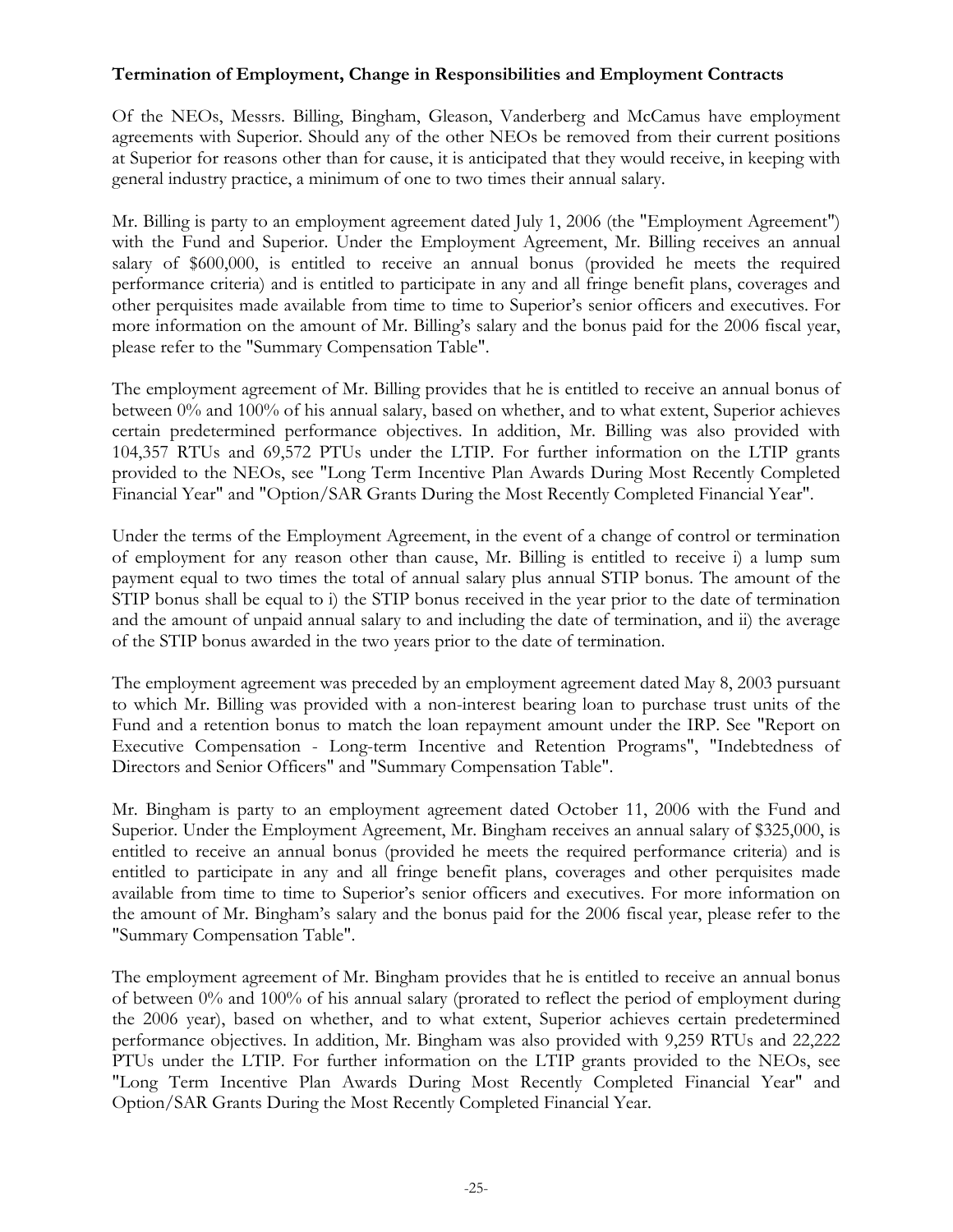Under the terms of the Employment Agreement, in the event of a change of control or termination of employment for any reason other than cause, Mr. Bingham is entitled to receive a lump sum payment equal to two times the total of annual salary.

Mr. Gleason's employment agreement provides that he receives an annual salary of \$275,000 (as at the date of such employment agreement), is entitled to receive an annual bonus (provided he meets the required performance criteria) and is entitled to participate in all other incentive compensation plans and to receive and all fringe benefit plans, coverages and other perquisites made available from time to time to Superior's senior executives. For the amount of salary and bonus paid to Mr. Gleason for the 2006 fiscal year, please refer to the "Summary Compensation Table".

In the event Superior terminates Mr. Gleasons' employment without cause or in certain events where Mr. Gleason terminates his employment with Superior with good reason, Mr. Gleason is entitled to receive a lump sum amount of twenty-four months of his then current salary in addition to 13% of the lump sum amount of twenty-four months of his then current salary.

Mr. Vanderberg's employment agreement provides that he receives an annual salary of \$265,000 (as at the date of such employment agreement), is entitled to receive an annual bonus (provided he meets the required performance criteria) and is entitled to participate in all other incentive compensation plans and to receive any and all fringe benefit plans, coverages and other perquisites made available from to time to time to Superior's senior executives. For the amount of salary and bonus paid to Mr. Vanderberg for the 2006 fiscal year, please refer to the "Summary Compensation Table".

Mr. Vanderberg's employment agreement provides that he is entitled to receive an annual bonus of between 0% and 80% of his annual salary, based on whether, and to what extent, Winroc achieves certain predetermined performance objectives.

In the event Superior terminates Mr. Vanderberg's employment without cause or in certain events where Mr. Vanderberg terminates his employment with Superior with good reason, Mr. Vanderberg is entitled to receive his base salary plus an additional amount designed to approximate the value of his employment benefits for a period of eighteen months.

Mr. McCamus' employment agreement provides that he receives annual salary of \$300,000 (as at the date of such employment agreement), is entitled to receive an annual bonus (provided he meets the required performance criteria) and is entitled to participate in all other incentive compensation plans and to receive any and all fringe benefit plans, coverages and other perquisites made available from time to time to Superior's senior executives. For the amount of salary and bonus paid to Mr. McCamus for the 2006 fiscal year, please refer to the "Summary Compensation Table".

Mr. McCamus' employment agreement provides that he is entitled to receive an annual bonus of between 0% and 80% of his annual salary, based on whether, and to what extent, Superior Energy Management, a division of Superior achieves certain predetermined performance objectives.

In the event Superior terminates Mr. McCamus' employment without cause or in certain events where Mr. McCamus terminates his employment with Superior with good reason, Mr. McCamus is entitled to receive a lump sum amount of eighteen months of his then current salary in addition to 10% of the lump sum amount of eighteen months of his then current salary.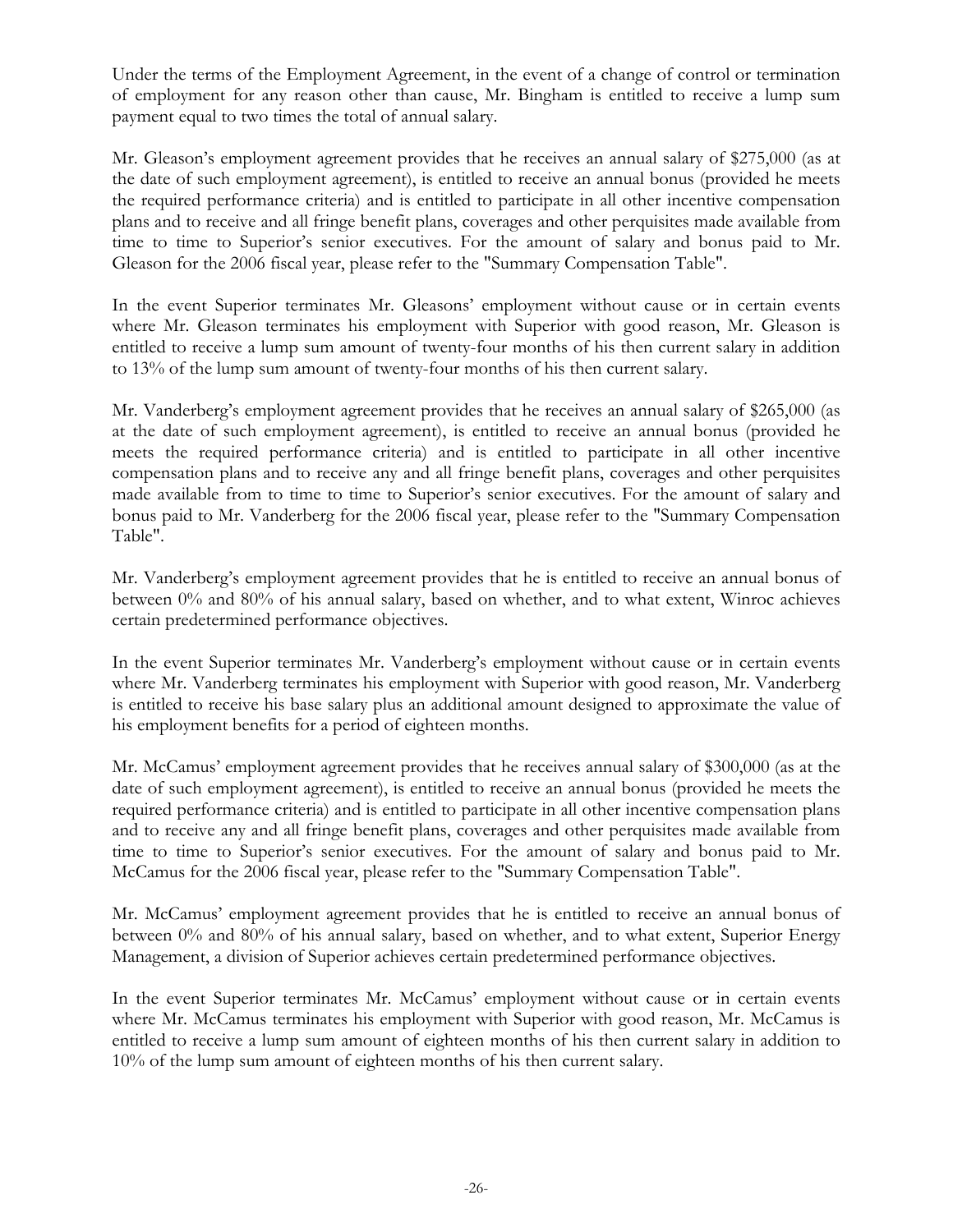# **Securities Issuable Under Equity Compensation Plans**

The following table sets forth the number of trust units to be issued upon exercise of outstanding options, warrants and rights issued pursuant to equity compensation plans, the weighted average exercise price of such outstanding options, warrants and rights and the number of trust units remaining available for future issuance under equity compensation plans of the Fund as at December 31, 2006.

| Plan Category <sup>(1)</sup>                                | Number of securities<br>to be issued upon<br>exercise of<br>outstanding options,<br>warrants and rights <sup>(2)</sup> | Weighted-average<br>exercise price of<br>outstanding options,<br>warrants and rights | <b>Number of securities</b><br>remaining available<br>for future issuance<br>under equity<br>compensation plans<br>(excluding securities<br>reflected in the first<br>column) |
|-------------------------------------------------------------|------------------------------------------------------------------------------------------------------------------------|--------------------------------------------------------------------------------------|-------------------------------------------------------------------------------------------------------------------------------------------------------------------------------|
| Equity compensation<br>plans approved by<br>securityholders | 1,086,000                                                                                                              | \$22.69                                                                              | 441,586                                                                                                                                                                       |

#### **Notes:**

- (1) All of these securities are trust units reserved for issuance pursuant to Trust Unit Options granted under the Fund's Trust Unit Incentive Program. All equity compensation plans have been approved by the Unitholders of the Fund.
- (2) The terms of the TUIP provide that upon exercise, the holder receives such number of trust units as equals the quotient obtained by dividing (a) the product obtained by multiplying the number of trust units with respect to which the option is exercised, by the difference between the fair market value of such trust unit and the exercise price, by (b) the fair market value of such trust units where "fair market value" means the average of the daily high and low board lot trading price of such trust units on the TSX for the five trading days immediately preceding the date of exercise of the option. As at December 31, 2006, the fair market value of the trust units was \$10.71 and the number of options outstanding was 1,086,000 at a weighted average exercise price of \$22.69. As a result, at December 31, 2006, no trust units were issuable pursuant to the terms of the outstanding options.

#### **Indebtedness of Directors and Officers**

The following table sets out the aggregate indebtedness of the officers, directors, employees and former officers, directors and employees of the Fund or Superior, to the Fund or Superior or to another entity, but guaranteed or supported by the Fund or Superior, as at December 31, 2006.

| <b>AGGREGATE INDEBTEDNESS</b> |                           |                          |  |
|-------------------------------|---------------------------|--------------------------|--|
|                               | To Superior or its        |                          |  |
| Purpose                       | <b>Subsidiaries</b>       | <b>To Another Entity</b> |  |
| Trust Unit Purchases          | $$500,000$ <sup>(1)</sup> | $$3,198,199^{(2)}$       |  |

#### **Notes:**

(1) Indebtedness associated with the purchase of trust units of the Fund by the remaining executive of Superior involved in the Internalization. See Note 7 to "Summary Compensation Table" and "Report on Executive Compensation – Long-term Incentive and Retention Programs".

(2) Indebtedness of the individual officers and employees of Superior associated with the purchase of trust units of the Fund pursuant to the Fund's management trust unit purchase plan, which indebtedness Superior guarantees up to a maximum of 100%. See "Indebtedness of Directors and Officers".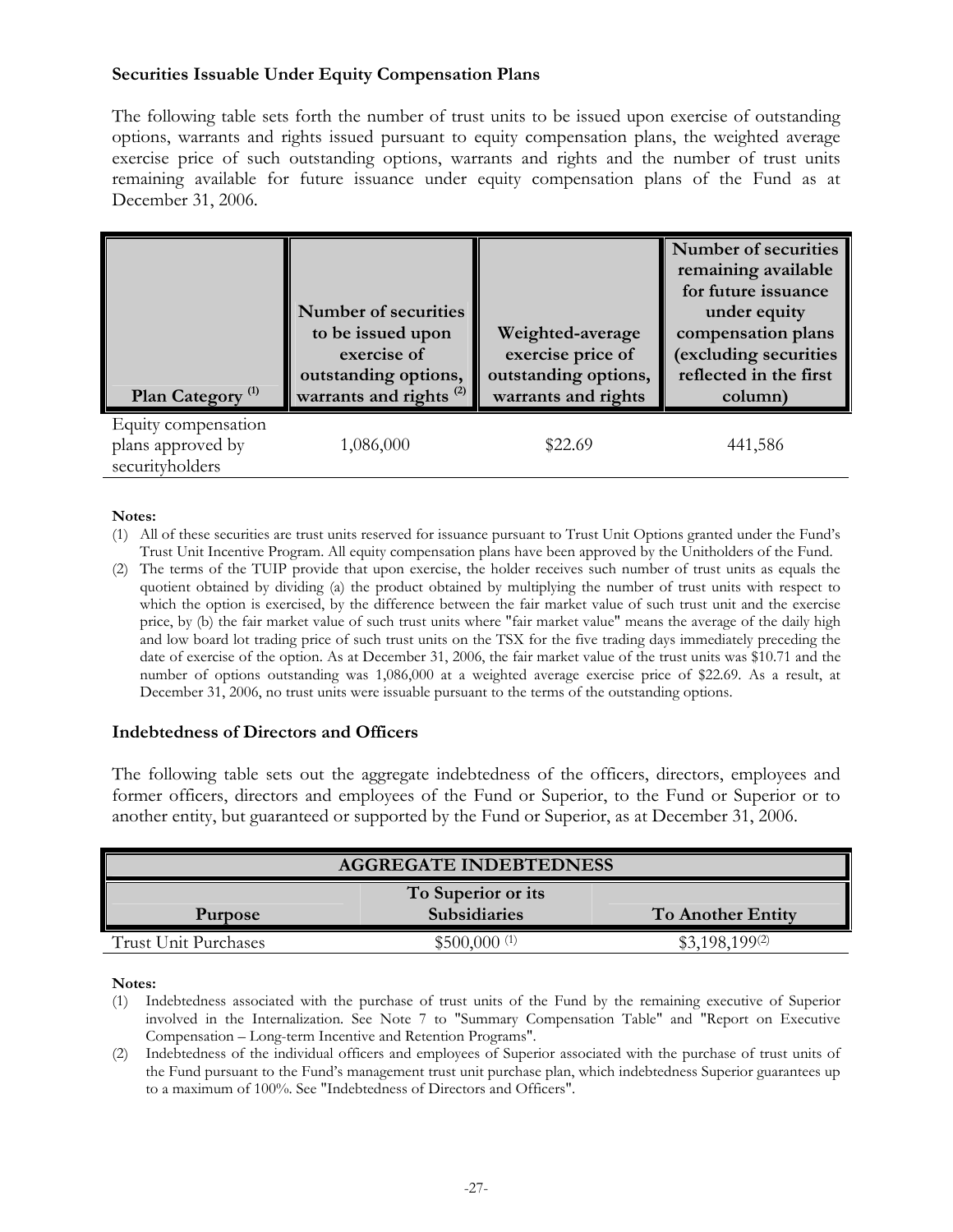The following table sets forth particulars of the indebtedness incurred in connection with Superior's management trust unit purchase plan. The MTUPP was established to advance the interests of Superior and the Fund by encouraging and enabling the acquisition of a trust unit interest in the Fund by certain executive officers and senior employees. Under the terms of the MTUPP, participants may acquire trust units of the Fund through open market purchases in pledge accounts established by individual participants with an investment dealer. Participants borrow directly from a chartered bank the entire cash amount required to make the trust unit purchases with Superior guaranteeing up to 66% of the loan amount. Trust units are pledged by the participants as security for the loans. The loan terms vary depending on the participant but typically bear interest at the applicable bank's prime lending rate and have a term between one and four years.

On May 1, 2007, the MTUPP will be unwound. As such, the trust units owned by the participants will be sold and all participants will be released from their MTUPP loan obligations and provided with a gross up for taxes to keep their financial position neutral.

| <b>INDEBTEDNESS OF DIRECTORS AND OFFICERS</b><br>UNDER SECURITIES PURCHASE AND OTHER PROGRAMS |                                                                |                                                              |                                                                                  |
|-----------------------------------------------------------------------------------------------|----------------------------------------------------------------|--------------------------------------------------------------|----------------------------------------------------------------------------------|
| Name and Principal Position                                                                   | <b>Largest Amount</b><br>Outstanding<br>during 2006<br>$($ \$) | Amount<br>Outstanding as<br>at December 31,<br>2006<br>$($)$ | Financially<br>Assisted<br><b>Securities</b><br>Purchases<br>During 2006<br>(# ) |
| Frank Burdzy                                                                                  | 74,610                                                         | 73,011                                                       | Nil                                                                              |
| Vice-President, Business Operations, Superior Propane                                         |                                                                |                                                              |                                                                                  |
| Terrence Gill                                                                                 | 215,425                                                        | 192,555                                                      | Nil                                                                              |
| Vice-President, Human Resources, Superior Propane                                             |                                                                |                                                              |                                                                                  |
| John Gleason                                                                                  | 492,963                                                        | 490,384                                                      | Nil                                                                              |
| President, Superior Propane                                                                   |                                                                |                                                              |                                                                                  |
| Desmond Moult                                                                                 | 73,747                                                         | 73,311                                                       | Nil                                                                              |
| Vice-President, Finance, Superior Propane                                                     |                                                                |                                                              |                                                                                  |
| <b>Gregory Stewart</b>                                                                        | 215,002                                                        | 197,619                                                      | Nil                                                                              |
| Vice-President, Business Services, Superior Propane                                           |                                                                |                                                              |                                                                                  |
| Ed Bechberger                                                                                 | 139,723                                                        | 137,968                                                      | Nil                                                                              |
| Vice-President and General Manager, International                                             |                                                                |                                                              |                                                                                  |
| Business, ERCO Worldwide                                                                      |                                                                |                                                              |                                                                                  |
| Jamie Betts                                                                                   | 140,321                                                        | 138,668                                                      | Nil                                                                              |
| Technical Advisor and Business Development Support,                                           |                                                                |                                                              |                                                                                  |
| ERCO Worldwide                                                                                |                                                                |                                                              |                                                                                  |
| Sheila Burke                                                                                  | 140,090                                                        | 138,433                                                      | Nil                                                                              |
| Vice-President, Regulatory Affairs & External Relations,                                      |                                                                |                                                              |                                                                                  |
| ERCO Worldwide                                                                                |                                                                |                                                              |                                                                                  |
| Dan Corbett                                                                                   | 74,549                                                         | 74,081                                                       | Nil                                                                              |
| Vice-President, Human Resources, ERCO Worldwide                                               |                                                                |                                                              |                                                                                  |
| Roger Thomey                                                                                  | 147,058                                                        | 143,430                                                      | Nil                                                                              |
| Director, Offshore Manufacturing, ERCO Worldwide                                              |                                                                |                                                              |                                                                                  |
| Robert Jordan                                                                                 | 147,851                                                        | 146,884                                                      | Nil                                                                              |
| Director, Business Development, Winroc                                                        |                                                                |                                                              |                                                                                  |
| Colin Ramsden                                                                                 | 144,893                                                        | 143,760                                                      | Nil                                                                              |
| Operations Manager, BC Region, Winroc                                                         |                                                                |                                                              |                                                                                  |
| Peter Welly                                                                                   | 147,851                                                        | 147,043                                                      | Nil                                                                              |
| Vice-President, Operations US and Acoustical, Winroc                                          |                                                                |                                                              |                                                                                  |
| Gregory McCamus                                                                               | 100,000                                                        | 98,709                                                       | Nil                                                                              |
| President, Superior Energy Management                                                         |                                                                |                                                              |                                                                                  |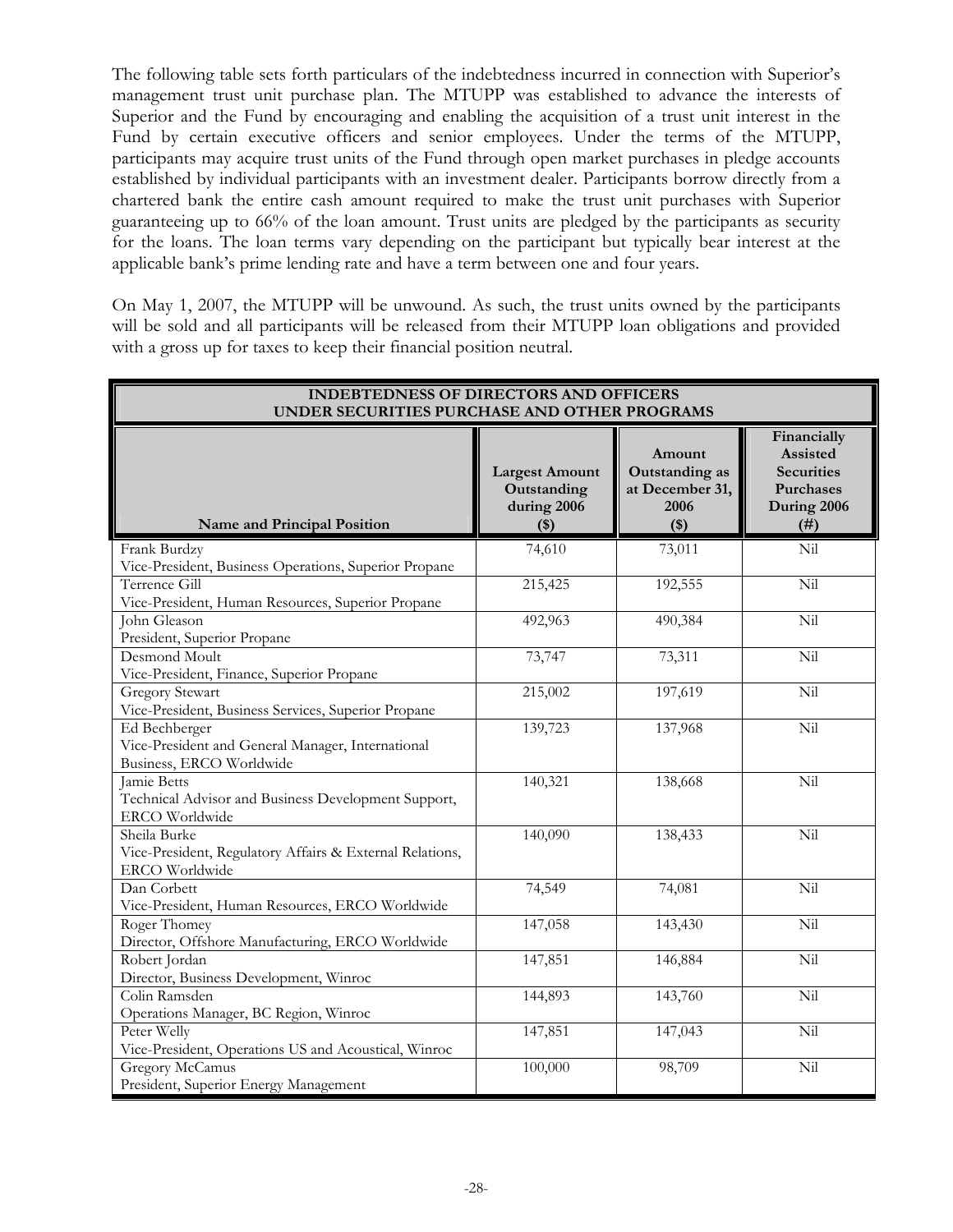| Employees No Longer Employed by Superior and the Divisions |          |         |     |
|------------------------------------------------------------|----------|---------|-----|
| Theresia Reisch                                            | 193,890  | 191,175 | Nil |
| Former Vice-President, Investor Relations and              |          |         |     |
| Corporate Secretary                                        |          |         |     |
| David Eastin                                               | 243,055  | 239,390 | Nil |
| Past President, Superior Propane                           |          |         |     |
| Derren Newell                                              | 221, 271 | 162,224 | Nil |
| Former Vice-President, Business Process and                |          |         |     |
| Compliance                                                 |          |         |     |
| Clint Warkentin                                            | 74,061   | 73,676  | Nil |
| Former Vice-President and Treasurer                        |          |         |     |
| John Clarke                                                | 75,000   | 75,000  | Nil |
| Former Vice-President and General Manager,                 |          |         |     |
| North America Chlorate Business, ERCO Worldwide            |          |         |     |
| Jeff Borg                                                  | 142,664  | 140,969 | Nil |
| Past Senior Vice-President,                                |          |         |     |
| Superior Energy Management                                 |          |         |     |
| Gerald M. Haggarty                                         | 120,732  | 119,909 | Nil |
| Past President, Superior Energy Management                 |          |         |     |

**Note:**

(1) For each of the above grants under the MTUPP Superior is the guarantor of up to 66% of the loan and the security for the loan is a pledge of the associated trust units. No indebtedness under these loans was forgiven during 2006.

# **PART IV: CORPORATE GOVERNANCE PRACTICES**

During 2006, Superior Plus strengthened its governance processes. Governance policies and procedures were modified as a result of the reorganization of the Fund into a "Trust-over-Partnership" structure.

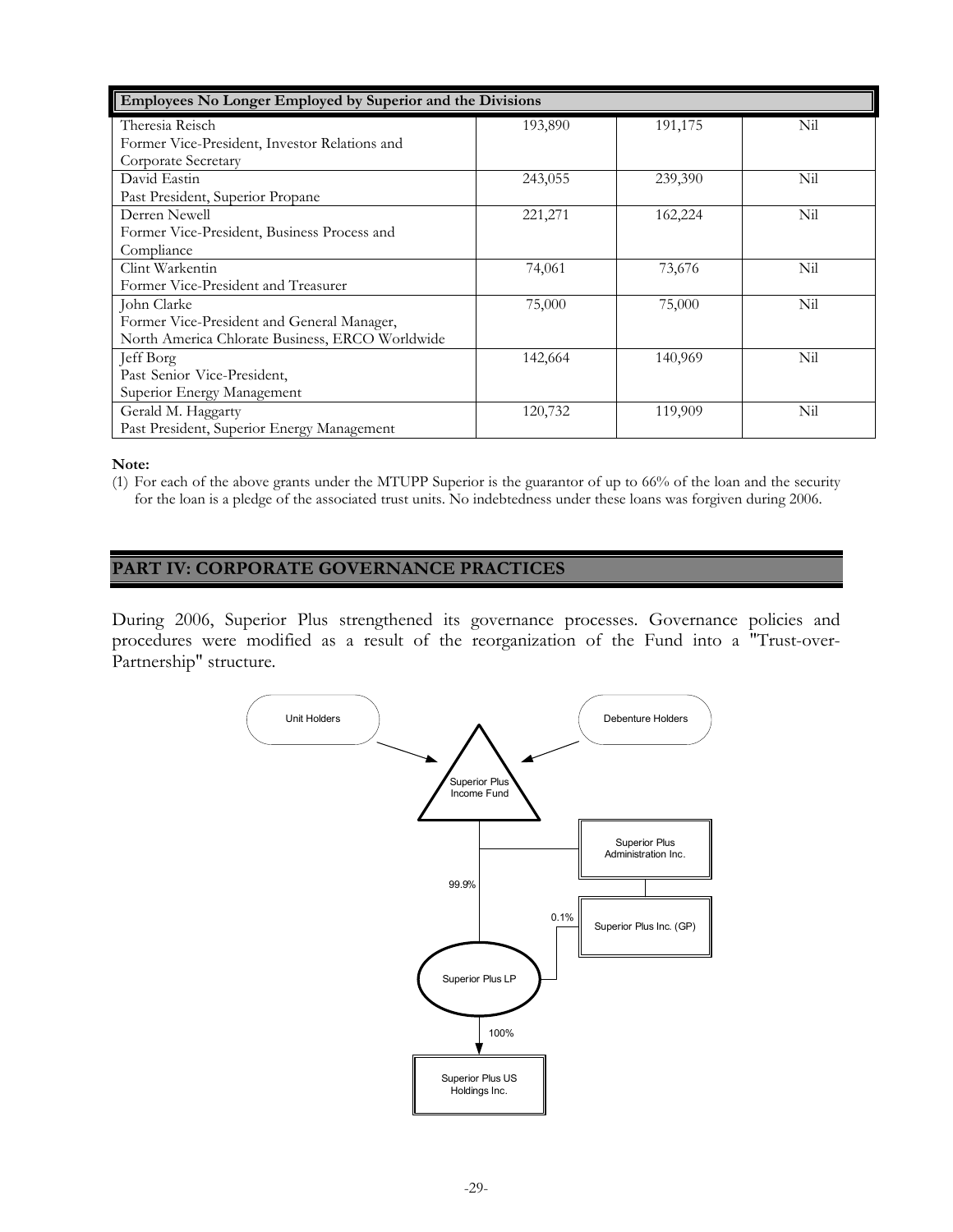The Administrator is the administrator of the Fund and its Board is responsible for overseeing the Fund's investments and reporting to Unitholders. The General Partner's Board is responsible for overseeing the management and operations of the businesses of the Partnership. Unitholders are entitled to elect the directors of both Boards at each annual meeting of the Fund.

Both Boards consist of the same members with extensive business and board experience. Of the ten members, nine are independent, with Grant Billing, Chairman and Chief Executive Officer, being the sole management director. Since 2003, Peter Green has served as Lead Director of Superior to strengthen the independence of the Board from management. Upon completion of the recent internal reorganization, Mr. Green also became Lead Director of the Administrator.

Earlier in 2006, the Board of Superior Plus Inc. formed a special committee to oversee, with input and guidance from third party legal and financial advisors, the comprehensive strategic review process that led to the realignment of the strategy of Superior and the positioning of the Fund for future growth and prosperity. The Board of Superior Plus Inc. also formed advisory committees for each of the businesses, composed of two independent directors, senior corporate management, and one president of another division.

In 2006, the Boards of the Administrator and Superior reviewed and adapted the organization's policies and procedures, including the Code of Business Conduct and Ethics, the Communication and Disclosure, Insider Trading and Whistleblower policies, all designed to promote honesty and integrity throughout Superior. These policies can be found on the Fund's website at *www.superiorplus.com*.

To assist the Boards with their fiduciary responsibilities, the Board of the Administrator is supported by an Audit Committee and a Governance and Nominating Committee. The Board of Superior is supported by a compensation committee. Only independent directors serve on committees of the Board.

# **Mandate and Composition of the Boards of the Administrator and Superior**

The Boards are responsible for the stewardship of the Fund and Superior. Their role is to provide effective leadership and oversight, each with respect to their particular corporate entity. Superior has officers and employees responsible for the day to day management and conduct of the businesses of Superior and the implementation of the strategic plan approved by the Boards. Fundamentally, the Boards seek to ensure that the Fund and Superior conduct their business with honesty and integrity, with a view to creating sustainable and long-term value and profitable growth. Supported by their respective committees, the Boards' processes are designed to achieve an appropriate degree of independence from management; to oversee succession planning; to consider, approve and monitor the Fund's and Superior's strategic, operating, capital and financial plans; and to monitor the risk management framework, including the integrity of internal financial and management systems. The duties and responsibilities of each Board are set out in the written mandates of the Boards, copies of which are attached as Appendix "B".

The Boards are comprised of ten members with extensive business and board experience and high standards of ethics. Of the ten members, nine are independent and one is a management director. All independent members currently participate in at least one standing committee. For more information on independence, see "Independence of Board and Committee Members". The Boards have a Chairman who is also the Chief Executive Officer and a Lead Director to provide greater independence of the Boards from management. Currently, the Lead Director also serves as Chair of the Governance and Nominating Committee. Position descriptions of the Chairman and Chief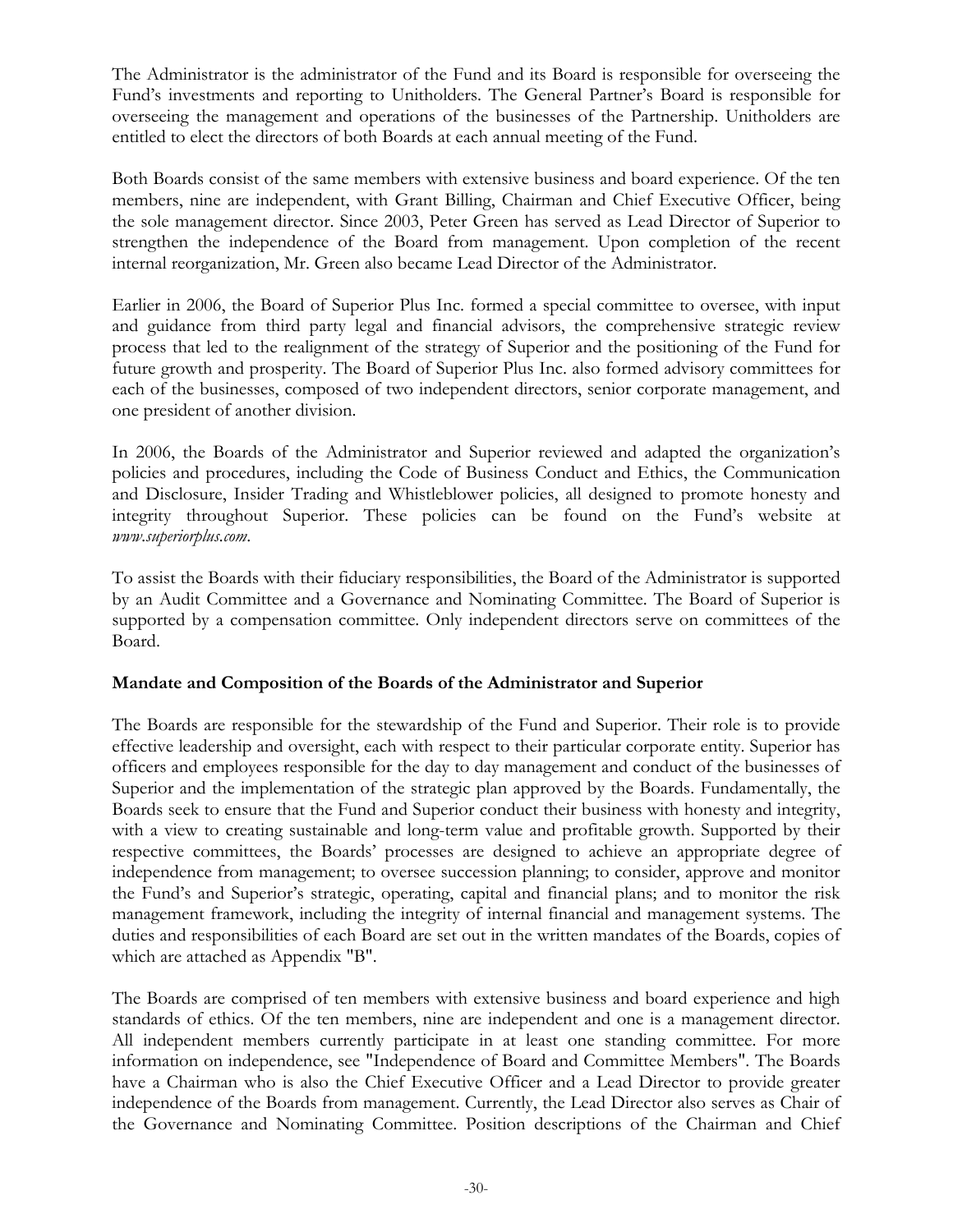Executive Officer and the Lead Director delineate their roles and responsibilities. Position descriptions of the Chairman and Chief Executive Officer and the Lead Director are available on the Fund's website. Key duties of the Lead Director include acting as liaison between management and the Boards, reviewing conflict of interest issues that may arise and chairing in camera meetings of the Boards, without management present, at each Board meeting. Under the guidance of the Governance and Nominating Committee, the Lead Director guides the annual Board effectiveness and assessment evaluation. During the last evaluation in 2006, it was determined that the Board was the appropriate size and possessed the necessary competencies to efficiently discharge its duties and responsibilities.

### **Committees of the Board**

The Compensation Committee is a committee of Superior, and the Audit Committee and the Governance and Nominating Committee are committees of the Administrator. To the extent that there are responsibilities at either the Administrator or Superior level which involve matters typically handled by one of these committees and no such committee exists, such matters shall remain the responsibility of the entire Board of such entity. Mandates of the Boards as well as the mandate of the Audit Committee of the Administrator, are attached as Appendix "B". The mandates of the Compensation Committee of Superior and the Governance and Nominating Committee of the Administrator are posted on the Fund's website at *www.superiorplus.com*.

### **Audit Committee**

### *Composition and Qualifications*

The Audit Committee of the Board of the Administrator consists of three directors, Messrs. Smith (Chair), Green and Valentine, all of whom are "financially literate", and "independent" within the meaning of the Audit Committee Rule. In considering criteria for the determination of financial literacy, the Board looks at the ability to read and understand a balance sheet, an income statement and a statement of cash flow of a public entity. Mr. Smith is a chartered financial analyst with over 25 years experience in the investment banking, investment research and management industry. His experience includes investment research, mergers and acquisitions, project finance, privatization and corporate finance. Mr. Smith currently is a managing director and founding partner of Enterprise Capital Management Inc. Mr. Green is a chartered accountant and international business advisor with over 30 years of experience in senior executive roles, including 25 years as Chief Executive Officer or Chief Operating Officer of international companies. Currently, Mr. Green serves as Chairman of Patheon Inc., a global pharmaceutical company. Mr. Valentine is a chartered accountant, served as Auditor General of Alberta from 1995 to 2002 and held various senior accounting, audit and advisory positions with KPMG over a 38-year period. He served as a member of the Accounting Standards Committee and the Public Sector Accounting Standards Board of the Canadian Institute of Chartered Accountants. Mr. Valentine serves as senior advisor to the CEO, Calgary Health Region and until February, 2007, was senior advisor to the Dean of Medicine, University of Calgary.

#### *Responsibilities and Terms of Reference*

The Audit Committee reviews with management and the external auditors, and recommends to the Board of the Administrator for approval, the annual and interim financial statements of the Fund, the reports of the external auditors thereon and related financial reporting, including management's discussion and analysis and financial press releases. The Audit Committee reviews and oversees, in conjunction with the external auditors and management, audit plans and procedures and meets with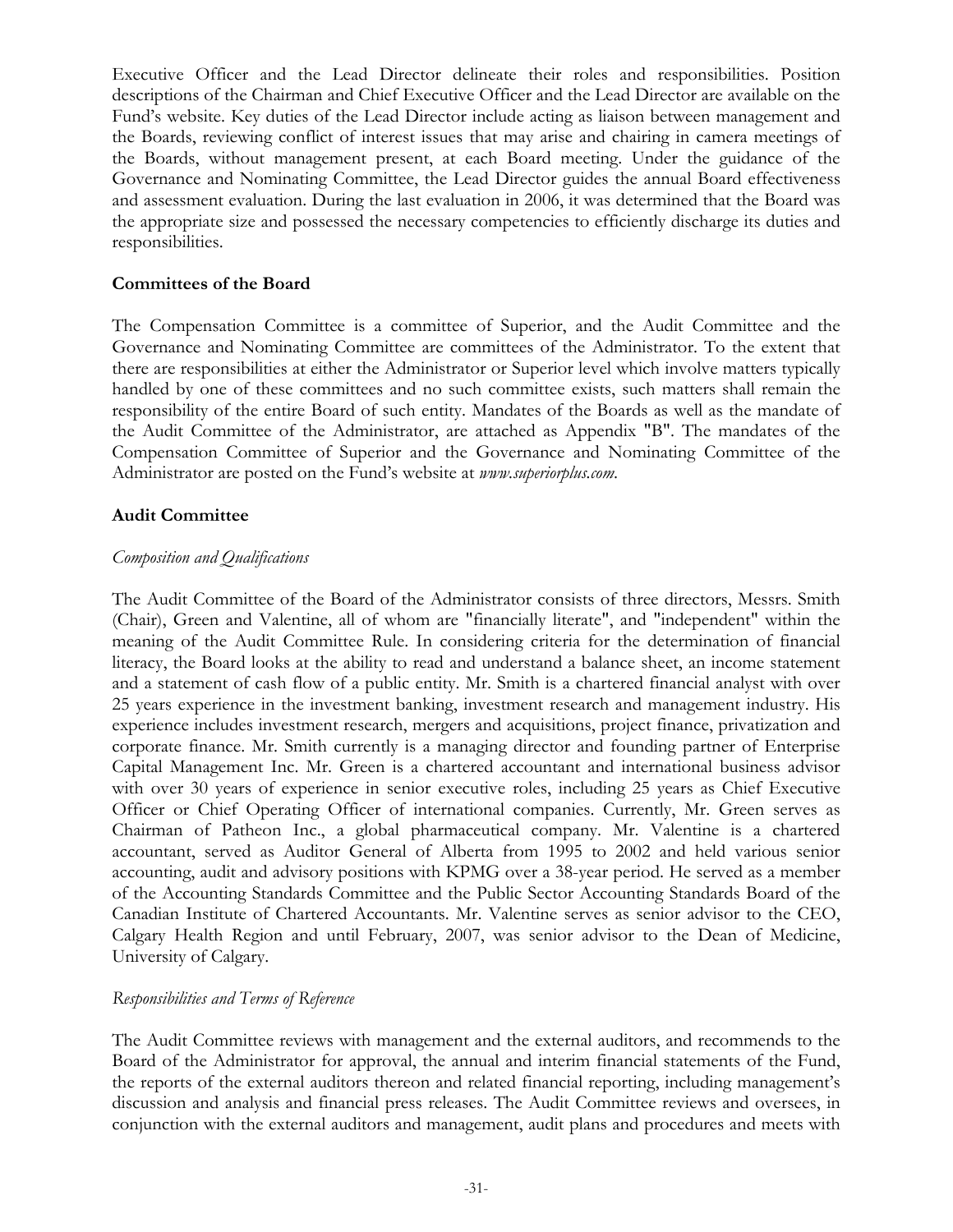the auditors independent of management, at each quarterly meeting. It is responsible for reviewing auditor independence, approving all non-audit services, reviewing and making recommendations to the Board of the Administrator on internal control procedures and management information systems. In addition, the committee is responsible for assessing and reporting to the Board of the Administrator on financial risk management positions and monitoring the processes and compliance with respect to CSOX requirements. To the extent that any of the above matters apply to the operations and businesses of Superior, such matters will be dealt with at the Superior Board level. The mandate of the Audit Committee is set forth in Appendix "B".

# **Audit Fees**

Fees payable to Deloitte & Touche for the years ended December 31, 2005 and December 31, 2006 are detailed in the following table:

|                    | Year Ended December 31, 2006 | Year Ended December 31, 2005 |  |
|--------------------|------------------------------|------------------------------|--|
| Audit fees         | \$818,200                    | \$407,136                    |  |
| Audit-related fees | \$248,104                    | 338,927                      |  |
| All other fees     | —                            |                              |  |
|                    | \$1,066,304                  | \$746,063                    |  |

Audit fees were paid for professional services rendered by the auditors for the audit of the Fund's and Superior's annual financial statements or services provided in connection with statutory and regulatory filings. Audit-related fees were paid for review of quarterly financial statements of Superior and the Fund, attendance at quarterly audit meetings, pension plan audits, regulatory reviews, and for services provided in connection with financings, accounts receivable securitization program requirements, including French translation services provided in connection therewith.

All permissible categories of non-audit services require approval from the Audit Committee.

# **Governance and Nominating Committee**

The Governance and Nominating Committee of the Administrator consists of three independent directors: Messrs. Green (Chair), Engbloom, and MacDonald. The Governance and Nominating Committee has the overall responsibility for reviewing the corporate governance practices and assessing the functioning and effectiveness of the Board, its committees and individual members. It is also responsible for recommending suitable director candidates to the Board and for maintaining plans for orderly succession of directors to keep the Board balanced in terms of skills and experience. In addition, the Governance and Nominating Committee oversees continuous education programs for Board members and effective orientation and education programs for new directors. In fulfilling its mandate, the Committee has developed and conducts an annual effectiveness survey designed to assess the effectiveness of the Board, its committees and individual directors. It also monitors developments in corporate governance issues and best practices among major Canadian companies and other business organizations to be satisfied that the Fund continues to carry out high standards of corporate governance.

# **Compensation Committee**

The Compensation Committee consists of three independent directors: Messrs. Gish (Chair), Lennox and MacDonald. The Compensation Committee has the overall responsibility for Superior's human resources policies and procedures, including its compensation and incentive programs and its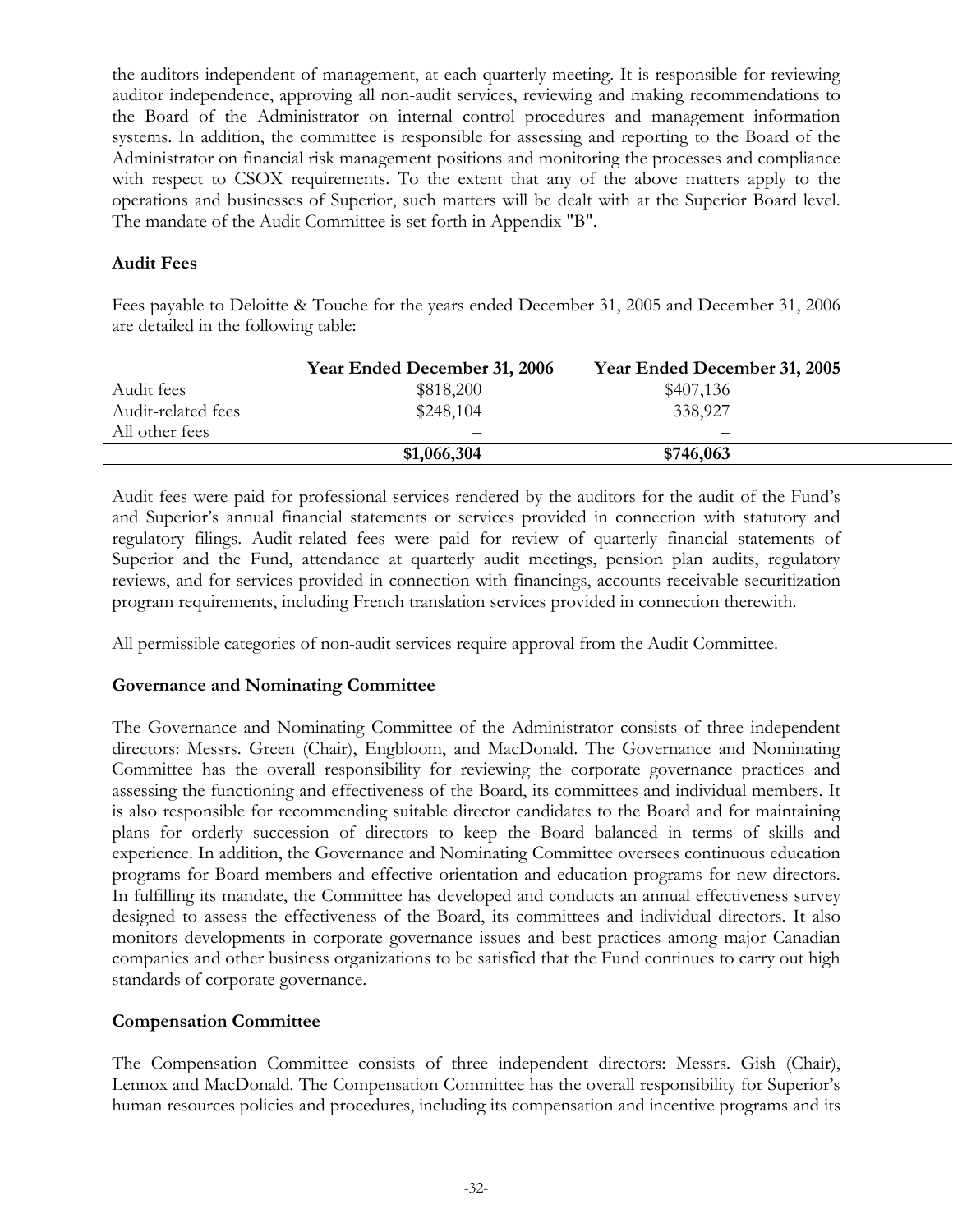pension policies and practices. It reviews the adequacy and form of compensation for directors and senior management and assesses senior management's performance and succession plans.

# **PART V: OTHER MATTERS**

#### **Communication with the Board**

Unitholders who would like to communicate directly with the Board should direct their communication to: Grant D. Billing, Chairman and Chief Executive Officer or Peter A.W. Green, Lead Director, Superior Plus, c/o Corporate Secretary, 605 - 5<sup>th</sup> Avenue SW, Suite 2820, Calgary, Alberta, T2P 3H5.

### **Additional Information**

Copies of this Information Circular, the Fund's Annual Report which contains the financial statements, management discussion and analysis and the auditor's report thereon for the Fund's most recently completed financial year, any interim financial statements of the Fund subsequent to those statements contained in the Annual Report, and the Fund's Annual Information Form for the fiscal year ended December 31, 2006, as filed with the applicable Canadian regulatory authorities, are available on SEDAR at *www.sedar.com* and may also be obtained without charge by writing to the Secretary of Superior at 2820, 605 – 5<sup>th</sup> Avenue SW, Calgary, Alberta T2P 3H5.

#### **Board Approval**

The Board of Directors of the Administrator have approved the contents of this Information Circular and the sending of this Information Circular to the Unitholders of the Fund.

Dated at Calgary, Alberta this 6<sup>th</sup> day of March, 2007.

# **SUPERIOR PLUS INCOME FUND by SUPERIOR PLUS ADMINISTRATION INC.**

\_\_\_(Signed)\_"*Grant D. Billing"*\_\_\_\_\_\_\_\_\_\_\_\_\_\_ \_\_\_(Signed)\_\_*"Leanne E. Likness"*\_\_\_\_\_\_\_\_ Grant D. Billing Leanne E. Likness Chairman and Chief Executive Officer Corporate Secretary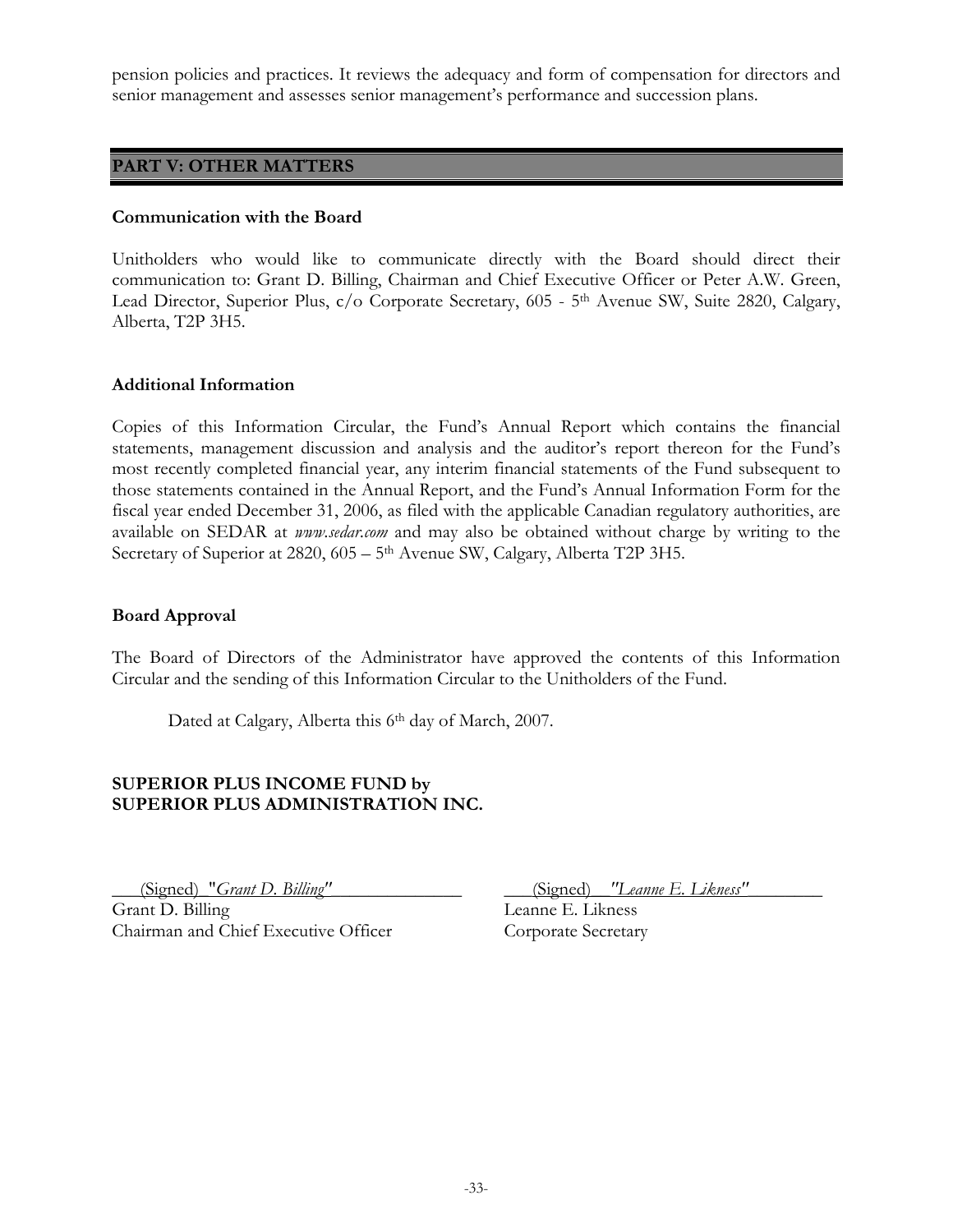# **APPENDIX "A" STATEMENT OF CORPORATE GOVERNANCE DISCLOSURE**

The Administrator is committed to maintaining high standards of corporate governance and continually assesses its governance practices against evolving policies, practices and requirements.

This Statement of Corporate Governance Practices has been approved by the Governance and Nominating Committee and the Board of the Administrator. The Board of the Administrator has determined that Superior's corporate governance practices are aligned with the Canadian Securities Administrators' disclosure standards.

| Compliance   |     | <b>Governance Disclosure Requirement and Comments</b>                                                                                                                                                                                                                                                                                                                                                                                                                                                                     |
|--------------|-----|---------------------------------------------------------------------------------------------------------------------------------------------------------------------------------------------------------------------------------------------------------------------------------------------------------------------------------------------------------------------------------------------------------------------------------------------------------------------------------------------------------------------------|
|              | 1.  | <b>Board of Directors</b>                                                                                                                                                                                                                                                                                                                                                                                                                                                                                                 |
| $\checkmark$ |     | (a) Disclose the identity of directors who are independent.                                                                                                                                                                                                                                                                                                                                                                                                                                                               |
|              |     | Nine out of the ten directors are independent. Please refer to "Independence of<br>Board and Committee Members" on page 9 of the Information Circular.                                                                                                                                                                                                                                                                                                                                                                    |
| $\checkmark$ | (b) | Disclose the identity of directors who are not independent, and describe the basis for that<br>determination.                                                                                                                                                                                                                                                                                                                                                                                                             |
|              |     | One of the ten directors is not independent. Mr. Grant D. Billing is not considered<br>independent as 1) Mr. Billing is an executive officer of the Administrator; and 2) Mr.<br>Billing receives more than \$75,000 annually in direct compensation from Superior.<br>For further information on the independence of the Board members, please refer to<br>"Independence of Board and Committee Members" on page 9 of the Information<br>Circular.                                                                       |
| $\checkmark$ | (c) | Disclose whether or not a majority of directors are independent. If a majority of directors are not<br>independent, describe what the board of directors (the board) does to facilitate its exercise of<br>independent judgment in carrying out its responsibilities.                                                                                                                                                                                                                                                     |
|              |     | A majority or 90% (representing nine of ten) of the members of the Board are<br>independent.                                                                                                                                                                                                                                                                                                                                                                                                                              |
| $\checkmark$ |     | (d) If a director is presently a director of any other issuer that is a reporting issuer (or the equivalent) in a<br>jurisdiction or a foreign jurisdiction, identify both the director and the other issuer.                                                                                                                                                                                                                                                                                                             |
|              |     | Please refer to "Other Public Company Directorships/Committee Appointments" on<br>page 10 of the Information Circular.                                                                                                                                                                                                                                                                                                                                                                                                    |
|              |     | (e) Disclose whether or not the independent directors hold regularly scheduled meetings at which non-<br>independent directors and members of management are not in attendance. If the independent directors<br>hold such meetings, disclose the number of meetings held since the beginning of the issuer's most<br>recently completed financial year. If the independent directors do not hold such meetings, describe what<br>the board does to facilitate open and candid discussion among its independent directors. |
|              |     | Following each meeting, the Boards and the committees conduct in-camera sessions,                                                                                                                                                                                                                                                                                                                                                                                                                                         |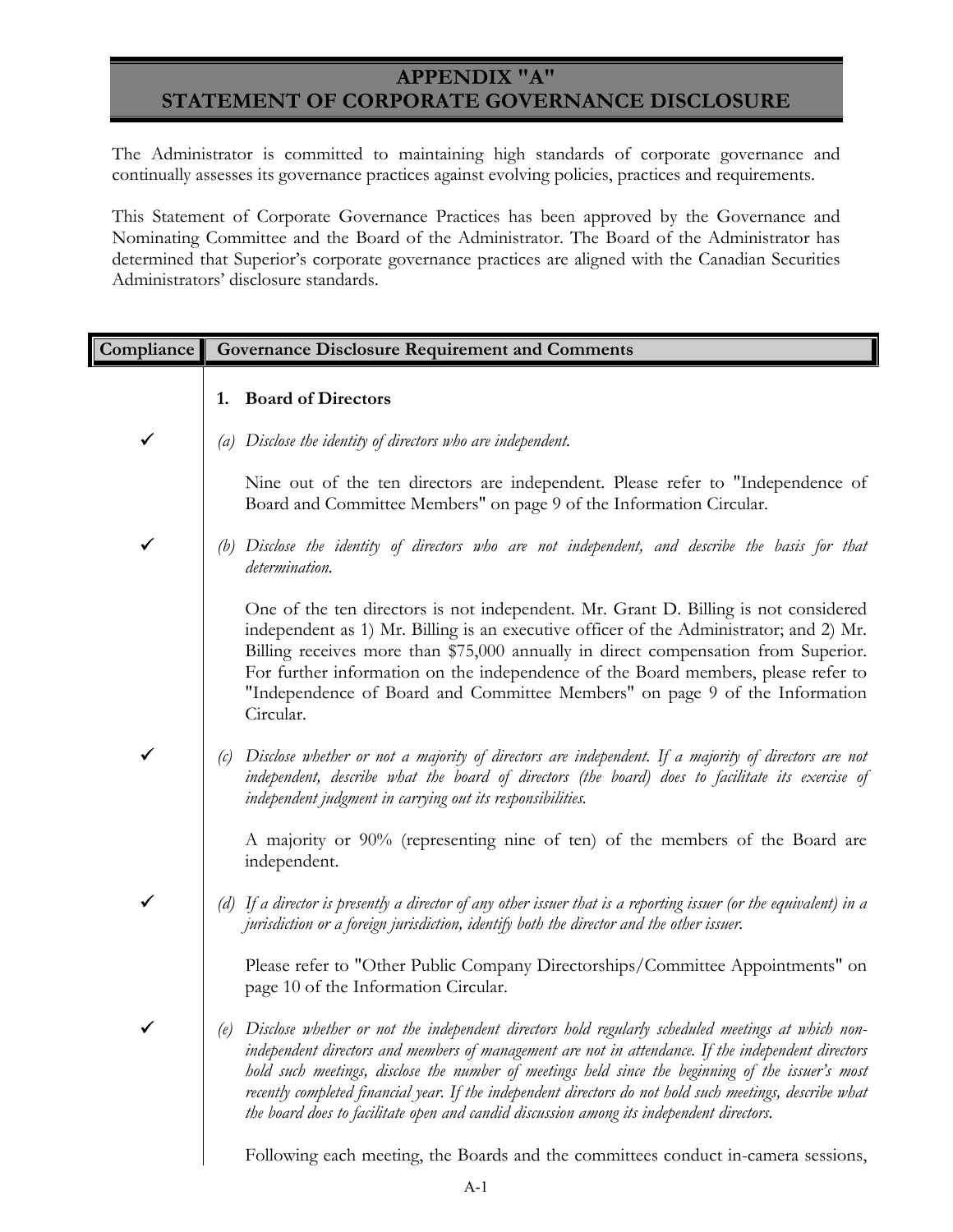| Compliance   | <b>Governance Disclosure Requirement and Comments</b>                                                                                                                                                                                                                                                                                                                                                                                                                                                                                                                                                                                                                                                                                                                                                                      |
|--------------|----------------------------------------------------------------------------------------------------------------------------------------------------------------------------------------------------------------------------------------------------------------------------------------------------------------------------------------------------------------------------------------------------------------------------------------------------------------------------------------------------------------------------------------------------------------------------------------------------------------------------------------------------------------------------------------------------------------------------------------------------------------------------------------------------------------------------|
|              | at which non-independent directors or management are not in attendance.                                                                                                                                                                                                                                                                                                                                                                                                                                                                                                                                                                                                                                                                                                                                                    |
| ✔            | Disclose whether or not the chair of the board is an independent director. If the board has a chair or<br>(f)<br>lead director who is an independent director, disclose the identity of the independent chair or lead<br>director, and describe his or her role and responsibilities. If the board has neither a chair that is<br>independent nor a lead director that is independent, describe what the board does to provide leadership<br>for its independent directors.                                                                                                                                                                                                                                                                                                                                                |
|              | The Boards have a Chairman who is also the Chief Executive Officer of Superior and<br>the Administrator and is therefore not independent. Mr. Green was appointed and<br>continues to act as Lead Director to provide greater independence of the Boards<br>from management. Mr. Green also acts as Chair of the Governance and Nominating<br>Committee. His duties as Lead Director include acting as liaison between<br>management and the Boards, reviewing conflict of interest issues that may arise, and<br>chairing in camera meetings of the Boards, at every Board meeting. Position<br>descriptions of the Chairman and Chief Executive Officer and the Lead Director<br>delineate their roles and responsibilities. These position descriptions are available on<br>the Fund's website at www.superiorplus.com. |
| $\checkmark$ | (g) Disclose the attendance record of each director for all board meetings held since the beginning of the<br>issuer's most recently completed financial year.                                                                                                                                                                                                                                                                                                                                                                                                                                                                                                                                                                                                                                                             |
|              | Please refer to "Board and Committee Meetings Held in 2006" on page 11 of the<br>Information Circular.                                                                                                                                                                                                                                                                                                                                                                                                                                                                                                                                                                                                                                                                                                                     |
| ✓            | <b>2. Board Mandate</b> $-$ Disclose the text of the board's written mandate. If the board does not have a<br>written mandate, describe how the board delineates its role and responsibilities.                                                                                                                                                                                                                                                                                                                                                                                                                                                                                                                                                                                                                            |
|              | The complete text of the Boards' mandates are attached as Appendix "B" to this<br>Information Circular. The mandates of the Governance and Nominating Committee<br>of the Administrator and the Compensation Committee of Superior can be found on<br>our website at www. superiorplus.com.                                                                                                                                                                                                                                                                                                                                                                                                                                                                                                                                |
|              | 3. Position Descriptions                                                                                                                                                                                                                                                                                                                                                                                                                                                                                                                                                                                                                                                                                                                                                                                                   |
|              | Disclose whether or not the board has developed written position descriptions for the chair and the<br>(a)<br>chair of each board committee. If the board has not developed written position descriptions for the<br>chair and/ or the chair of each board committee, briefly describe how the board delineates the role and<br>responsibilities of each such position.                                                                                                                                                                                                                                                                                                                                                                                                                                                    |
|              | The Boards have developed written position descriptions for the Chairman and Chief<br>Executive Officer, the Lead Director, and for the Chair of each committee for both<br>the Administrator and Superior, specifically the Audit Committee, the Governance<br>and Nominating Committee and the Compensation Committee. The complete text of<br>these position descriptions can be found on our website at www. superiorplus.com.                                                                                                                                                                                                                                                                                                                                                                                         |
|              | Disclose whether or not the board and CEO have developed a written position description for the<br>(b)<br>CEO. If the board and CEO have not developed such a position description, briefly describe how the<br>board delineates the role and responsibilities of the CEO.                                                                                                                                                                                                                                                                                                                                                                                                                                                                                                                                                 |
|              | The Boards have developed a written position description for the Chairman and                                                                                                                                                                                                                                                                                                                                                                                                                                                                                                                                                                                                                                                                                                                                              |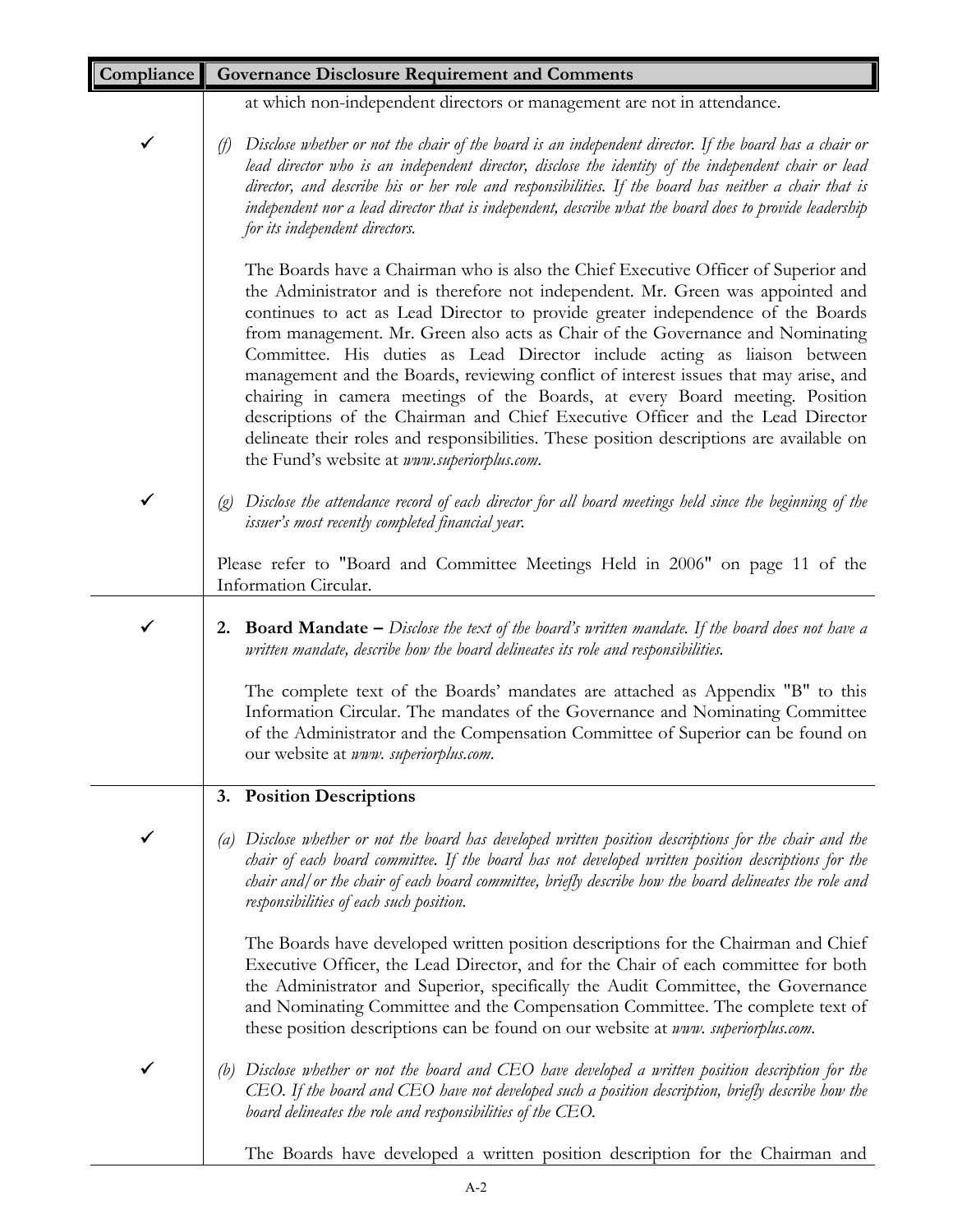| Compliance | <b>Governance Disclosure Requirement and Comments</b>                                                                                                                                                                                                                                                                                                                                                                                                                                                                                                                                                                                                                                                                                                                                                                                                                                                                                                                                                                                                                                                                                                                                                                                                                                                                                                           |
|------------|-----------------------------------------------------------------------------------------------------------------------------------------------------------------------------------------------------------------------------------------------------------------------------------------------------------------------------------------------------------------------------------------------------------------------------------------------------------------------------------------------------------------------------------------------------------------------------------------------------------------------------------------------------------------------------------------------------------------------------------------------------------------------------------------------------------------------------------------------------------------------------------------------------------------------------------------------------------------------------------------------------------------------------------------------------------------------------------------------------------------------------------------------------------------------------------------------------------------------------------------------------------------------------------------------------------------------------------------------------------------|
|            | Chief Executive Officer. The complete text of such position description can be found<br>on our website at www. superiorplus.com.                                                                                                                                                                                                                                                                                                                                                                                                                                                                                                                                                                                                                                                                                                                                                                                                                                                                                                                                                                                                                                                                                                                                                                                                                                |
|            | 4. Orientation and Continuing Education                                                                                                                                                                                                                                                                                                                                                                                                                                                                                                                                                                                                                                                                                                                                                                                                                                                                                                                                                                                                                                                                                                                                                                                                                                                                                                                         |
| ✓          | Briefly describe what measures the board takes to orient new directors regarding<br>(a)<br>the role of the board, its committees and its directors, and<br>(i)<br>the nature and operation of the issuer's business.<br>(ii)                                                                                                                                                                                                                                                                                                                                                                                                                                                                                                                                                                                                                                                                                                                                                                                                                                                                                                                                                                                                                                                                                                                                    |
|            | The Chairman and Chief Executive Officer and the Lead Director discuss with<br>new directors the role of the Boards, its committees, governance, integrity and<br>corporate values, and the contribution individual directors are expected to make.<br>Senior management provides orientation and education on operations, the<br>strategic plan, the financial position, risks and risk management processes and<br>current issues facing the Superior's businesses.<br>Trips to operating sites are arranged for directors.<br>An information binder has been developed for new directors, containing the<br>Fund's and Superior's constating documents, public disclosure documents,<br>policies and guidelines, Board information, including Board and committee<br>mandates, meeting dates, remuneration and indemnification, and relevant<br>business and operational information. The information binder is updated, as<br>required.                                                                                                                                                                                                                                                                                                                                                                                                                     |
| ✔          | Briefly describe what measures, if any, the board takes to provide continuing education for its<br>(b)<br>directors. If the board does not provide continuing education, describe how the board ensures that its<br>directors maintain the skill and knowledge necessary to meet their obligations as directors.                                                                                                                                                                                                                                                                                                                                                                                                                                                                                                                                                                                                                                                                                                                                                                                                                                                                                                                                                                                                                                                |
|            | Directors are surveyed annually, in conjunction with the performance evaluation,<br>to determine areas that would assist them in maximizing effectiveness. This<br>information serves as a basis for developing an annual continuing education<br>program.<br>Board meetings are conducted from different locations to allow directors to tour<br>Superior's plants and facilities.<br>Presentations are made to the Boards at all regularly scheduled board meetings to<br>$\bullet$<br>educate and keep them informed of changes within Superior and in regulatory<br>and industry requirements and standards.<br>The Governance and Nominating Committee reviews information on available<br>$\bullet$<br>educational opportunities and ensures directors are aware of those opportunities.<br>Superior pays for director education.<br>The Governance and Nominating Committee ensures that directors are aware of<br>educational opportunities. Superior offers membership in the Institute of Corporate<br>Directors ("ICD") to all members of the Boards. Mr. Valentine has completed the<br>Directors Education Program through the ICD Corporate Governance College in<br>partnership with the University of Calgary, Haskayne School of Business and the J.L.<br>Rotman School of Management, University of Toronto and holds the ICD<br>designation. |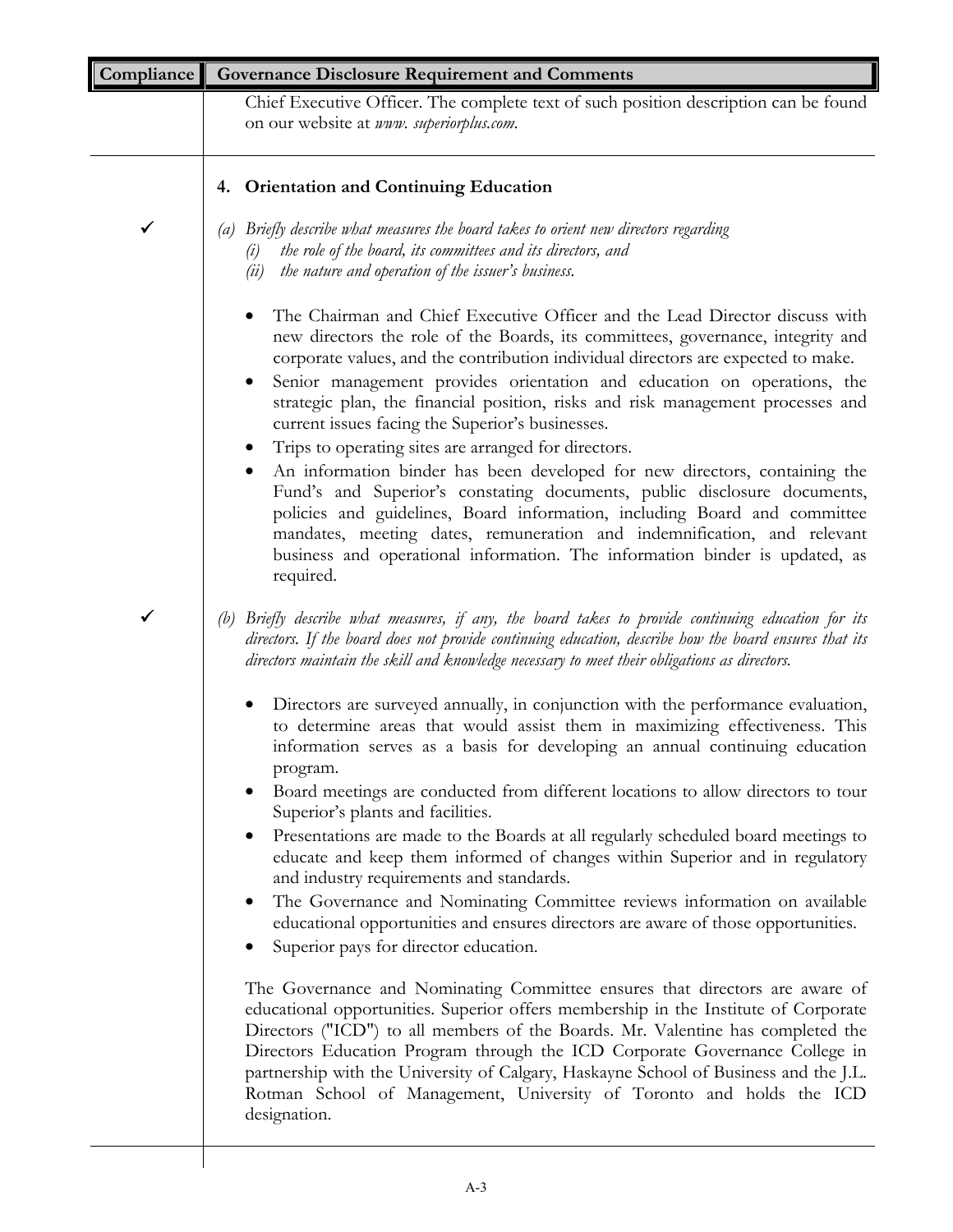| <b>Compliance Governance Disclosure Requirement and Comments</b>                                                                                                                                                                                                                                                                                                                                                                                                                                                                                                                                                                                                                                                                                                                                                                                                                                                                                                                                                                                                                                                                                                                                                                                                                                                                                                                                                                                                                                                                                                                                                                                                                                                                                                                                                                                                                                                                                                                                                                                                                                                                                                                                                                                                                                   |
|----------------------------------------------------------------------------------------------------------------------------------------------------------------------------------------------------------------------------------------------------------------------------------------------------------------------------------------------------------------------------------------------------------------------------------------------------------------------------------------------------------------------------------------------------------------------------------------------------------------------------------------------------------------------------------------------------------------------------------------------------------------------------------------------------------------------------------------------------------------------------------------------------------------------------------------------------------------------------------------------------------------------------------------------------------------------------------------------------------------------------------------------------------------------------------------------------------------------------------------------------------------------------------------------------------------------------------------------------------------------------------------------------------------------------------------------------------------------------------------------------------------------------------------------------------------------------------------------------------------------------------------------------------------------------------------------------------------------------------------------------------------------------------------------------------------------------------------------------------------------------------------------------------------------------------------------------------------------------------------------------------------------------------------------------------------------------------------------------------------------------------------------------------------------------------------------------------------------------------------------------------------------------------------------------|
| 5. Ethical Business Conduct                                                                                                                                                                                                                                                                                                                                                                                                                                                                                                                                                                                                                                                                                                                                                                                                                                                                                                                                                                                                                                                                                                                                                                                                                                                                                                                                                                                                                                                                                                                                                                                                                                                                                                                                                                                                                                                                                                                                                                                                                                                                                                                                                                                                                                                                        |
| Disclose whether or not the board has adopted a written code for the directors, officers and employees.<br>(a)<br>If the board has adopted a written code:<br>disclose how a person or company may obtain a copy of the code;<br>(i)<br>describe how the board monitors compliance with its code, or if the board does not monitor<br>(ii)<br>compliance, explain whether and how the board satisfies itself regarding compliance with its<br>code; and<br>(iii) provide a cross-reference to any material change report filed since the beginning of the issuer's<br>most recently completed financial year that pertains to any conduct of a director or executive<br>officer that constitutes a departure from the code.                                                                                                                                                                                                                                                                                                                                                                                                                                                                                                                                                                                                                                                                                                                                                                                                                                                                                                                                                                                                                                                                                                                                                                                                                                                                                                                                                                                                                                                                                                                                                                        |
| On August 9, 2005, Superior Plus Inc. adopted a written Code of Business Conduct<br>and Ethics (the "Code"), which was subsequently reviewed and amended on<br>November 8, 2006 by the Administrator and Superior. The Code supplements the<br>Administrator's and Superior's existing principles and value statements designed to<br>promote honesty and integrity across its four operating divisions. The Code addresses<br>the following issues (a) conflicts of interest, including transactions and agreements in<br>respect of which a director or executive officer has a material interest; (b) protection<br>and proper use of corporate assets and opportunities; (c) confidentiality of corporate<br>information; (d) fair dealing with the Fund's Unitholders and Superior's customers,<br>suppliers, competitors and employees; (e) compliance with laws, rules and regulations;<br>and (f) reporting of any illegal or unethical behaviour. The Code applies to all<br>directors, officers, employees and consultants of the Fund and Superior. Superior has<br>a process in place by which employees certify on an annual basis their familiarity with<br>and adherence to the principles of the Code and to any other of the Fund's and<br>Superior's policies, including the Communication and Disclosure Policy and Practices,<br>Insider Trading and Whistleblower policies. Results of annual certifications and any<br>incidents of non-compliance are reported through the respective committees to the<br>Boards. The Code encourages employees to seek advice or report concerns without<br>fear of retribution through the Whistleblower Policy, of which the administration is<br>outsourced for greater anonymity. A waiver of the Code for directors, officers,<br>employees and consultants may be granted only by the Boards and must promptly be<br>disclosed, as required by applicable rules and regulations. For 2006, no waiver of the<br>Code has been granted. The Code is available on the SEDAR website at www.sedar.com<br>and on the Fund's website at www.superiorplus.com. The Insider Trading,<br>Communication and Disclosure Policy and Practices and the Whistleblower Policy are<br>also available on the Fund's website at www.superiorplus.com. |
| The Boards have not granted any waiver of the Code in favour of a director or<br>executive officer during 2006. No material change report pertaining to conduct<br>departing from the Code was required to be filed.                                                                                                                                                                                                                                                                                                                                                                                                                                                                                                                                                                                                                                                                                                                                                                                                                                                                                                                                                                                                                                                                                                                                                                                                                                                                                                                                                                                                                                                                                                                                                                                                                                                                                                                                                                                                                                                                                                                                                                                                                                                                               |
| (b) Describe any steps the board takes to ensure directors exercise independent judgment in considering<br>transactions and agreements in respect of which a director or executive officer has a material interest.                                                                                                                                                                                                                                                                                                                                                                                                                                                                                                                                                                                                                                                                                                                                                                                                                                                                                                                                                                                                                                                                                                                                                                                                                                                                                                                                                                                                                                                                                                                                                                                                                                                                                                                                                                                                                                                                                                                                                                                                                                                                                |
| To ensure directors exercise independent judgment in considering transactions and<br>agreements, at the beginning of each Board meeting, the directors are asked if there<br>are any independence or conflict of interest issues that may compromise independent<br>judgment. If, at any Board meeting, a director or executive officer has a material<br>interest in a matter being considered, such director or officer would not be present                                                                                                                                                                                                                                                                                                                                                                                                                                                                                                                                                                                                                                                                                                                                                                                                                                                                                                                                                                                                                                                                                                                                                                                                                                                                                                                                                                                                                                                                                                                                                                                                                                                                                                                                                                                                                                                     |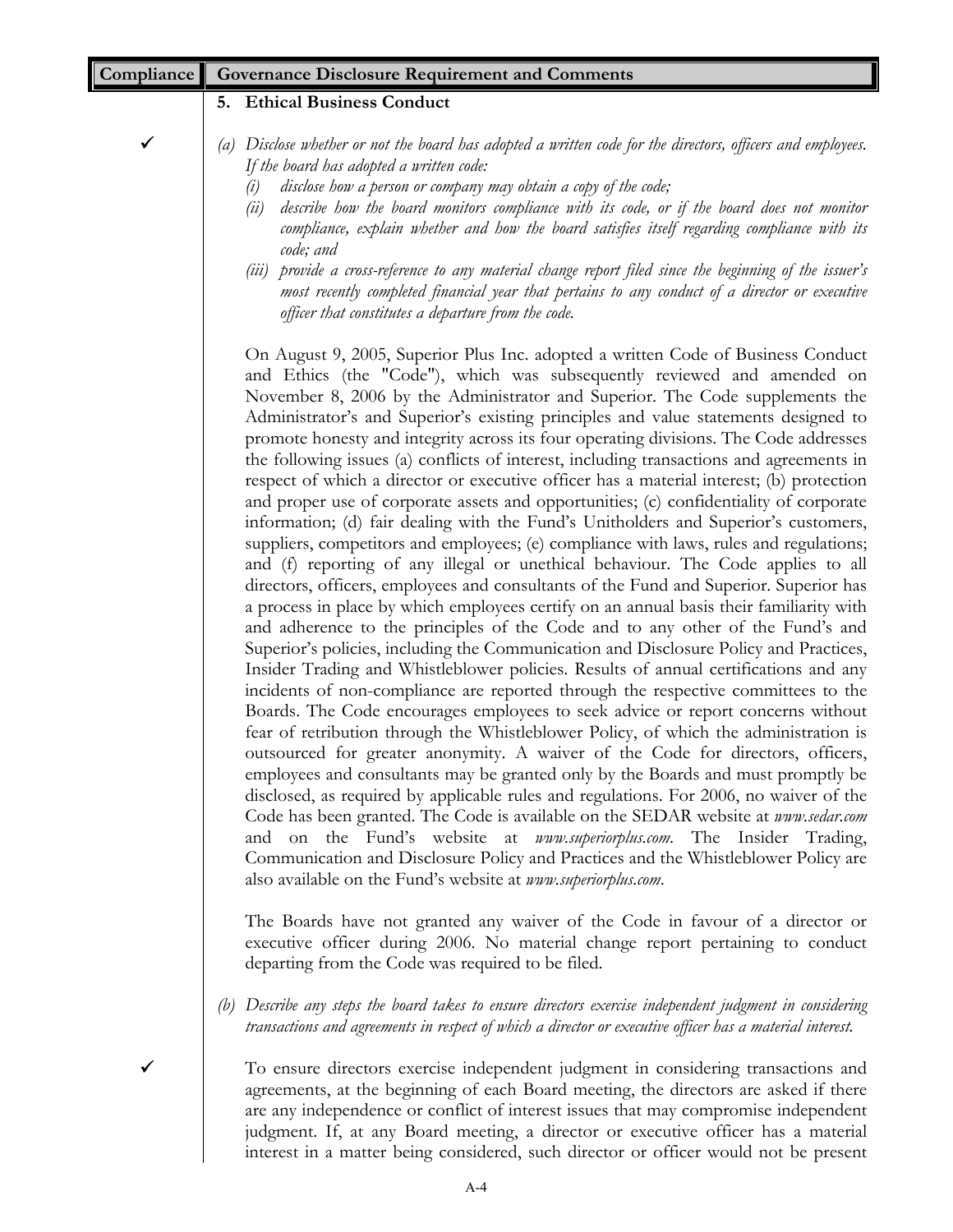| Compliance   | <b>Governance Disclosure Requirement and Comments</b>                                                                                                                                                                                                                                                                                                                                                                                                                                                                                                                                                  |
|--------------|--------------------------------------------------------------------------------------------------------------------------------------------------------------------------------------------------------------------------------------------------------------------------------------------------------------------------------------------------------------------------------------------------------------------------------------------------------------------------------------------------------------------------------------------------------------------------------------------------------|
|              | for discussions relating to the matter and would not participate in any vote on the<br>matter.                                                                                                                                                                                                                                                                                                                                                                                                                                                                                                         |
| $\checkmark$ | Describe any other steps the board takes to encourage and promote a culture of ethical business<br>(c)<br>conduct.                                                                                                                                                                                                                                                                                                                                                                                                                                                                                     |
|              | Superior's ethics efforts have strong support by the Boards. The Chairman and Chief<br>Executive Officer is responsible for fostering a corporate culture that promotes<br>ethical conduct and integrity of the Corporation as well as ensuring that appropriate<br>processes and rules are in place and observed so that ethical conduct and integrity is<br>achieved in practice. For further information, please refer to 5(a) above.                                                                                                                                                               |
|              | <b>Nomination of Directors</b><br>6.                                                                                                                                                                                                                                                                                                                                                                                                                                                                                                                                                                   |
| $\checkmark$ | (a) Describe the process by which the board identifies new candidates for board nomination.                                                                                                                                                                                                                                                                                                                                                                                                                                                                                                            |
|              | The Governance and Nominating Committee is responsible for recommending<br>suitable candidates for nomination for election or appointment as a director to the<br>Board of the Administrator. The Committee annually reviewed a skills matrix, which<br>sets forth various skills and areas of expertise determined to be essential to the Board,<br>and updates it as necessary. This matrix is then used as a basis in recruiting new<br>members to the Board. An evergreen list is maintained to identify potential directors<br>who may possess the skills that are important to board membership. |
|              | The Committee has the authority to hire outside consultants to assist in identifying<br>and screening qualified candidates.                                                                                                                                                                                                                                                                                                                                                                                                                                                                            |
|              | To the extent the above governance and nominating matters relate to the Board of<br>Superior, these matters will be dealt with at the Superior Board level.                                                                                                                                                                                                                                                                                                                                                                                                                                            |
|              | (b) Disclose whether or not the board has a nominating committee composed entirely of independent<br>directors. If the board does not have a nominating committee composed entirely of independent<br>directors, describe what steps the board takes to encourage an objective nomination process.                                                                                                                                                                                                                                                                                                     |
|              | The Governance and Nominating Committee of the Administrator is comprised of<br>three independent directors, namely, Messrs. Green (Chair), MacDonald and<br>Engbloom. For further information, please refer to "Independence of Board and<br>Committee Members" on page 9 of the Information Circular.                                                                                                                                                                                                                                                                                                |
|              | If the board has a nominating committee, describe the responsibilities, powers and operation of the<br>(c)<br>nominating committee.                                                                                                                                                                                                                                                                                                                                                                                                                                                                    |
|              | The Governance and Nominating Committee, among other things, is responsible for<br>assisting the Board in identifying suitable director candidates and for maintaining<br>plans for orderly succession of directors to keep the Board balanced in terms of skills<br>and experience. The full text of the mandate for the Governance and Nominating<br>Committee can be found on our website at www. superiorplus.com.                                                                                                                                                                                 |
|              |                                                                                                                                                                                                                                                                                                                                                                                                                                                                                                                                                                                                        |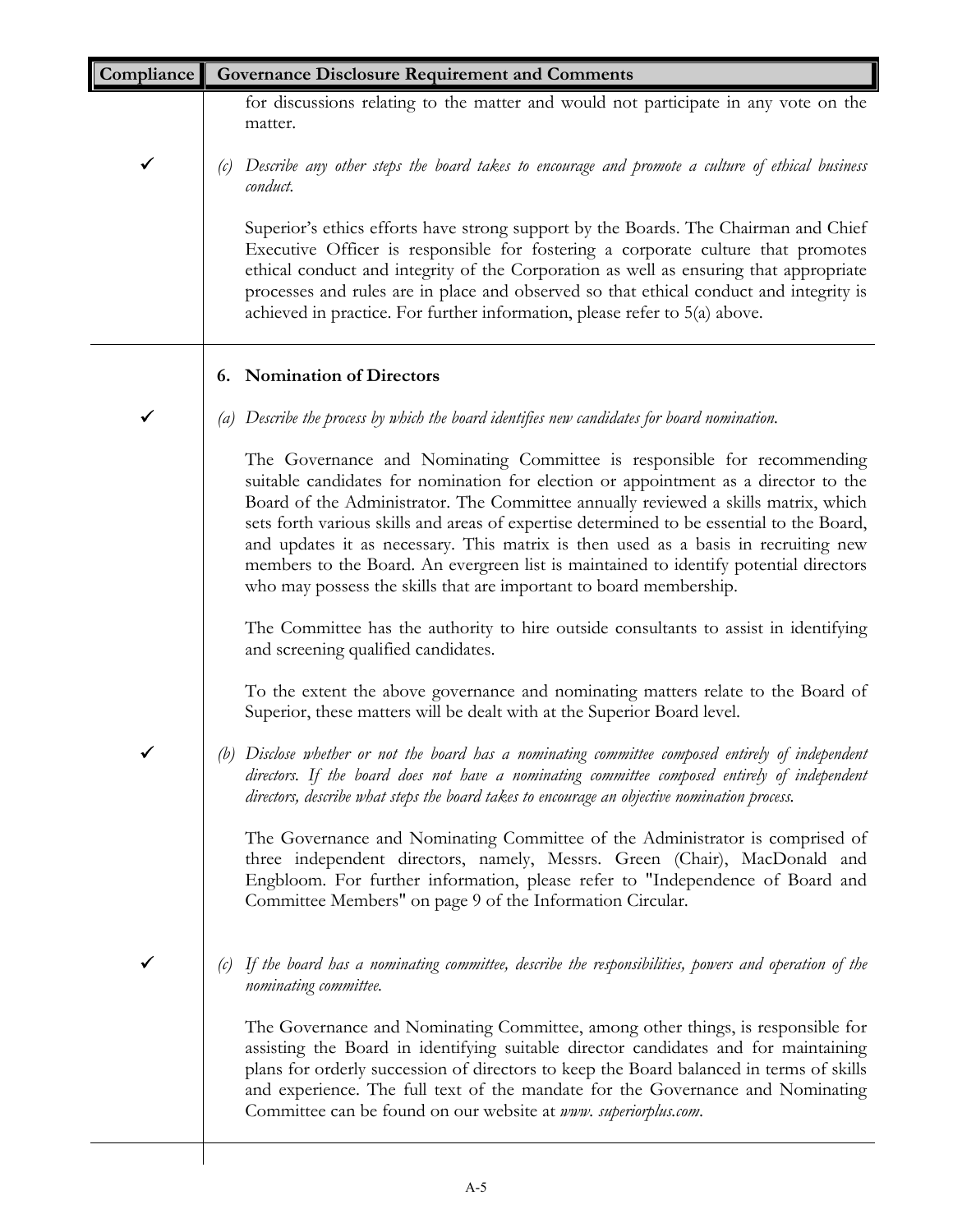| Compliance | <b>Governance Disclosure Requirement and Comments</b>                                                                                                                                                                                                                                                                                                                                                                                                                                                                                                                                                                                                                                                                                                                                                |
|------------|------------------------------------------------------------------------------------------------------------------------------------------------------------------------------------------------------------------------------------------------------------------------------------------------------------------------------------------------------------------------------------------------------------------------------------------------------------------------------------------------------------------------------------------------------------------------------------------------------------------------------------------------------------------------------------------------------------------------------------------------------------------------------------------------------|
|            | 7. Compensation                                                                                                                                                                                                                                                                                                                                                                                                                                                                                                                                                                                                                                                                                                                                                                                      |
| ✔          | (a) Describe the process by which the board determines the compensation for the issuer's directors and<br>officers.                                                                                                                                                                                                                                                                                                                                                                                                                                                                                                                                                                                                                                                                                  |
|            | The Board of Superior has appointed a Compensation Committee with responsibility<br>for recommending compensation for directors and the officers Superior. The<br>compensation of the Chairman and Chief Executive Officer is reviewed by the<br>Compensation Committee and then recommended to the independent directors of<br>the Board for approval.                                                                                                                                                                                                                                                                                                                                                                                                                                              |
| ✔          | Disclose whether or not the board has a compensation committee composed entirely of independent<br>(b)<br>directors. If the board does not have a compensation committee composed entirely of independent<br>directors, describe what steps the board takes to ensure an objective process for determining such<br>compensation.                                                                                                                                                                                                                                                                                                                                                                                                                                                                     |
|            | The Compensation Committee is composed of three independent directors, namely,<br>Messrs. Gish (Chair), Lennox and MacDonald. For further information, please refer<br>to "Independence of Board and Committee Members" on page 9 of the Information<br>Circular.                                                                                                                                                                                                                                                                                                                                                                                                                                                                                                                                    |
|            | If the board has a compensation committee, describe the responsibilities, powers and operation of the<br>(c)<br>compensation committee.                                                                                                                                                                                                                                                                                                                                                                                                                                                                                                                                                                                                                                                              |
|            | The full text of the Compensation Committee mandate can be found on our website<br>at www. superiorplus.com.                                                                                                                                                                                                                                                                                                                                                                                                                                                                                                                                                                                                                                                                                         |
| ✓          | If a compensation consultant or advisor has, at any time since the beginning of the issuer's most<br>recently completed financial year, been retained to assist in determining compensation for any of the<br>issuer's directors and officers, disclose the identity of the consultant or advisor and briefly summarize<br>the mandate for which they have been retained. If the consultant or advisor has been retained to<br>perform any other work for the issuer, state that fact and briefly describe the nature of the work.                                                                                                                                                                                                                                                                   |
|            | The Compensation Committee has retained Mercer to provide specific support to the<br>Committee in determining compensation for the directors and Superior's officers<br>during the most recently completed fiscal year. This support has consisted of (i) the<br>provision of general market observations throughout the year with respect to market<br>trends and issues, (ii) the provision of benchmark market data, (iii) the development<br>of incentive plans and (iv) attendance at five meetings at which market analysis<br>findings were presented to the Committee. Decisions made by the Compensation<br>Committee, however, are the responsibility of the Committee and may reflect factors<br>and considerations other than the information and recommendations provided by<br>Mercer. |
|            | Mercer's fees for executive compensation services to the Compensation Committee<br>totaled approximately \$123,000 (exclusive of GST) in fiscal year 2006.                                                                                                                                                                                                                                                                                                                                                                                                                                                                                                                                                                                                                                           |
| ✔          | <b>Other Board Committees –</b> If the board has standing committees other than the audit,<br>8.<br>compensation and nominating committees, identify the committees and describe their function.                                                                                                                                                                                                                                                                                                                                                                                                                                                                                                                                                                                                     |
|            | The Boards do not have any standing committees other than the Audit, the<br>Governance and the Nominating and the Compensation Committee.                                                                                                                                                                                                                                                                                                                                                                                                                                                                                                                                                                                                                                                            |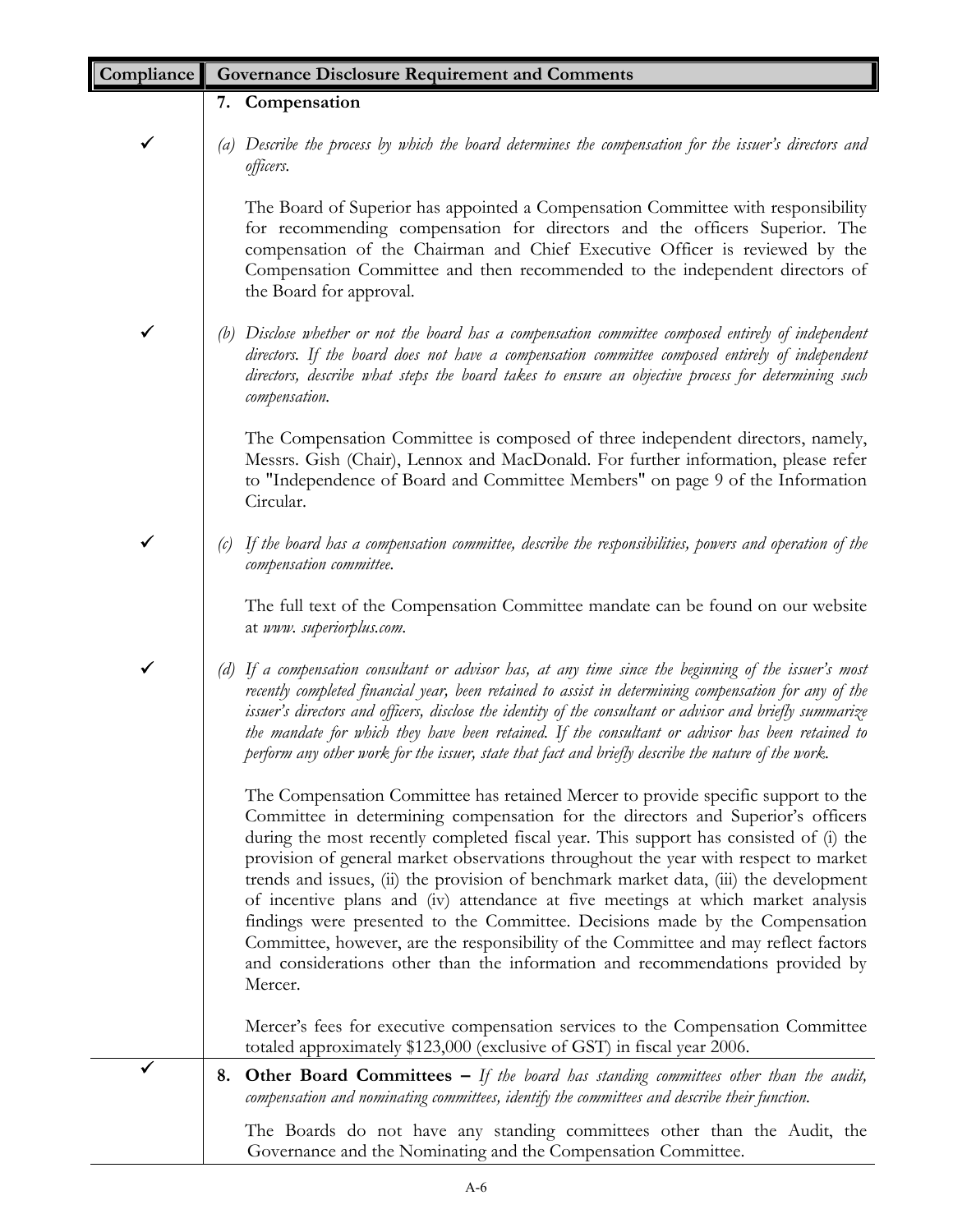| Compliance | <b>Governance Disclosure Requirement and Comments</b>                                                                                                                                                                                                                                                                                                                                                                                                    |
|------------|----------------------------------------------------------------------------------------------------------------------------------------------------------------------------------------------------------------------------------------------------------------------------------------------------------------------------------------------------------------------------------------------------------------------------------------------------------|
|            | 9. Assessments – Disclose whether or not the board, its committees and individual directors are<br>regularly assessed with respect to their effectiveness and contribution. If assessments are regularly<br>conducted, describe the process used for the assessments. If assessments are not regularly conducted,<br>describe how the board satisfies itself that the board, its committees, and its individual directors are<br>performing effectively. |
|            | The Governance and Nominating Committee leads a full annual evaluation of the<br>$\bullet$<br>effectiveness and performance of the Boards, all Board Committees and<br>individual directors.                                                                                                                                                                                                                                                             |
|            | The Governance and Nominating Committee has developed an annual board<br>$\bullet$<br>effectiveness survey which includes an individual director self-evaluation<br>questionnaire and guide and evaluation of peer performance. The evaluation uses<br>confidential director questionnaires which encourage candid and constructive<br>commentary.                                                                                                       |
|            | The assessment mechanism is led by the Chair of the Committee, who is also the<br>$\bullet$<br>Lead Director. He tabulates, analyzes and reports the results to the Committee<br>and the Boards, after conducting an interview with each director. Confidentiality<br>of individual director comments is maintained.                                                                                                                                     |
|            | The evaluation carried out in 2006 showed that the Board, Committees, Chairman<br>and Chief Executive Officer, Lead Director and individual directors were fulfilling<br>their responsibilities.                                                                                                                                                                                                                                                         |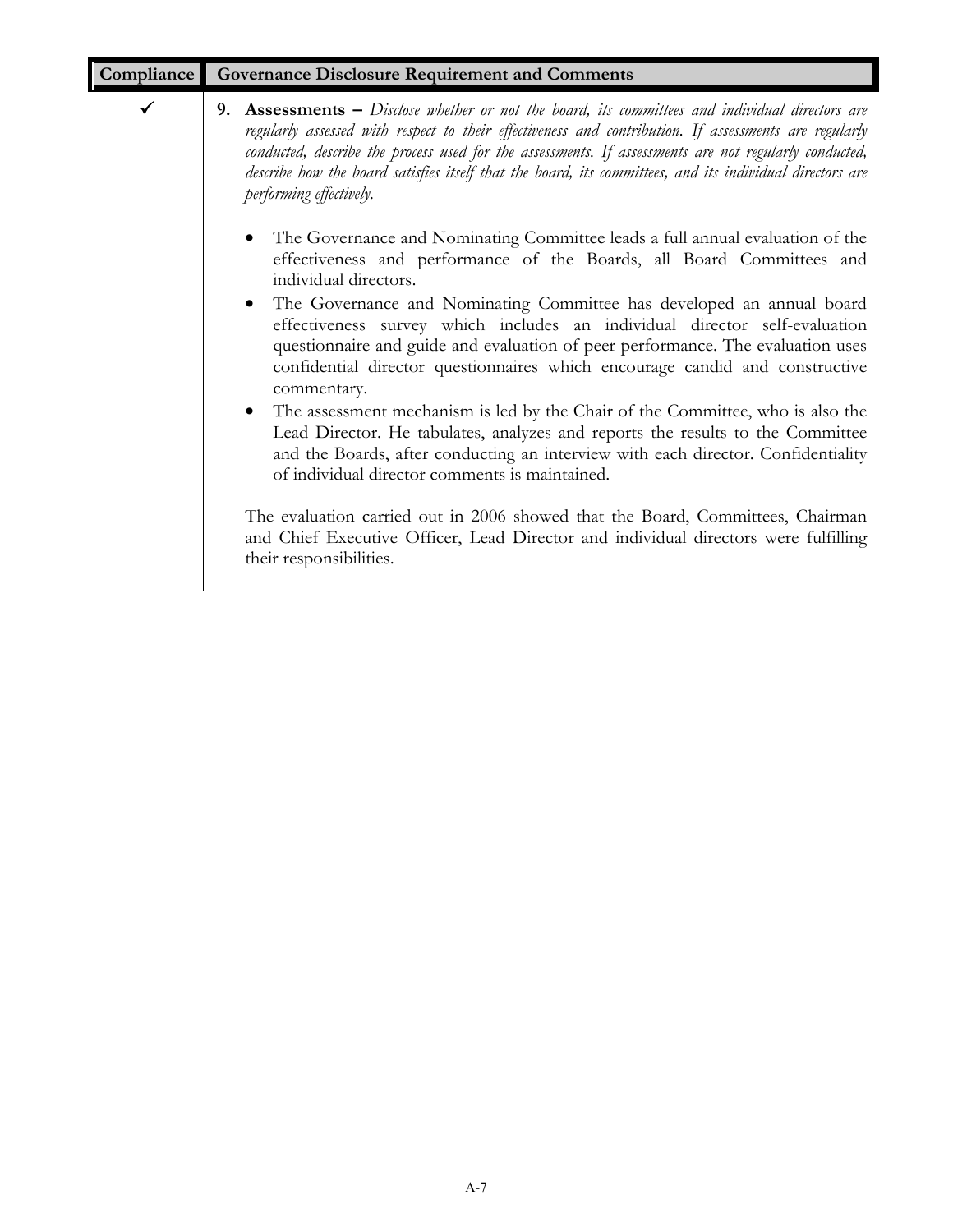# **APPENDIX "B" MANDATES**

# **SUPERIOR PLUS ADMINISTRATION INC.**

# **BOARD OF DIRECTORS MANDATE**

### **A. Purpose and Role**

The Board of Directors (the "Board") of Superior Plus Administration Inc. (the "Corporation") has the duty to oversee the management of the affairs of the Corporation and Superior Plus Income Fund (the "Fund"). Under the Declaration of Trust and the Administration Agreement establishing and providing for the governance of the Fund, the Corporation and the Board have assumed a wide range of duties and responsibilities regarding the management and administration of the affairs of the Fund. In discharging these duties and responsibilities and under applicable law, the Corporation, with respect to the Fund, and each member of the Board with respect to each of the Corporation and the Fund is required to act honestly and in good faith with a view to the best interests of, in the case of the Corporation, the Fund, and in the case of each member of the Board, the Corporation and the Fund, and to exercise the care, diligence and skill that a reasonably prudent person would exercise in comparable circumstances. As such, the Board's duties and responsibilities are framed in the context of the Board and the Corporation's relationship with the Fund and its unitholders. In discharging its duties and responsibilities, the Board shall act in accordance with applicable law, including the provisions of the *Canada Business Corporations Act*.

The Board explicitly assumes the responsibility for the stewardship of the Corporation. The role of the Board is one of stewardship and oversight of the management of the Corporation and the Fund. The Corporation has delegated to management the day to day management function and conduct of the business of the Corporation and the implementation of the strategic plan approved by the Board. The Board seeks to ensure that the Corporation conducts its business with honesty and integrity, with a view of creating sustainable and long-term value.

# **B. Responsibilities**

The Board's responsibilities shall include:

- a. to the extent feasible, satisfying itself of the integrity of the Chief Executive Officer (the "CEO") and that the CEO and management create a culture of integrity throughout the Fund and its subsidiaries and affiliates;
- b. the establishment of an appropriate system of corporate governance, including practices to ensure that the Board functions independently of management;
- c. the adoption of a strategic planning process, the review and approval of a strategic plan which takes into account, among other things, the nature of the Fund and the opportunities and risks associated with affairs of the Fund and the businesses of its subsidiaries, and the annual monitoring, review, and updating of the strategic plan;
- d. the oversight of the human resources and compensation matters of the Corporation and the Fund;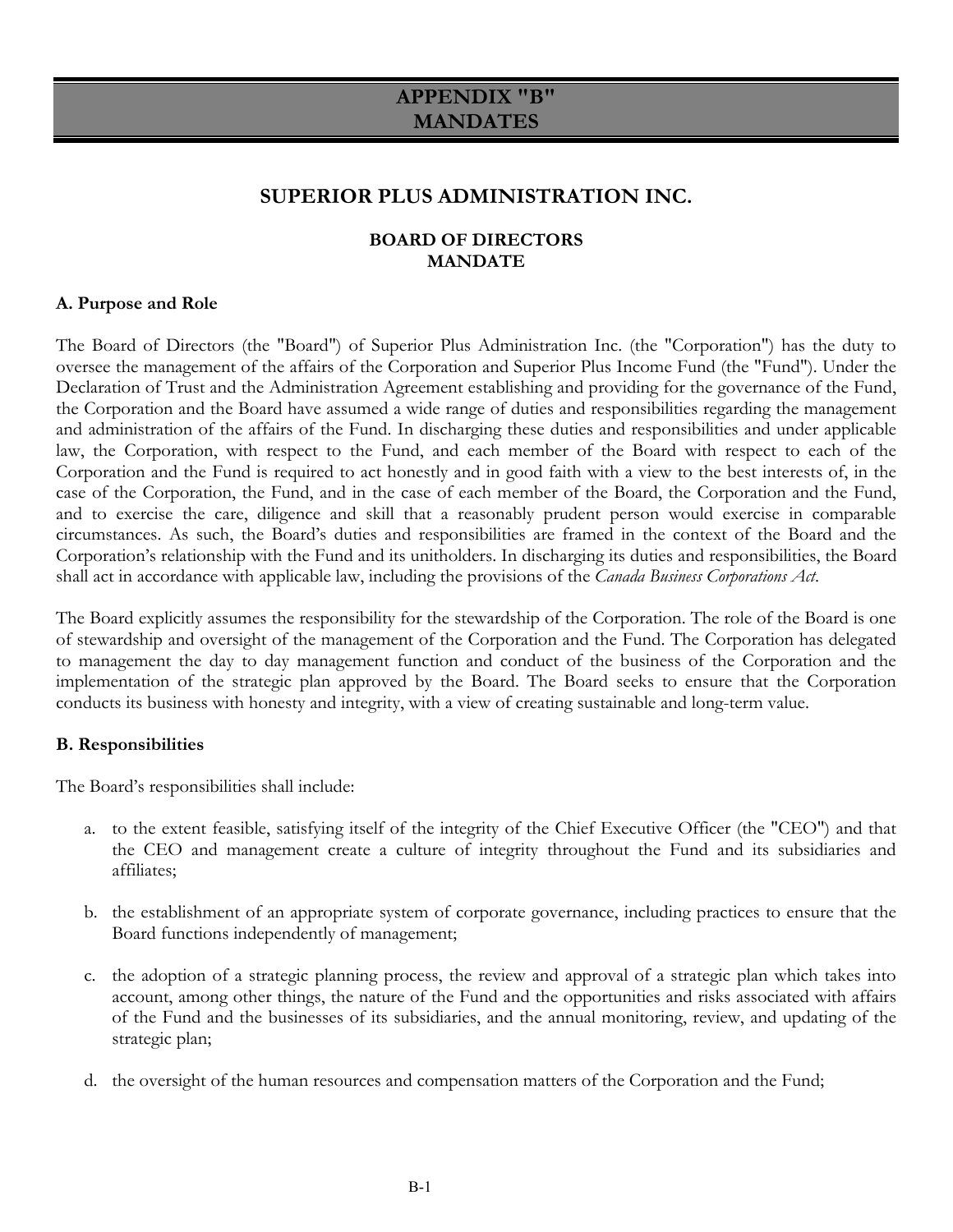- e. the annual review of the executive compensation disclosure of the Fund in its information circular, and be satisfied that the overall compensation philosophy and policy for senior officers is adequately disclosed and describes in sufficient detail the rationale for salary levels, incentive payments, stock grants, stock options, pensions and all other components of executive compensation;
- f. having regard to the advice and input of the Audit Committee, the oversight of compliance with applicable audit, accounting and reporting requirements and the approval of annual operating and capital budgets;
- g. having regard to the advice and input of the Audit Committee, the review and being satisfied that appropriate controls are in place with respect to applicable certification requirements regarding the Fund's financial and other disclosure;
- h. having regard to the advice and input of the Audit Committee, the review and being satisfied with the integrity of the Fund's internal control and management information systems;
- i. having regard to the advice and input of the Audit Committee, the designation of nominees for appointment or re-appointment as external auditors of the Fund, the final decision with respect thereto to be made by the unitholders of the Fund;
- j. the development of measures for receiving feedback from unitholders and other stakeholders;
- k. establishing the level and form of compensation for the Board and Committee members;
- l. the adoption and annual review of the Fund's corporate communications and disclosure policy which, among other matters, (i) promotes consistent disclosure practices aimed at accurate, informative, timely and broadly disseminated disclosure of material information to the markets, (ii) addresses how the Fund interacts with analysts and the public, and (iii) contains measures to avoid selective disclosure;
- m. having regard to the advice and input of the Governance and Nominating Committee, the adoption of a Code of Business Conduct and Ethics (the "Code") for directors, officers, and employees of the Fund and its subsidiaries and affiliates;
- n. decisions with regard to:
	- 1. acquisitions and divestitures;
	- 2. debt or equity financings, and the payment of any commissions and fees in connection thereto;
	- 3. amendments to the distribution policy of the Fund;
	- 4. submitting to the unitholders of the Fund, as applicable, any question or matter requiring their respective approval;
	- 5. issuing securities and purchasing, redeeming, or otherwise acquiring securities issued by the Fund;
	- 6. approving the annual management proxy circular and the annual information form of the Fund;
	- 7. approving the financial statements of the Fund; and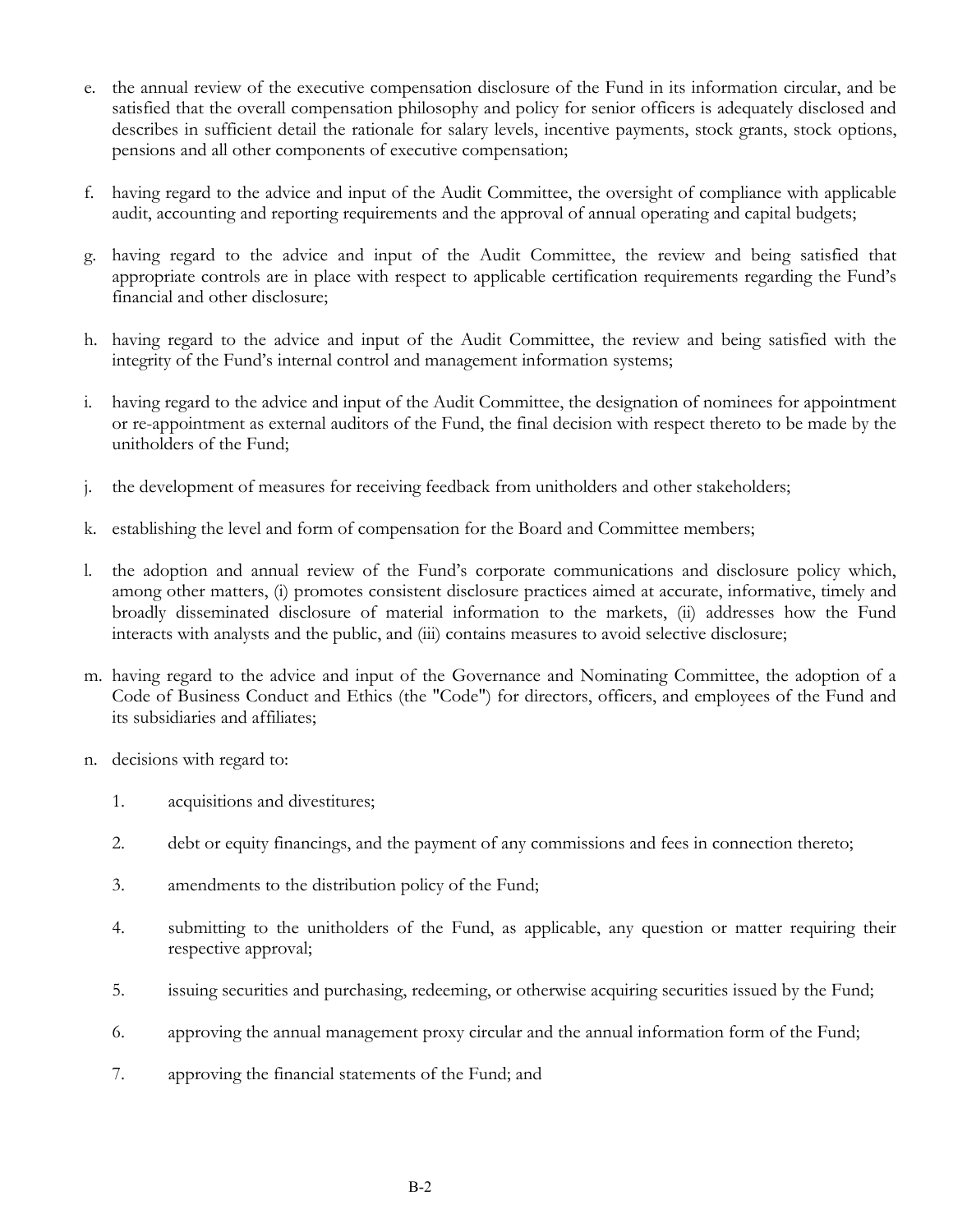8. adopting, amending or repealing the by-laws of the Corporation or amending the Administration Agreement or Declaration of Trust.

In the event that the external auditors (or former external auditors) of the Fund inform the Board of what the external auditors consider to be a material error or misstatement in a financial statement of the Fund that the external auditor (or former external auditor) has reported on, the Board shall be satisfied that either revised financial statements are prepared and issued to the unitholders of the Fund or that the unitholders of the Fund are otherwise informed of such error or misstatement; and

In the event that a director of the Corporation becomes aware of any error or misstatement in a financial statement of the Fund that the external auditor (or a former external auditor) has reported on, such director shall notify the Audit Committee and the external auditor of any such error or misstatement.

# **C. Composition and Effectiveness of the Board**

The Board shall:

- a. consist of not less than seven and not more than fifteen directors, at least one-quarter of whom are resident Canadians (as defined in the *Canada Business Corporations Act*) and at least a majority of whom are independent, as defined under applicable securities laws, rules and guidelines;
- b. having regard to the advice and input of the Governance and Nominating Committee, approve the number of directors to be elected and the nominees for election by the unitholders of the Fund;
- c. be satisfied that all new directors receive a comprehensive orientation and that appropriate continuing education opportunities are provided for all directors; and
- d. consider the report of the Governance and Nominating Committee with respect to the evaluation and effectiveness of the Board, its members and its committees and their members.

# **D. Board Committees**

The Board shall have the following standing committees:

- a. Audit Committee; and
- b. Governance and Nominating Committee.

The composition and responsibilities of these committees shall be as set forth in the mandates for these committees as prescribed from time to time by the Board, which mandates shall be reviewed annually by the Board. The Board may constitute additional standing committees or special committees with special mandates as may be required or appropriate from time to time.

At each meeting of the Board, committees of the Board shall report any recent developments or activities undertaken by the respective committees.

Appointment of members to standing committees shall be the responsibility of the Board, having received the recommendation of the Governance and Nominating Committee. In this regard, consideration will be given to rotating committee members from time to time and to the special skills of particular directors. Committee chairs will be selected by the Board or, in the event of its failure to do so, by the Committee's members. At the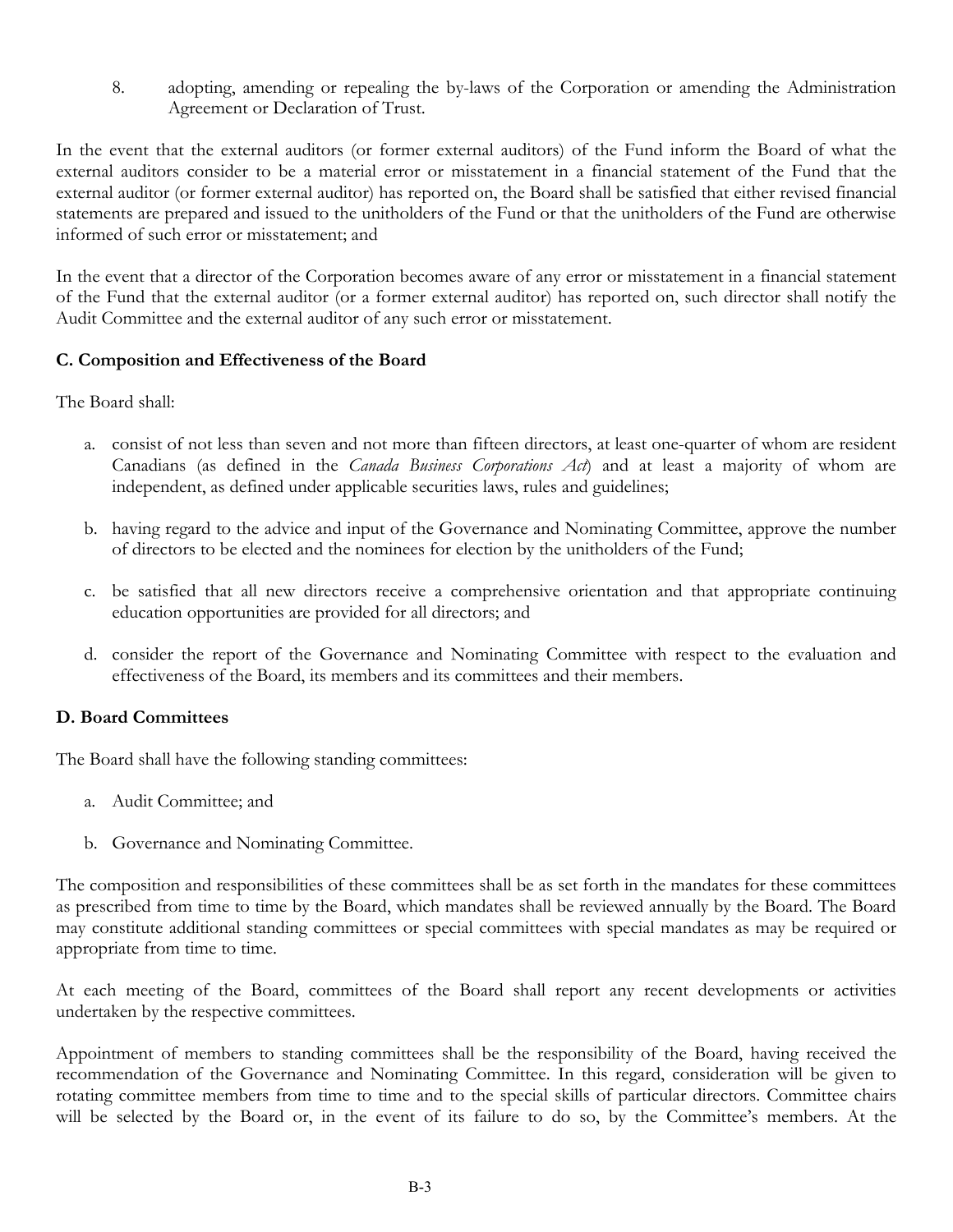recommendation of the Governance and Nomination Committee, the Board shall regularly review the position descriptions for the chair of each committee.

In discharging his or her obligations, an individual director may engage outside advisors, at the expense of the Corporation, in appropriate circumstances and subject to the approval of the Governance and Nominating Committee. In addition, any committee of the Board has the authority to engage outside advisors without prior approval of the Governance and Nominating Committee.

# **E. Chair of the Board/Lead Director**

The Board shall be responsible for the selection of a Chair of the Board following receipt of the recommendation of the Governance and Nominating Committee. If the Chair of the Board is an Executive Chair or is not independent of the management, the Board shall appoint a Lead Director who is independent of management. The Chair of the Board shall, with the Lead Director, if one, set Board agendas and be responsible for the extent and quality of the information sent to directors. At the recommendation of the Governance and Nominating Committee, the Board shall regularly review the position descriptions for the Chair of the Board and the Lead Director. The Lead Director shall be the Chair of the Governance and Nominating Committee.

# **F. Board Meetings**

Information and data that is important to the Board's understanding of the businesses of the Corporation should be distributed to and reviewed by the Board on a timely basis in advance of the meetings. Management should make every attempt to see that this material is as brief as possible while still providing the information relevant to proposed Board discussion. Care should be taken to ensure that the Board is not called upon too late in the decision making process.

As a general rule, presentations on specific subjects should be sent to the Board members in advance so that Board meeting time may be conserved and discussion time focused on questions that the Board has arising from the material.

Senior management should be invited to attend the Board meetings as appropriate to expose the directors to key members of management to each other and to provide additional insight into the items being considered by the Board.

The Board shall hold an *in camera* session of the directors, without non-independent directors and management members or representatives present, at every Board meeting.

# **G. Stakeholder Communication**

Any stakeholder may contact the Board by e-mail or in writing to the Board c/o the Corporate Secretary. Matters relating to the Corporation's or the Fund's accounting, internal accounting controls or auditing matters will be referred to the Audit Committee. Other matters will be referred to the Chairman and CEO or the Lead Director, as appropriate. Stakeholders may also directly contact the Chairman and CEO or the Lead Director.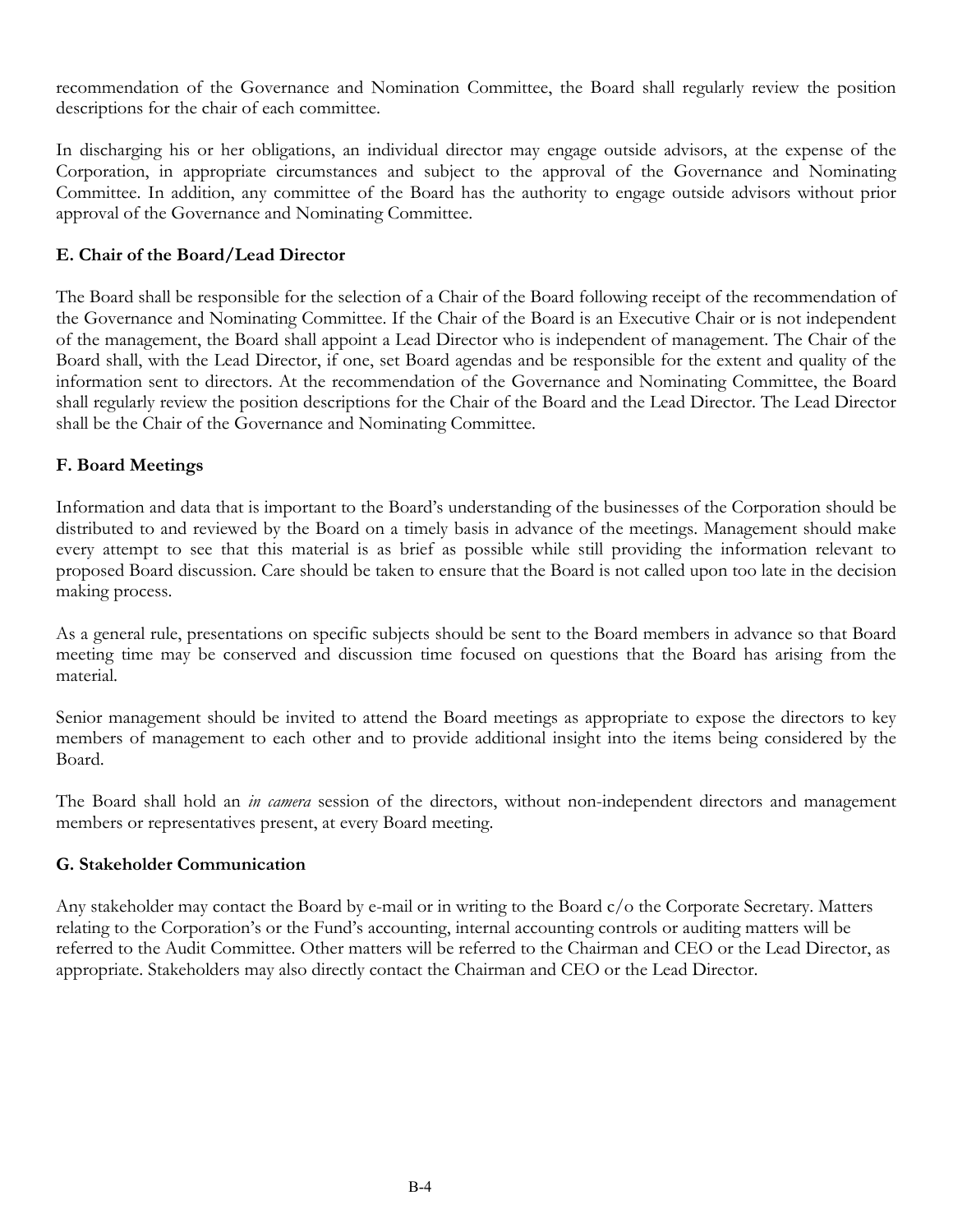# **SUPERIOR PLUS INC.**

# **BOARD OF DIRECTORS MANDATE**

### **A. Purpose and Role**

The Board of Directors (the "Board") of Superior Plus Inc. (the "Corporation"), as General Partner of Superior Plus LP (the "Partnership") has the duty to oversee the management of the business and affairs of the Corporation which in turn is responsible for managing and operating the business of the Partnership. All of the shares of the Corporation are owned by Superior Plus Income Fund (the "Fund"). In discharging its duties and responsibilities and under applicable law and the terms of the limited partnership agreement establishing the Partnership (the "LP Agreement"), the Board of Directors' of the Corporation is required to act honestly and in good faith with a view to the best interests of the Corporation and the Partnership and to exercise the care, diligence and skill that a reasonably prudent person would exercise in comparable circumstances. As such the Board's duties and responsibilities are framed in the context of the Board's and the Corporation's role as general partner of the Partnership. In discharging its duties and responsibilities, the Board shall act in accordance with applicable law, including the provisions of the *Canada Business Corporations Act*.

The Board explicitly assumes the responsibility for the stewardship of the Corporation. The role of the Board is one of stewardship and oversight. The Corporation has officers and employees responsible for the day to day management and conduct of the businesses of the Partnership (collectively, the "Businesses") and the implementation of the strategic plan approved by the Board. The Board seeks to ensure that the Corporation conducts its business with honesty and integrity, with a view of creating sustainable and long-term value and profitable growth.

# **B. Responsibilities**

The Board's responsibilities shall include:

- a. to the extent feasible, satisfying itself of the integrity of the Chief Executive Officer (the "CEO") and that the CEO and management create a culture of integrity throughout the Corporation;
- b. the establishment of an appropriate system of corporate governance, including practices to ensure that the Board functions independently of management;
- c. the adoption of a strategic planning process, the review and approval of a strategic plan which takes into account, among other things, the nature of the Fund the opportunities and risks associated with the Businesses, and the annual monitoring, review, and updating of the strategic plan;
- d. the identification of the principal business risks of the Businesses and the implementation of appropriate systems to manage these risks;
- e. the oversight of compliance with applicable audit, accounting and reporting requirements and the approval of annual operating and capital budgets, as well as being satisfied with the integrity of internal control and management information systems;
- f. the review and being satisfied that appropriate controls are in place with respect to applicable certification requirements with respect to the Fund's financial and other disclosure;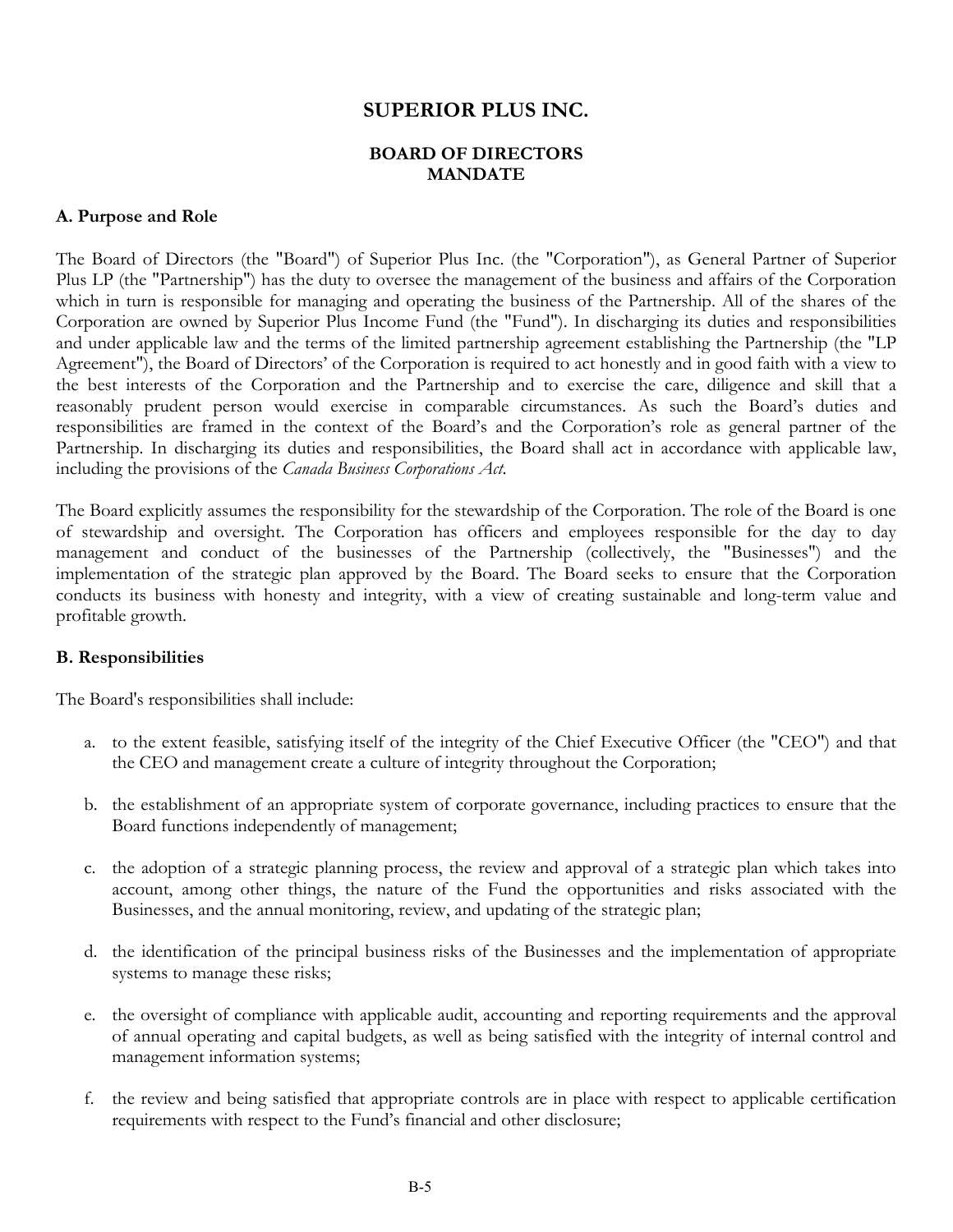- g. the review and being satisfied with the integrity of the Corporation's internal control and management information systems;
- h. the designation of nominees for appointment or re-appointment as external auditors of the Corporation, the final decision with respect thereto to be made by the unitholders of the Fund;
- i. the adoption of a Code of Business Conduct and Ethics for directors, officers and employees of the Corporation and monitoring of compliance, including the approval of any waivers under the terms of the Code;
- j. having regard to the advice and input of the Compensation Committee, establishing the level and form of compensation for the Board and Committee members;
- k. decisions with regard to:
	- 1. acquisitions or divestitures in excess of the approved budgetary amounts set forth in Section G(d) below;
	- 2. debt or equity financings of the Corporation or the Partnership and the payment of any commissions and fees in connection thereto;
	- 3. establishing and amending the policies of the Partnership for distributing and loaning funds and establishing a dividend policy, if appropriate;
	- 4. appointments or removals of senior executive officers;
	- 5. issuing securities and purchasing, redeeming, or otherwise acquiring shares issued by the Corporation and the Partnership;
	- 6. approving the financial statements of the Partnership; and
	- 7. adopting, amending or repealing the by-laws of the Corporation or the terms of the LP Agreement; and
	- 8. such other decision making activities that are identified as responsibilities of the general partner in the LP Agreement.

In the event that the external auditors (or former external auditors) of the Corporation inform the Board of what the external auditors consider to be a material error or misstatement in a financial statement of the Partnership that the external auditor (or former external auditor) has reported on, the Board shall be satisfied that either revised financial statements are prepared and issued to the holders of the Partnership or that the holders of the Partnership are otherwise informed of such error or misstatement; and

In the event that a director of Corporation becomes aware of any error or misstatement in a financial statement of the Partnership that the external auditor (or a former external auditor) has reported on, such director shall notify the Board and the external auditor of any such error or misstatement.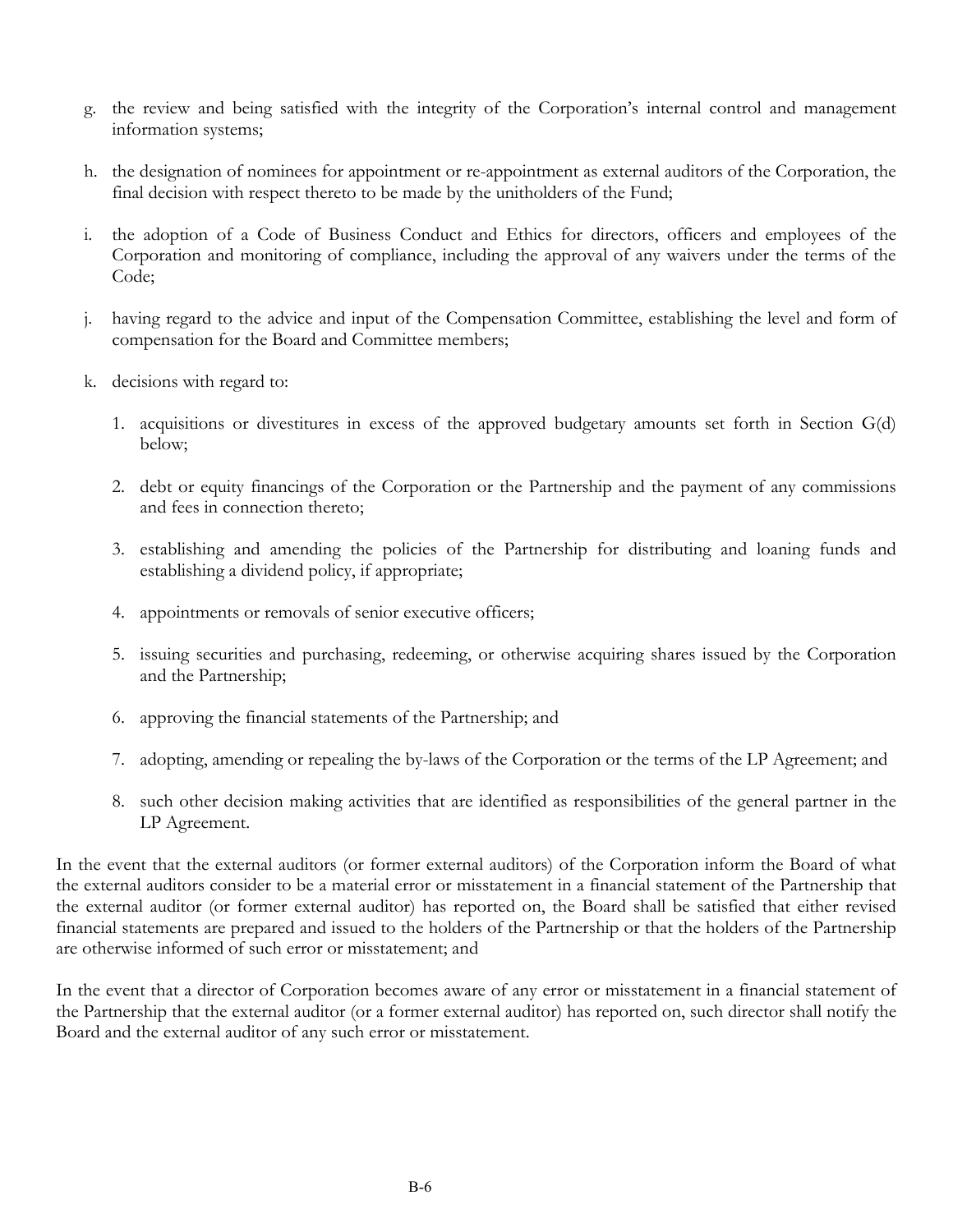# **C. Composition and Effectiveness of the Board**

The Board shall:

- a. consist of not less than seven and not more than fifteen directors, at least one-quarter of whom are resident Canadians (as defined in the *Canada Business Corporations Act*) and at least a majority of whom are independent, as defined under applicable securities laws, rules and guidelines;
- b. approve the number of directors to be elected and the nominees for election by the unitholders of the Fund;
- c. be satisfied that all new directors receive a comprehensive orientation and that appropriate continuing education opportunities are provided for all directors; and
- d. perform evaluations and prepare and consider reports with respect to the evaluation and effectiveness of the Board, its members and its committees and their members.

# **D. Board Committees**

The Compensation Committee (the "Committee") shall be the only standing Committee of the Board.

The composition and responsibilities of this Committee shall be as set forth in the mandate for the Committee as prescribed from time to time by the Board, which mandate shall be reviewed annually by the Board. The Board may constitute additional standing committees or special committees with special mandates as may be required or appropriate from time to time.

At each meeting of the Board, the Committee shall report any recent developments or activities undertaken.

Appointment of members to standing committees shall be the responsibility of the Board. As the Board does not have a Governance and Nominating Committee, the entire Board shall review and consider the appointment of such members. In this regard, consideration will be given to rotating committee members from time to time and to the special skills of particular directors. Committee chairs will be selected by the Board. The Board shall regularly review the position descriptions for the chair of the Committee.

In discharging his or her obligations, an individual director may engage outside advisors, at the expense of the Corporation, in appropriate circumstances and subject to the approval of the Board.

# **E. Chair of the Board/Lead Director**

The Board shall be responsible for the selection of a Chair of the Board. If the Chair of the Board is an Executive Chair or is not independent of the management, the Board shall appoint a Lead Director who is independent of management. The Chair of the Board shall, with the Lead Director, if one, set Board agendas and be responsible for the extent and quality of the information sent to directors. The Board shall regularly review the position descriptions for the Chair of the Board and the Lead Director.

# **F. Board Meetings**

Information and data that is important to the Board's understanding of the Business should be distributed to and reviewed by the Board on a timely basis in advance of the meetings. Management should make every attempt to see that this material is as brief as possible while still providing the information relevant to proposed Board discussion. Care should be taken to ensure that the Board is not called upon too late in the decision making process.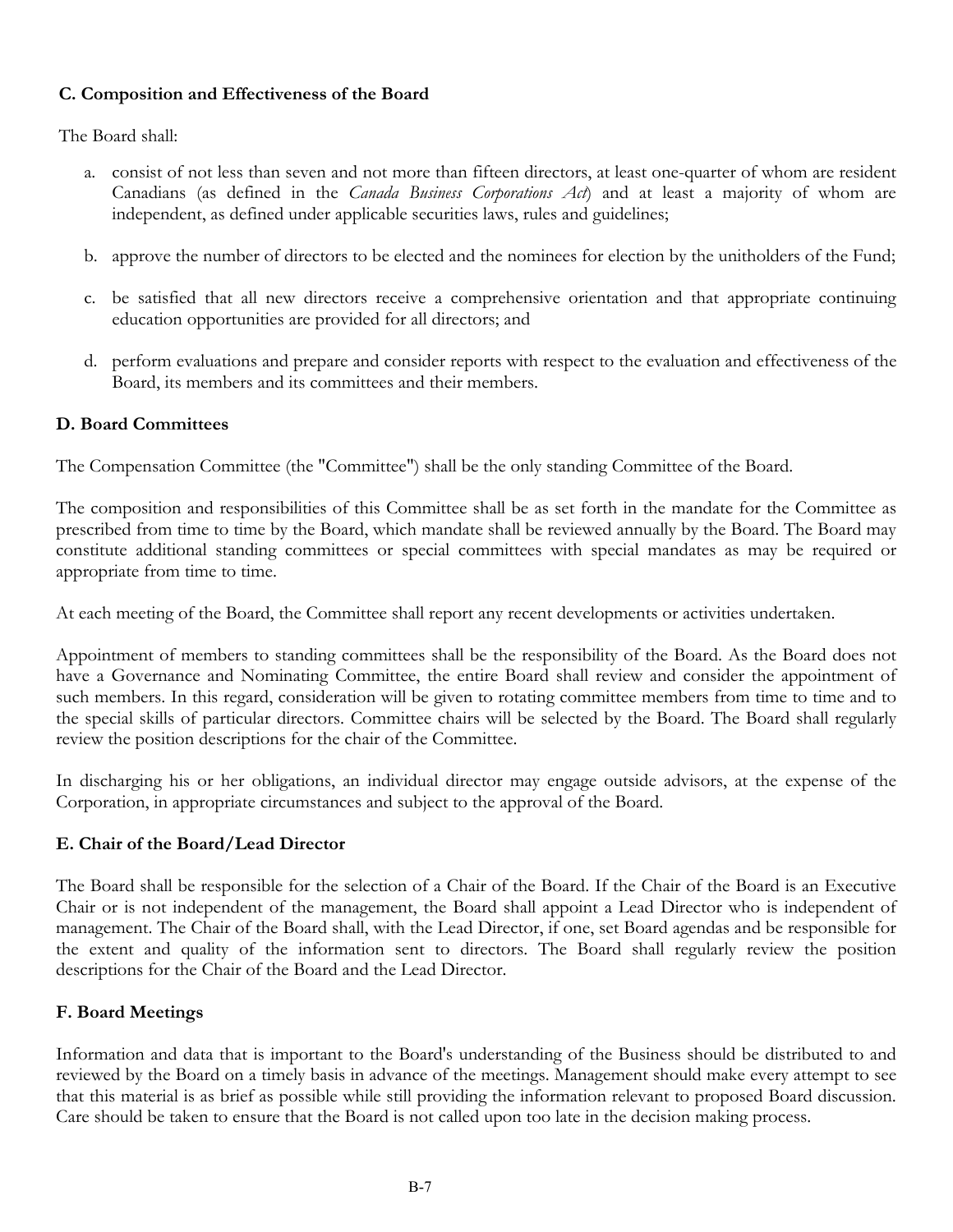As a general rule, presentations on specific subjects should be sent to the Board members in advance so that Board meeting time may be conserved and discussion time focused on questions that the Board has arising from the material.

Senior management should be invited to attend the Board meetings as appropriate to expose the directors to key members of management to each other and to provide additional insight into the items being considered by the Board.

The Board shall hold an *in camera* session of the directors, without non-independent directors and management members or representatives present, at every Board meeting.

# **G. CEO and Management**

- a. The Board shall appoint the CEO, approve his/her compensation and monitor the CEO's performance against a set of goals and objectives established by the Board. Together with the CEO, the Board shall regularly review the position description for the CEO;
- b. The Board shall oversee the succession planning, including appointing, training and monitoring of senior management;
- c. Management has the responsibility to present a strategic plan to the Board for its review. The strategic plan shall take into account, amongst other matters, the opportunities and risks of the Businesses. The strategic planning process shall be a dynamic process that changes and evolves as the risks and opportunities of the Businesses evolve. Accordingly, it will be necessary to update the strategic plan on at least an annual basis; and
- d. Management is authorized to incur costs and expenses within approved budgets and forecasts. Any discretionary capital expenditures require the approval of the Chairman and CEO and any such discretionary capital expenditures in excess of \$10 million, on a cumulative basis, shall require prior Board approval. The Chairman and CEO may delegate this approval authority. The Board shall be informed of any discretionary capital expenditures approved since the previous Board meeting. Any discretionary capital expenditures approved by the Board shall no longer form part of the \$10 million cumulative amount.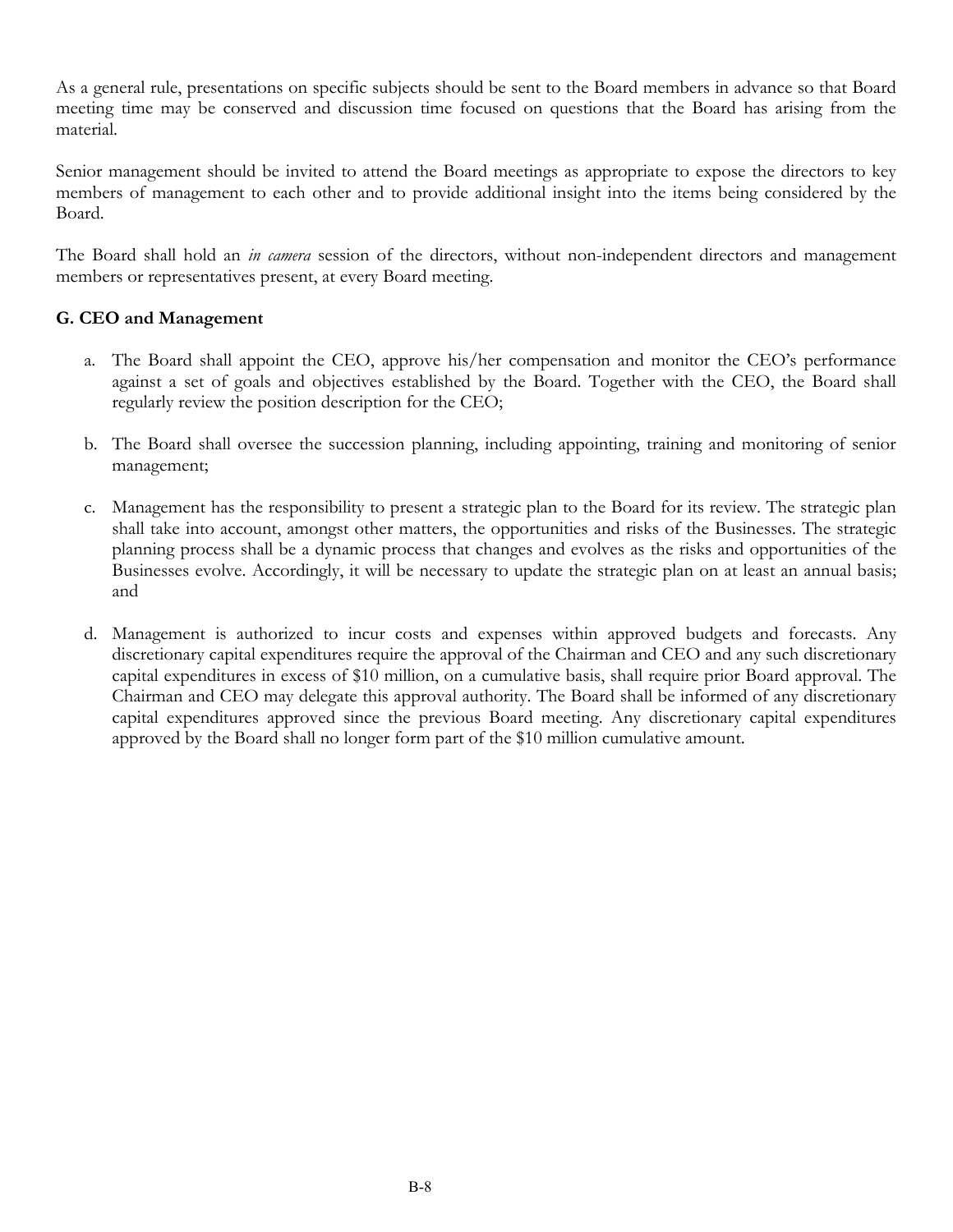# **SUPERIOR PLUS ADMINISTRATION INC.**

# **AUDIT COMMITTEE MANDATE**

#### **A. Purpose**

The purpose of the Audit Committee (the "Committee") of the Board of Directors (the "Board") of Superior Plus Administration Inc. (the "Corporation") is to assist the Board in fulfilling its oversight responsibilities in relation to the review and approval of the financial statements and financial reporting of Superior Plus Income Fund, its wholly-owned partnership, Superior Plus LP and its subsidiaries (the "Fund"), including management's assessment of internal controls over financial reporting, and assessing other internal controls, management information, and the risk management systems and procedures of the Fund. The Committee shall also be directly responsible for overseeing the relationship of the external auditors with the Corporation and the Fund and the external auditors shall report directly, and be accountable, to the Committee.

The role of the Committee is one of stewardship and oversight. The Committee plays an important role within the control environment and monitoring components of internal control over financial reporting. Management is responsible for preparing the financial statements and financial reporting of the Fund and for maintaining internal control and management information and risk management systems and procedures. The external auditors are responsible for the integrated audit or review of the financial statements and the internal controls over financial reporting and other services they provide.

#### **B. Mandate**

#### 1. Financial Statements and Financial Reporting

The Committee shall:

- (a) review with management and the external auditors, and recommend to the Board for approval, the annual financial statements of the Fund, the reports of the external auditors thereon and related financial reporting, including Management's Discussion and Analysis ("MD&A") and earnings press releases prior to the public disclosure of such information;
- (b) review with management and the external auditors, and recommend to the Board for approval, the interim financial statements of the Fund and related financial reporting, including MD&A and earnings press releases prior to the public disclosure of such information;
- (c) review with management and recommend to the Board for approval, the Fund's Annual Information Forms;
- (d) review with management and recommend to the Board for approval, any financial statements of the Corporation or the Fund which have not previously been approved by the Board and which are to be included in a prospectus of the Fund;
- (e) review with management and the external auditors, and recommend to the Board for approval, management's internal control reports of the Fund, and the reports of the external auditors thereon and the related required disclosures in the MD&A, as required by applicable securities laws, rules and guidelines;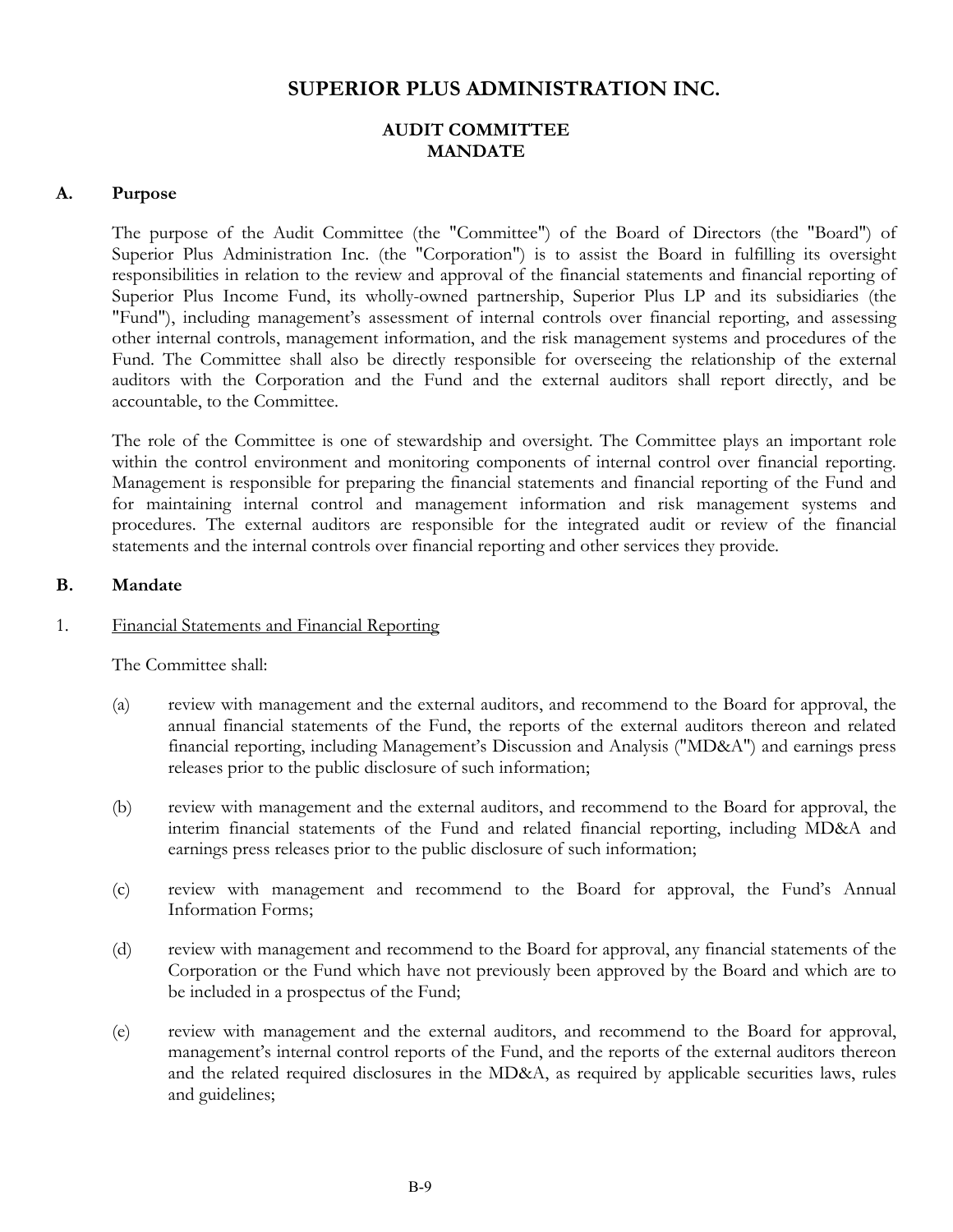- (f) consider and be satisfied that appropriate processes are in place with respect to applicable certification requirements regarding the Fund's annual and interim financial statements and other disclosure;
- (g) consider and be satisfied that adequate procedures are in place for the review of the Fund's public disclosure of financial information extracted or derived from the Fund's financial statements (other than disclosure referred to in clauses (a) and (b) above), and periodically assess the adequacy of such procedures;
- (h) review with management, the external auditors and, if necessary, legal counsel, any litigation, claim or contingency, including tax assessments, that could have a material effect upon the financial position of the Fund, and the manner in which these matters may be, or have been, disclosed in the financial statements; and
- (i) review accounting, tax and financial aspects of the operations of the Fund as the Committee considers appropriate.
- 2. Relationship with External Auditors

The Committee shall:

- (a) review and evaluate the external auditors, including the lead partner's performance and make a recommendation to the Board as to the appointment or re-appointment of the external auditors, ensuring that such auditors are participants in good standing pursuant to applicable securities laws;
- (b) consider and make a recommendation to the Board as to the compensation of the external auditors;
- (c) review and approve the annual audit plan of the external auditors;
- (d) oversee the work of the external auditors engaged for the purpose of preparing or issuing an auditor's report or performing other audit, review or attest services, including the resolution of any disagreements between management and the external auditors;
- (e) review and discuss with the external auditors all significant relationships that the external auditors and their affiliates have with the Fund and their affiliates in order to determine the external auditors' independence, including, without limitation, (a) requesting, receiving and reviewing, on a periodic basis, a formal written statement from the external auditors delineating all relationships that may reasonably be thought to bear on the independence of the external auditors with respect to the Corporation and the Fund, (b) discussing with the external auditors any disclosed relationships or services that the external auditors believe may affect the objectivity and independence of the external auditors, and (c) recommending that the Board take appropriate action in response to the external auditors' report to satisfy itself of the external auditors' independence;
- (f) monitor the rotation of partners on the audit engagement team in accordance with applicable law;
- (g) as may be required by applicable securities laws, rules and guidelines, either:
	- (i) pre-approve all non-audit services to be provided by the external auditors to the Corporation or the Fund (or their respective subsidiaries, if any), or, in the case of *de minimus* non-audit services, approve such non-audit services prior to the completion of the audit; or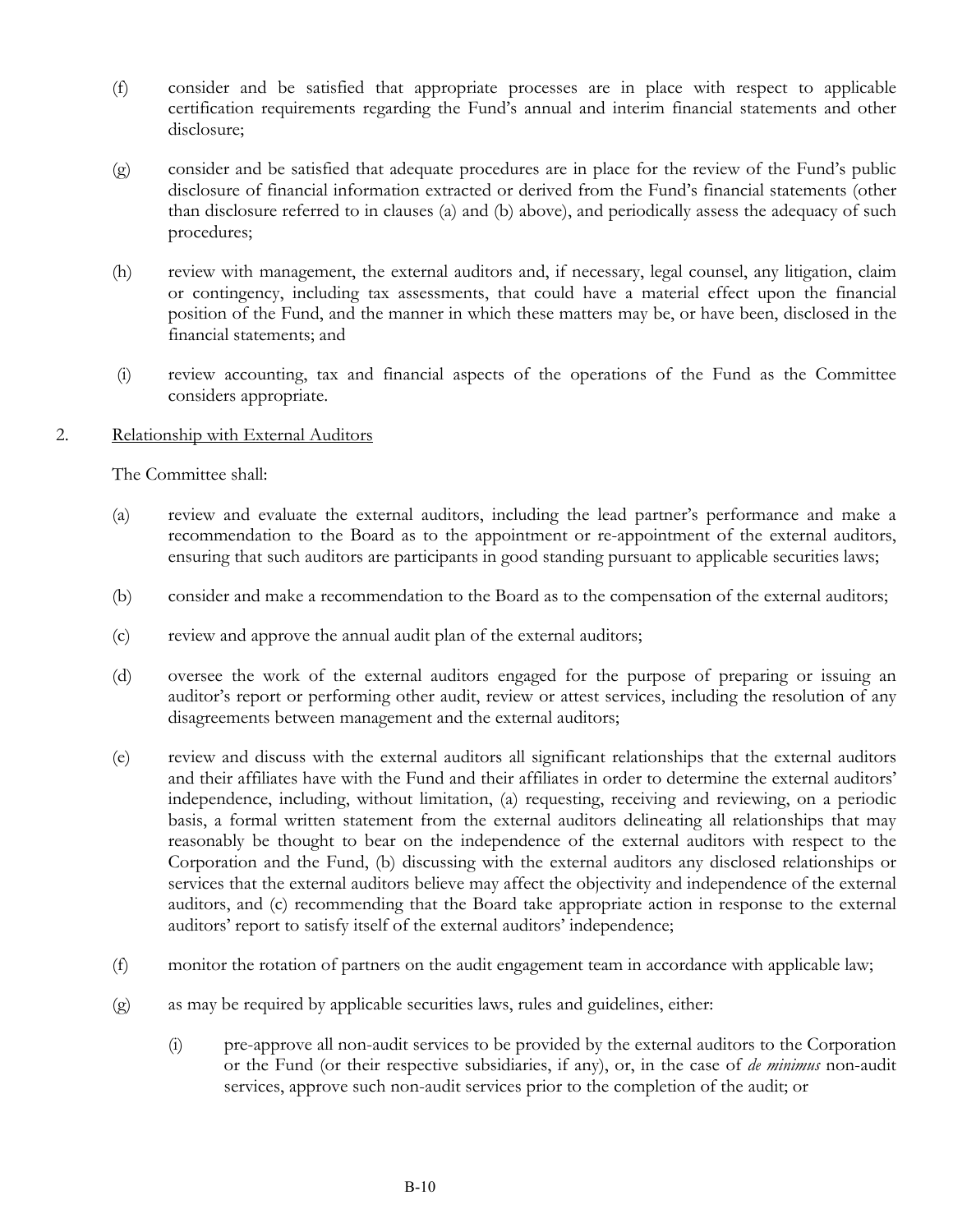- (ii) adopt specific policies and procedures for the engagement of the external auditors for the purpose of the provision of non-audit services; and
- (h) review and approve the hiring policies of the Corporation and the Fund regarding partners, former partners, employees and former employees of the present and former external auditors of the Corporation and the Fund.

### 3. Internal Controls

The Committee shall:

- (a) review with management and the external auditors, the adequacy and effectiveness of the internal control and management information systems and procedures of the Fund (with particular attention given to accounting, financial statements and financial reporting matters, and antifraud processes) and determine whether the Fund is in compliance with applicable legal and regulatory requirements and with the Fund's policies;
- (b) review with management, on at least an annual basis, their approach to monitoring the performance of the internal controls over financial reporting in accordance with their CEO/CFO certification process, as required by applicable securities laws, rules and guidelines;
- (c) review the appropriateness of the accounting practices and policies of the Fund and review any proposed changes thereto;
- (d) review the external auditors' recommendations regarding any matters, including internal control and management information systems and procedures, and management's responses thereto;
- (e) establish procedures for the receipt, retention and treatment of complaints, submissions and concerns, by employees or otherwise, regarding financial reporting and disclosure, accounting, internal accounting controls or auditing matters on an anonymous and confidential basis;
- (f) review policies and practices concerning the expenses and perquisites of the Chairman and CEO, including the use of the assets of the Fund; and
- (g) review with external auditors any corporate transactions in which directors or officers of the Corporation have a personal interest.

#### 4. Financial and Derivative Risk Management

The Committee shall:

- (a) review with management and the external auditors their assessment of significant financial risks and exposures;
- (b) review and assess the steps that management has taken to mitigate such risks; and
- (c) report the results of such reviews to the Board for the purpose of assisting the Board in identifying the principal business risks associated with the businesses of the Fund.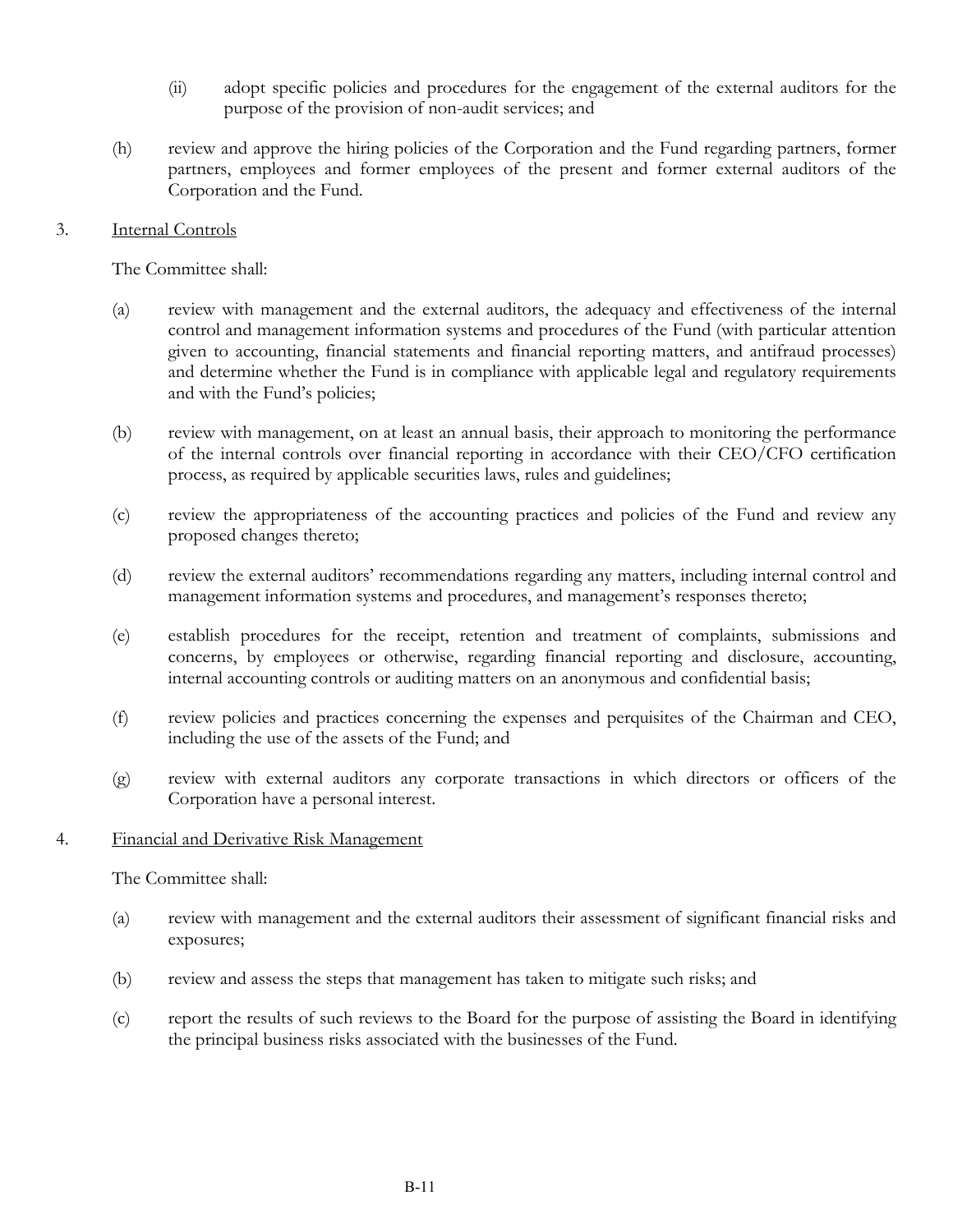# **C. Committee and Procedures**

# 1. Composition of Committee

The Committee shall consist of not less than three directors of the Corporation. Each Committee member shall satisfy the independence and financial literacy requirements of applicable securities laws, rules or guidelines and any other applicable regulatory rules. In particular, each member of the Committee shall have no direct or indirect material relationship with the Corporation or the Fund or any affiliate thereof which could reasonably be expected to interfere with the exercise of the member's independent judgment. Determinations as to whether a particular director satisfies the requirements for membership on the Committee shall be made by the full Board.

# 2. Appointment of Committee Members

Members of the Committee shall be appointed from time to time and shall hold office at the pleasure of the Board. Where a vacancy occurs at any time in the membership of the Committee, it may be filled by the Board. The Board shall fill any vacancy if the membership of the Committee is less than three directors.

# 3. Absence of Committee Chair

If the Chair of the Committee is not present at any meeting of the Committee, one of the other members of the Committee who is present at the meeting shall be chosen by the Committee to preside at the meeting.

# 4. Authority to Engage Experts

The Committee has the authority to communicate directly with internal and external auditors and to engage independent counsel and other advisors as it determines necessary to carry out its duties and to set the compensation for any such counsel and advisors, such engagement to be at the Corporation's expense.

# 5. Meetings

The Committee shall meet at least four times per year and shall meet at such other times during each year as it deems appropriate. In addition, the Chair of the Committee may call a special meeting of the Committee at any time. The Committee shall meet with the external auditors on a regular basis in the absence of management and, if so requested by a member of the Committee, the external auditor shall attend every meeting of the Committee held during the term of office of the external auditor. The Chair of the Committee, the Chairman and CEO, or the Lead Director, any two members of the Committee or the external auditors may call a meeting of the Committee. The external auditors shall be provided with notice of every meeting of the Committee and, at the expense of the Corporation, shall be entitled to attend and be heard thereat. The Chair of the Committee shall hold *in camera* meetings of the Committee, without management present, at every Committee meeting.

6. Quorum

A majority of the members of the Committee shall constitute a quorum.

# 7. Procedure, Records and Reporting

Subject to any statute or the articles and by-laws of the Corporation, the Committee shall fix its own procedures at meetings, keep records of its proceedings and report to the Board when the Committee may deem appropriate (but not later than the next meeting of the Board).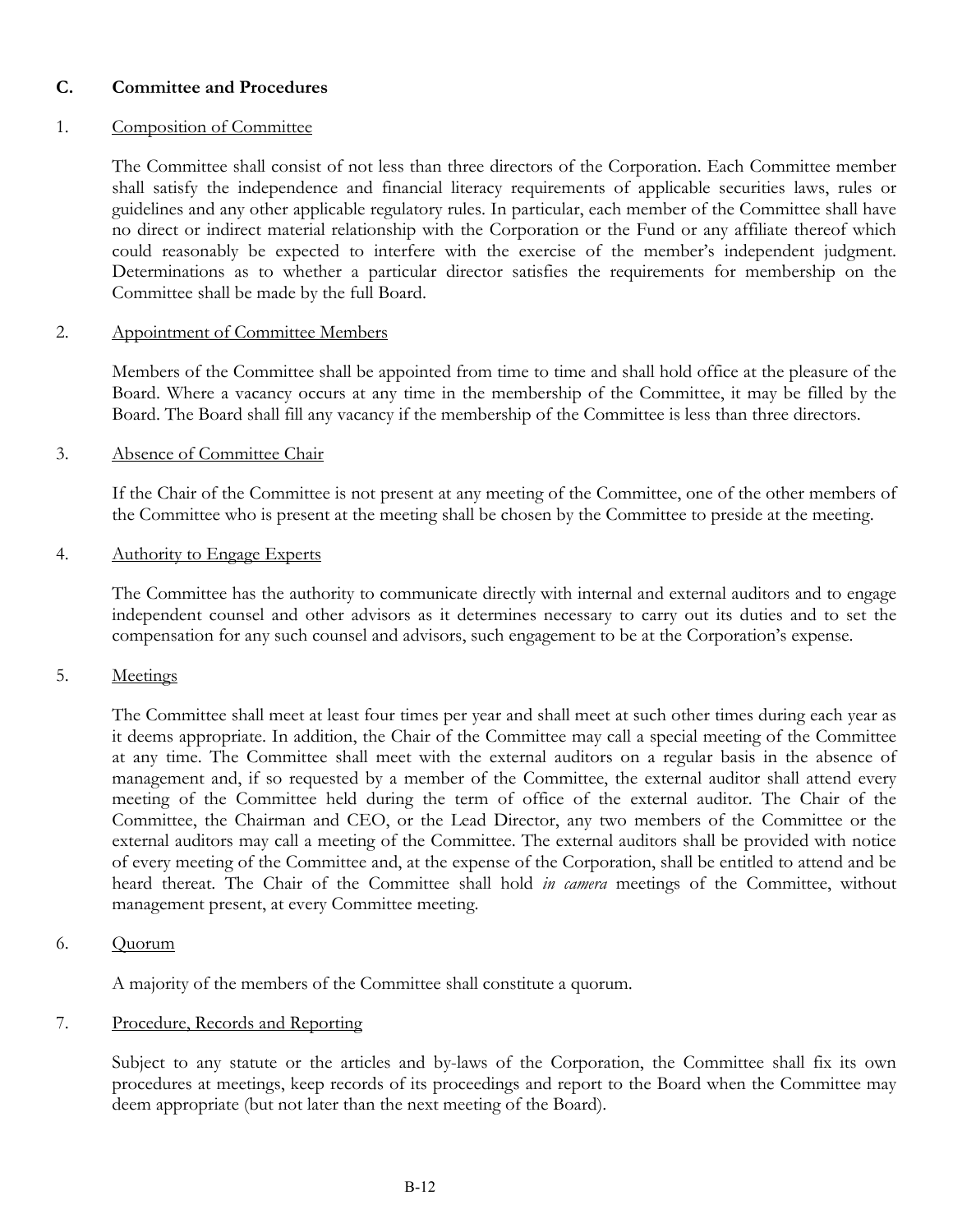# 8. Delegation

The Committee may delegate from time to time to any person or committee of persons any of the Committee's responsibilities that lawfully may be delegated.

# 9. Review of Terms of Reference

The Committee shall review and reassess the adequacy of these mandates at least annually, and otherwise as it deems appropriate, and recommend changes to the Board. Such review shall include the evaluation of the performance of the Committee against criteria defined in the Committee and Board mandates.